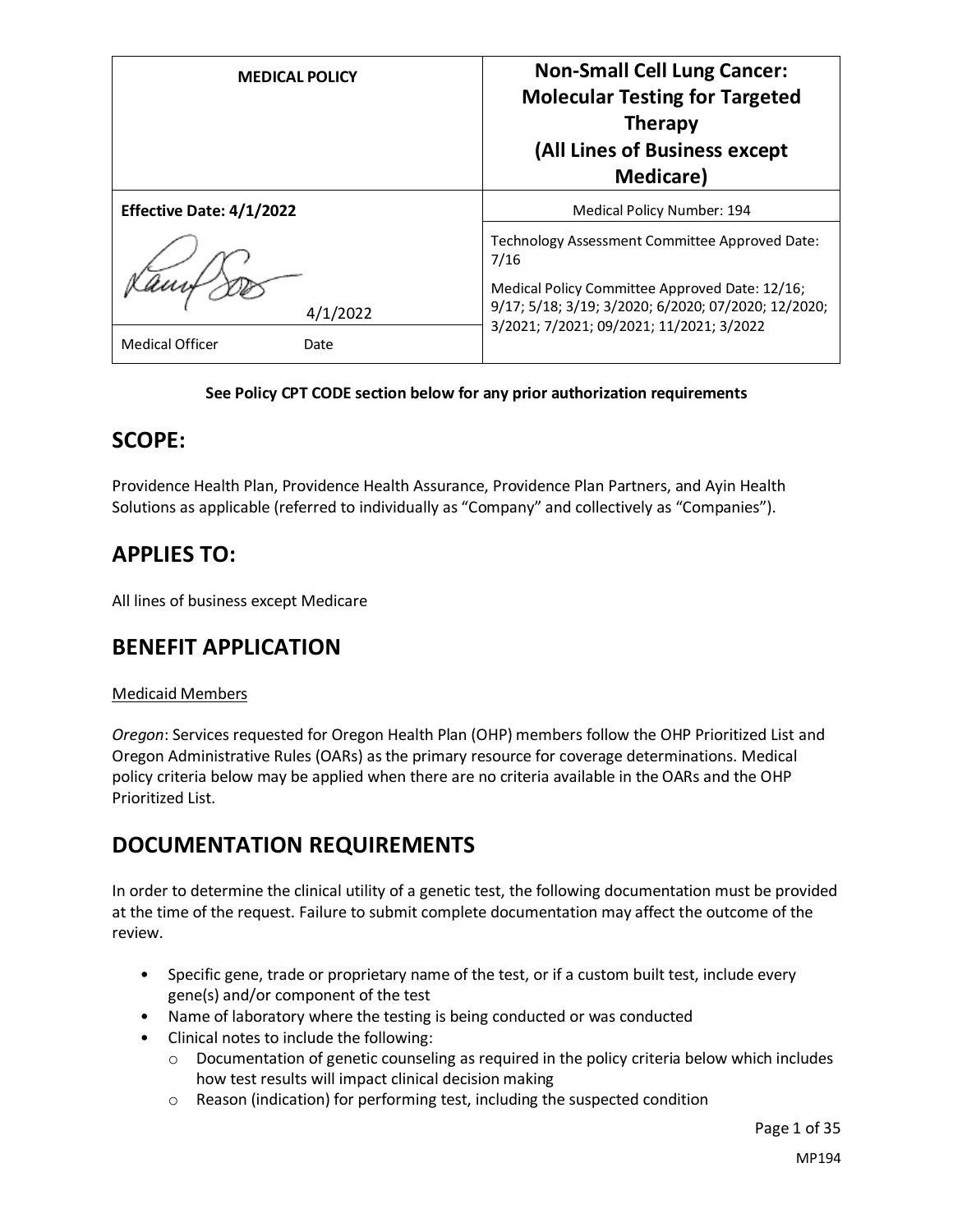- o Existing signs and/or symptoms related to reason for current test request
- o Prior test/laboratory results related to reason for current test request
- o Family history, if applicable
- o How results from current test request will impact clinical decision making
- All relevant CPT/HCPCS codes billed

# **POLICY CRITERIA**

#### **Notes**:

- Please refer to the Pharmacy Coverage Policies for information regarding targeted therapies associated with genetic testing addressed in this policy. (Se[e Cross References](#page-26-0) section below)
- This policy addresses cell-free DNA tests (also known as circulating tumor DNA tests or liquid biopsies) for non-small cell lung cancer.
- This policy does NOT address circulating tumor cell assays. Please see the Circulating Tumor Cell and DNA Assays for Cancer Management medical policy. (See [Cross References](#page-26-0) section below)
	- I. Genetic testing of tumor tissue for one or any combination of the following (A.-I.) somatic genetic alterations (se[e definition\)](#page-3-0) may be considered **medically necessary and covered** for guidance in selecting FDA-approved targeted therapy in patients with metastatic stage IV nonsmall cell lung cancer (NSCLC):
		- A. *ALK* gene rearrangements
		- B. *BRAF* V600E mutation
		- C. *EGFR* exon 19 deletion
		- D. *EGFR* T790M and/or L858R point mutations
		- E. *HER2* (*ERBB2*) mutations
		- F. *MET* high-level amplification
		- G. *MET* exon 14 skipping mutation
		- H. *RET* gene rearrangements
		- I. *ROS1* gene rearrangements
	- II. Testing for expression of the PD-L1 protein in tumor tissue may be considered **medically necessary and covered** for guidance in selecting FDA-approved targeted therapy in patients with metastatic stage IV NSCLC.
- III. Molecular testing is considered **investigational and not covered** for guidance in selecting targeted therapy in patients with metastatic stage IV NSCLC when the criteria (I. or II) above are not met, including, but not limited to the following (A.-D.):
	- A. When specimen samples other than tumor tissue are used (e.g., blood).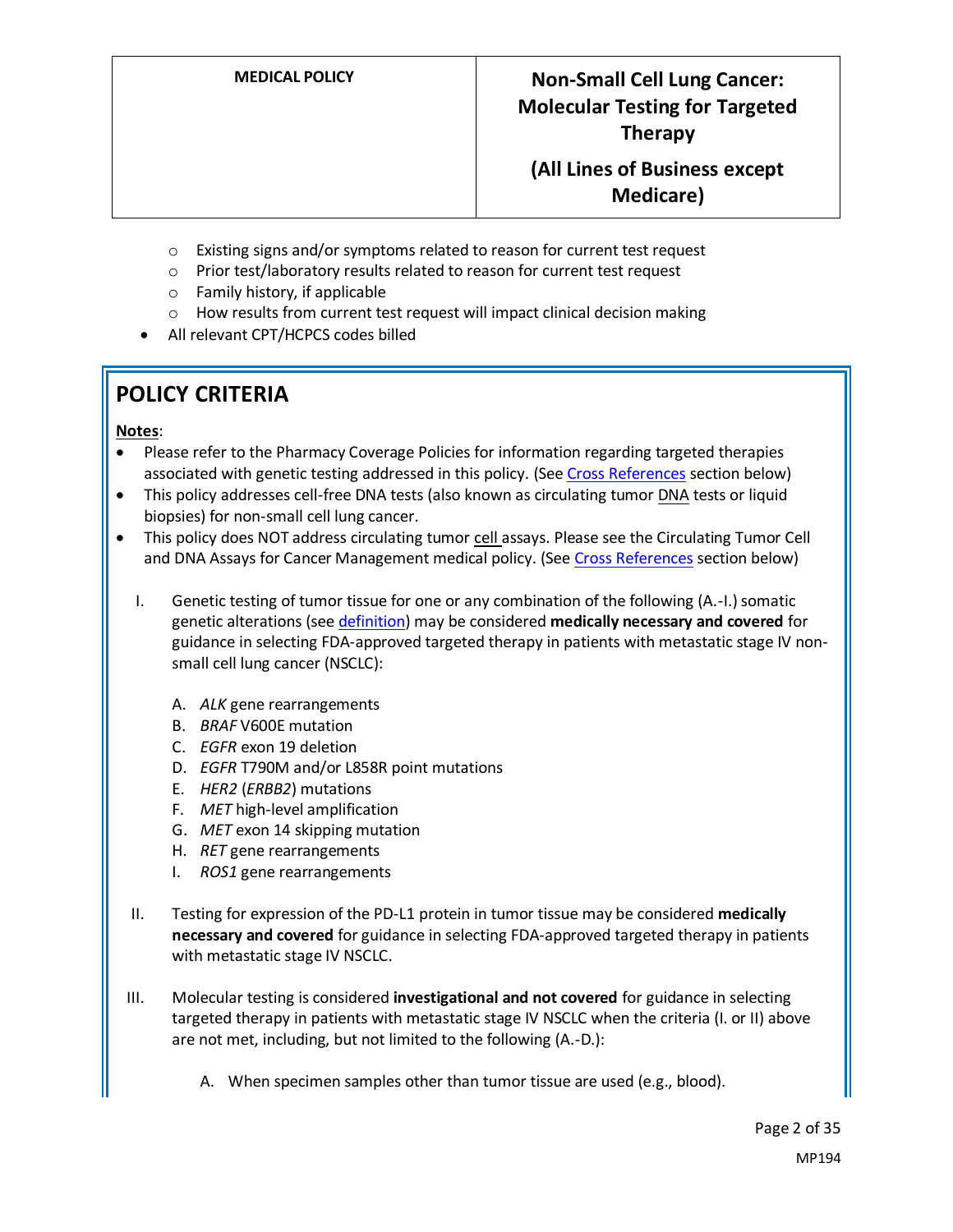- B. When genetic alterations other than those identified in criterion I. are requested (e.g., *EGFR* exon 20 insertions, S768I and L861Q mutations, or mutations in the ALK, RET or ROS1 genes).
- C. When a genetic test is requested for targeted therapy that is not FDA-approved for NSCLC and does not have a National Comprehensive Cancer Network (NCCN) category 1 or 2A recommendation.
- D. Molecular marker testing for which there is no FDA-approved therapies (e.g., *KRAS or PIK3CA* mutations).
- IV. Molecular testing is considered **investigational and not covered** for guidance in selecting targeted therapy in patients with NSCLC when the patient has been diagnosed with stage I-III NSCLC.
- V. Expanded genetic panel testing which includes genes other than those listed in criterion I. above is considered **investigational and is not covered** for guidance in selecting targeted therapy in patients with NSCLC (all stages). Examples of investigational panels include, but are not limited to, the following tests:
	- A. FoundationOne
	- B. FoundationOne CDx™
	- C. GeneKey
	- D. GeneTrails NSCLC Genotyping Panel
	- E. GeneTrails Comprehensive Solid Tumor Panel
	- F. Memorial Sloan Kettering-Integrated Mutation Profiling of Actionable Cancer Targets™ (MSK-IMPACT™)
	- G. Molecular Intelligence (MI) Tumor Seek™
	- H. Oncomine™ Dx Target
	- I. PGDx elio<sup>™</sup> tissue complete (Personal Genome Diagnostics, Inc.)
- VI. Genetic testing which is performed using circulating tumor DNA (from blood, also known as liquid biopsy or cell-free DNA) is considered **investigational and is not covered** for guidance in selecting targeted therapy in patients with NSCLC (all stages), including but not limited to, the following tests (A.- H.):
	- A. GeneStrat®
	- B. Guardant 360®
	- C. Guardant 360® CDx
	- D. Oncomine™ Lung cfDNA Assay
	- E. Resolution ctDx Lung
	- F. SmartGenomics™ Complete
	- G. SmartGenomics™ Lung Profile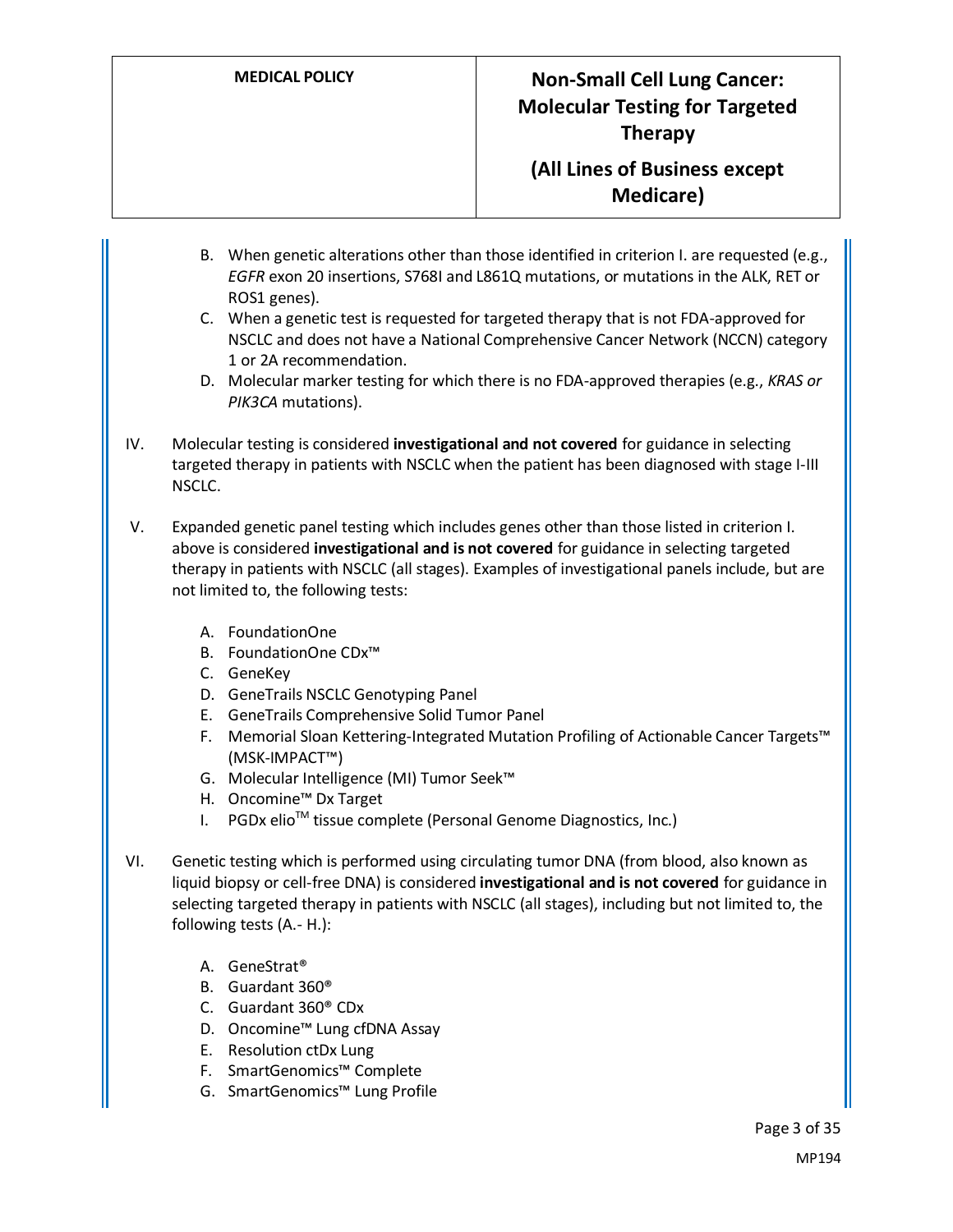- H. Target Selector™ Liquid Biopsy
- I. InVisionFirst-Lung®
- VII. Proteomic testing is considered **investigational and is not covered** for screening or guidance in selecting targeted therapy in patients with NSCLC (all stages) (e.g. VeriStrat®).
- VIII. Proteogenomic testing is considered **investigational and is not covered** for screening or guidance in selecting targeted therapy in patients with NSCLC (all stages), including but not limited to, the following tests (A.-C.):
	- A. Biodesix Lung Reflex<sup>®</sup> (which includes VeriStrat<sup>®</sup> and GeneStrat<sup>®</sup>)
	- B. GPS Cancer™ Test
	- C. Molecular Intelligence (MI) Profile™

Link to [Policy Summary](#page-20-0)

### **POLICY GUIDELINES**

#### Definitions

<span id="page-3-0"></span>*Somatic mutation*: A mutation that is acquired at some time during a person's life after conception. Somatic mutations are present only in certain cells, such as cancer cells, and are not found in the germ cells.

#### Clinical Utility

Establishing the clinical utility of any test is a key component in determining its ultimate usefulness. Clinical utility may be established when published evidence demonstrates test results can be used to:

- 1. Guide treatment, management, or preventive decisions; and
- 2. Those decisions lead to improved primary health outcomes.

#### Comprehensive Testing

Numerous comprehensive panel tests are available which test for various combinations of genes and/or proteins in an attempt to guide therapy decisions. These panels may contain various types of tests including protein, transcript, gene, mutation, rearrangement, fusion, deletion, insertion, and amplification testing. Some well-designed tests include only components that have demonstrated clinical utility for metastatic NSCLC therapy. However, other tests include a broader range of

Page 4 of 35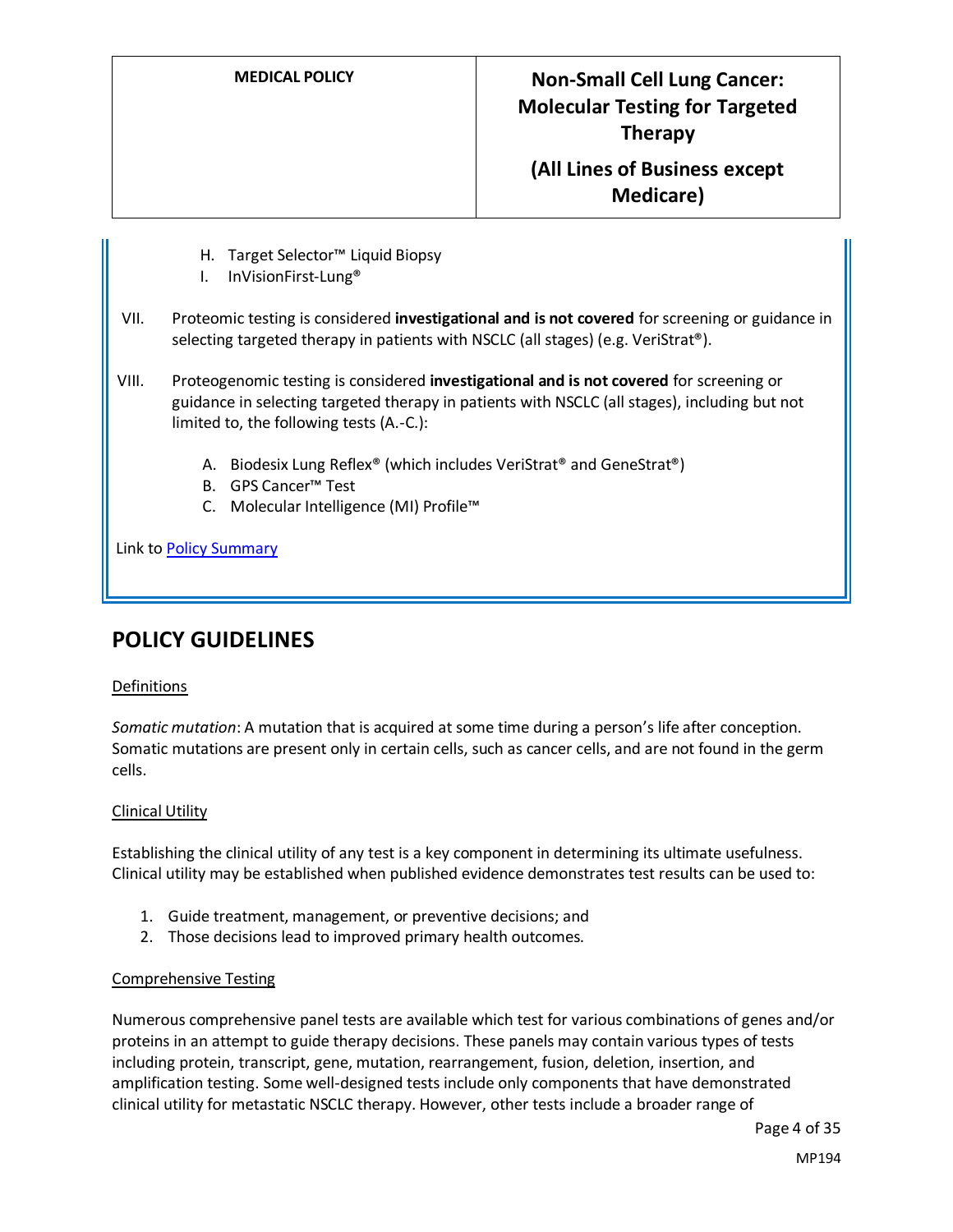| <b>MEDICAL POLICY</b> | <b>Non-Small Cell Lung Cancer:</b><br><b>Molecular Testing for Targeted</b><br><b>Therapy</b> |
|-----------------------|-----------------------------------------------------------------------------------------------|
|                       | (All Lines of Business except<br><b>Medicare</b> )                                            |

components for which the clinical utility of testing is not yet established. It is not recommended that patients undergo panel testing which contains components with unknown clinical significance as test results may lead to unnecessary interventions which is not supported by current evidence or practice standards. Therefore, the clinical utility of each components included in a test must be demonstrated in order to establish the medical necessity of the panel. This principle applies to all types of tests, including but limited to genetic tests, genomics, transcriptomics (assessing RNA) and proteomics.

### **CPT CODES**

Note: Codes which may be billed for molecular testing addressed in this policy include, but are not limited to, the following:

| <b>All Lines of Business except Medicare</b> |                                                                                                                                                                                                                                                                  |  |
|----------------------------------------------|------------------------------------------------------------------------------------------------------------------------------------------------------------------------------------------------------------------------------------------------------------------|--|
|                                              | <b>Prior Authorization Required</b>                                                                                                                                                                                                                              |  |
| 0009U                                        | Oncology (breast cancer), ERBB2 (HER2) copy number by FISH, tumor cells from<br>formalin-fixed paraffin-embedded tissue isolated using image-based dielectrophoresis<br>(DEP) sorting, reported as ERBB2 gene amplified or non-amplified                         |  |
| 81210                                        | BRAF (B-Raf proto-oncogene, serine/threonine kinase) (eg, colon cancer, melanoma),<br>gene analysis, V600 variant(s)                                                                                                                                             |  |
| 81235                                        | EGFR (epidermal growth factor receptor) (eg, non-small cell lung cancer) gene analysis,<br>common variants (eg, exon 19 LREA deletion, L858R, T790M, G719A, G719S, L861Q)                                                                                        |  |
| 81275                                        | KRAS (Kirsten rat sarcoma viral oncogene homolog) (eg, carcinoma) gene analysis;<br>variants in exon 2 (eg, codons 12 and 13)                                                                                                                                    |  |
| 81276                                        | KRAS (Kirsten rat sarcoma viral oncogene homolog) (eg, carcinoma) gene analysis;<br>additional variant(s) (eg, codon 61, codon 146)                                                                                                                              |  |
| 81401                                        | Molecular pathology procedure, Level 2 (eg, 2-10 SNPs, 1 methylated variant, or 1<br>somatic variant [typically using nonsequencing target variant analysis], or detection of a<br>dynamic mutation disorder/triplet repeat)                                     |  |
| 81403                                        | Molecular pathology procedure, Level 4 (eg, analysis of single exon by DNA sequence<br>analysis, analysis of >10 amplicons using multiplex PCR in 2 or more independent<br>reactions, mutation scanning or duplication/deletion variants of 2-5 exons)           |  |
| 81404                                        | Molecular pathology procedure, Level 5 (eg, analysis of 2-5 exons by DNA sequence<br>analysis, mutation scanning or duplication/deletion variants of 6-10 exons, or<br>characterization of a dynamic mutation disorder/triplet repeat by Southern blot analysis) |  |
| 81405                                        | Molecular pathology procedure, Level 6 (eg, analysis of 6-10 exons by DNA sequence<br>analysis, mutation scanning or duplication/deletion variants of 11-25 exons, regionally<br>targeted cytogenomic array analysis)                                            |  |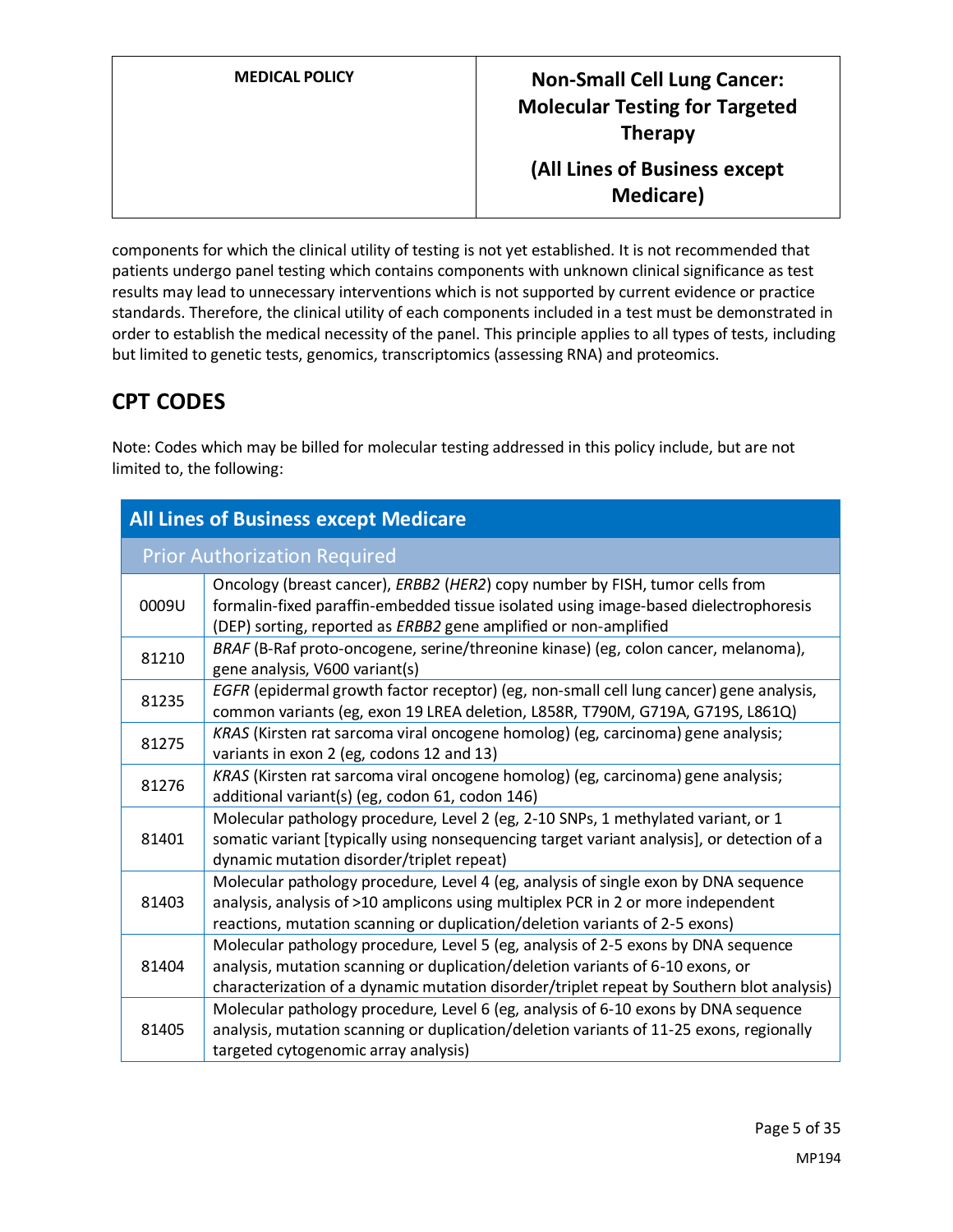# **MEDICAL POLICY Non-Small Cell Lung Cancer: Molecular Testing for Targeted Therapy**

### **(All Lines of Business except Medicare)**

| Targeted genomic sequence analysis panel, solid organ neoplasm, DNA analysis, and<br>RNA analysis when performed, 5-50 genes (eg, ALK, BRAF, CDKN2A, EGFR, ERBB2, KIT,<br>81445<br>KRAS, NRAS, MET, PDGFRA, PDGFRB, PGR, PIK3CA, PTEN, RET), interrogation for<br>sequence variants and copy number variants or rearrangements, if performed<br>Targeted genomic sequence analysis panel, solid organ or hematolymphoid neoplasm,<br>DNA analysis, and RNA analysis when performed, 51 or greater genes (eg, ALK, BRAF,<br>CDKN2A, CEBPA, DNMT3A, EGFR, ERBB2, EZH2, FLT3, IDH1, IDH2, JAK2, KIT, KRAS, MLL,<br>81455<br>NPM1, NRAS, MET, NOTCH1, PDGFRA, PDGFRB, PGR, PIK3CA, PTEN, RET), interrogation<br>for sequence variants and copy number variants or rearrangements, if performed<br>No Prior Authorization Required<br>88271<br>Molecular cytogenetics; DNA probe, each<br>Molecular cytogenetics; chromosomal in situ hybridization, analyze 3-5 cells (eg, for<br>88272<br>derivatives and markers)<br>Molecular cytogenetics; chromosomal in situ hybridization, analyze 10-30 cells (eg, for<br>88273<br>microdeletions)<br>Molecular cytogenetics; interphase in situ hybridization, analyze 25-99 cells<br>88274<br>Molecular cytogenetics; interphase in situ hybridization, analyze 100-300 cells<br>88275<br>88291<br>Cytogenetics and molecular cytogenetics, interpretation and report<br>Immunohistochemistry or immunocytochemistry, per specimen; each additional single<br>88341<br>antibody stain procedure (List separately in addition to code for primary procedure)<br>Immunohistochemistry or immunocytochemistry, per specimen; initial single antibody<br>88342<br>stain procedure<br>Morphometric analysis, tumor immunohistochemistry (eg, Her-2/neu, estrogen<br>88360<br>receptor/progesterone receptor), quantitative or semiquantitative, per specimen, each<br>single antibody stain procedure; manual<br>Examination and selection of retrieved archival (ie, previously diagnosed) tissue(s) for<br>88363<br>molecular analysis (eg, KRAS mutational analysis)<br>In situ hybridization (eg, FISH), per specimen; each multiplex probe stain procedure<br>88366<br>Morphometric analysis, in situ hybridization (quantitative or semi-quantitative), using<br>88367<br>computer-assisted technology, per specimen; initial single probe stain procedure<br>Morphometric analysis, in situ hybridization (quantitative or semi-quantitative), manual,<br>88368<br>per specimen; initial single probe stain procedure<br>Morphometric analysis, in situ hybridization (quantitative or semi-quantitative), using<br>88374<br>computer-assisted technology, per specimen; each multiplex probe stain procedure<br>Morphometric analysis, in situ hybridization (quantitative or semi-quantitative), manual,<br>88377<br>per specimen; each multiplex probe stain procedure | 81406 | Molecular pathology procedure, Level 7 (eg, analysis of 11-25 exons by DNA sequence<br>analysis, mutation scanning or duplication/deletion variants of 26-50 exons, |
|-------------------------------------------------------------------------------------------------------------------------------------------------------------------------------------------------------------------------------------------------------------------------------------------------------------------------------------------------------------------------------------------------------------------------------------------------------------------------------------------------------------------------------------------------------------------------------------------------------------------------------------------------------------------------------------------------------------------------------------------------------------------------------------------------------------------------------------------------------------------------------------------------------------------------------------------------------------------------------------------------------------------------------------------------------------------------------------------------------------------------------------------------------------------------------------------------------------------------------------------------------------------------------------------------------------------------------------------------------------------------------------------------------------------------------------------------------------------------------------------------------------------------------------------------------------------------------------------------------------------------------------------------------------------------------------------------------------------------------------------------------------------------------------------------------------------------------------------------------------------------------------------------------------------------------------------------------------------------------------------------------------------------------------------------------------------------------------------------------------------------------------------------------------------------------------------------------------------------------------------------------------------------------------------------------------------------------------------------------------------------------------------------------------------------------------------------------------------------------------------------------------------------------------------------------------------------------------------------------------------------------------------------------------------------------------------------------------------------------------------------------------------------------------------------------------------------------------------------------------------------------------------------------------------|-------|---------------------------------------------------------------------------------------------------------------------------------------------------------------------|
|                                                                                                                                                                                                                                                                                                                                                                                                                                                                                                                                                                                                                                                                                                                                                                                                                                                                                                                                                                                                                                                                                                                                                                                                                                                                                                                                                                                                                                                                                                                                                                                                                                                                                                                                                                                                                                                                                                                                                                                                                                                                                                                                                                                                                                                                                                                                                                                                                                                                                                                                                                                                                                                                                                                                                                                                                                                                                                                   |       | cytogenomic array analysis for neoplasia)                                                                                                                           |
|                                                                                                                                                                                                                                                                                                                                                                                                                                                                                                                                                                                                                                                                                                                                                                                                                                                                                                                                                                                                                                                                                                                                                                                                                                                                                                                                                                                                                                                                                                                                                                                                                                                                                                                                                                                                                                                                                                                                                                                                                                                                                                                                                                                                                                                                                                                                                                                                                                                                                                                                                                                                                                                                                                                                                                                                                                                                                                                   |       |                                                                                                                                                                     |
|                                                                                                                                                                                                                                                                                                                                                                                                                                                                                                                                                                                                                                                                                                                                                                                                                                                                                                                                                                                                                                                                                                                                                                                                                                                                                                                                                                                                                                                                                                                                                                                                                                                                                                                                                                                                                                                                                                                                                                                                                                                                                                                                                                                                                                                                                                                                                                                                                                                                                                                                                                                                                                                                                                                                                                                                                                                                                                                   |       |                                                                                                                                                                     |
|                                                                                                                                                                                                                                                                                                                                                                                                                                                                                                                                                                                                                                                                                                                                                                                                                                                                                                                                                                                                                                                                                                                                                                                                                                                                                                                                                                                                                                                                                                                                                                                                                                                                                                                                                                                                                                                                                                                                                                                                                                                                                                                                                                                                                                                                                                                                                                                                                                                                                                                                                                                                                                                                                                                                                                                                                                                                                                                   |       |                                                                                                                                                                     |
|                                                                                                                                                                                                                                                                                                                                                                                                                                                                                                                                                                                                                                                                                                                                                                                                                                                                                                                                                                                                                                                                                                                                                                                                                                                                                                                                                                                                                                                                                                                                                                                                                                                                                                                                                                                                                                                                                                                                                                                                                                                                                                                                                                                                                                                                                                                                                                                                                                                                                                                                                                                                                                                                                                                                                                                                                                                                                                                   |       |                                                                                                                                                                     |
|                                                                                                                                                                                                                                                                                                                                                                                                                                                                                                                                                                                                                                                                                                                                                                                                                                                                                                                                                                                                                                                                                                                                                                                                                                                                                                                                                                                                                                                                                                                                                                                                                                                                                                                                                                                                                                                                                                                                                                                                                                                                                                                                                                                                                                                                                                                                                                                                                                                                                                                                                                                                                                                                                                                                                                                                                                                                                                                   |       |                                                                                                                                                                     |
|                                                                                                                                                                                                                                                                                                                                                                                                                                                                                                                                                                                                                                                                                                                                                                                                                                                                                                                                                                                                                                                                                                                                                                                                                                                                                                                                                                                                                                                                                                                                                                                                                                                                                                                                                                                                                                                                                                                                                                                                                                                                                                                                                                                                                                                                                                                                                                                                                                                                                                                                                                                                                                                                                                                                                                                                                                                                                                                   |       |                                                                                                                                                                     |
|                                                                                                                                                                                                                                                                                                                                                                                                                                                                                                                                                                                                                                                                                                                                                                                                                                                                                                                                                                                                                                                                                                                                                                                                                                                                                                                                                                                                                                                                                                                                                                                                                                                                                                                                                                                                                                                                                                                                                                                                                                                                                                                                                                                                                                                                                                                                                                                                                                                                                                                                                                                                                                                                                                                                                                                                                                                                                                                   |       |                                                                                                                                                                     |
|                                                                                                                                                                                                                                                                                                                                                                                                                                                                                                                                                                                                                                                                                                                                                                                                                                                                                                                                                                                                                                                                                                                                                                                                                                                                                                                                                                                                                                                                                                                                                                                                                                                                                                                                                                                                                                                                                                                                                                                                                                                                                                                                                                                                                                                                                                                                                                                                                                                                                                                                                                                                                                                                                                                                                                                                                                                                                                                   |       |                                                                                                                                                                     |
|                                                                                                                                                                                                                                                                                                                                                                                                                                                                                                                                                                                                                                                                                                                                                                                                                                                                                                                                                                                                                                                                                                                                                                                                                                                                                                                                                                                                                                                                                                                                                                                                                                                                                                                                                                                                                                                                                                                                                                                                                                                                                                                                                                                                                                                                                                                                                                                                                                                                                                                                                                                                                                                                                                                                                                                                                                                                                                                   |       |                                                                                                                                                                     |
|                                                                                                                                                                                                                                                                                                                                                                                                                                                                                                                                                                                                                                                                                                                                                                                                                                                                                                                                                                                                                                                                                                                                                                                                                                                                                                                                                                                                                                                                                                                                                                                                                                                                                                                                                                                                                                                                                                                                                                                                                                                                                                                                                                                                                                                                                                                                                                                                                                                                                                                                                                                                                                                                                                                                                                                                                                                                                                                   |       |                                                                                                                                                                     |
|                                                                                                                                                                                                                                                                                                                                                                                                                                                                                                                                                                                                                                                                                                                                                                                                                                                                                                                                                                                                                                                                                                                                                                                                                                                                                                                                                                                                                                                                                                                                                                                                                                                                                                                                                                                                                                                                                                                                                                                                                                                                                                                                                                                                                                                                                                                                                                                                                                                                                                                                                                                                                                                                                                                                                                                                                                                                                                                   |       |                                                                                                                                                                     |
|                                                                                                                                                                                                                                                                                                                                                                                                                                                                                                                                                                                                                                                                                                                                                                                                                                                                                                                                                                                                                                                                                                                                                                                                                                                                                                                                                                                                                                                                                                                                                                                                                                                                                                                                                                                                                                                                                                                                                                                                                                                                                                                                                                                                                                                                                                                                                                                                                                                                                                                                                                                                                                                                                                                                                                                                                                                                                                                   |       |                                                                                                                                                                     |
|                                                                                                                                                                                                                                                                                                                                                                                                                                                                                                                                                                                                                                                                                                                                                                                                                                                                                                                                                                                                                                                                                                                                                                                                                                                                                                                                                                                                                                                                                                                                                                                                                                                                                                                                                                                                                                                                                                                                                                                                                                                                                                                                                                                                                                                                                                                                                                                                                                                                                                                                                                                                                                                                                                                                                                                                                                                                                                                   |       |                                                                                                                                                                     |
|                                                                                                                                                                                                                                                                                                                                                                                                                                                                                                                                                                                                                                                                                                                                                                                                                                                                                                                                                                                                                                                                                                                                                                                                                                                                                                                                                                                                                                                                                                                                                                                                                                                                                                                                                                                                                                                                                                                                                                                                                                                                                                                                                                                                                                                                                                                                                                                                                                                                                                                                                                                                                                                                                                                                                                                                                                                                                                                   |       |                                                                                                                                                                     |
|                                                                                                                                                                                                                                                                                                                                                                                                                                                                                                                                                                                                                                                                                                                                                                                                                                                                                                                                                                                                                                                                                                                                                                                                                                                                                                                                                                                                                                                                                                                                                                                                                                                                                                                                                                                                                                                                                                                                                                                                                                                                                                                                                                                                                                                                                                                                                                                                                                                                                                                                                                                                                                                                                                                                                                                                                                                                                                                   |       |                                                                                                                                                                     |
|                                                                                                                                                                                                                                                                                                                                                                                                                                                                                                                                                                                                                                                                                                                                                                                                                                                                                                                                                                                                                                                                                                                                                                                                                                                                                                                                                                                                                                                                                                                                                                                                                                                                                                                                                                                                                                                                                                                                                                                                                                                                                                                                                                                                                                                                                                                                                                                                                                                                                                                                                                                                                                                                                                                                                                                                                                                                                                                   |       |                                                                                                                                                                     |
|                                                                                                                                                                                                                                                                                                                                                                                                                                                                                                                                                                                                                                                                                                                                                                                                                                                                                                                                                                                                                                                                                                                                                                                                                                                                                                                                                                                                                                                                                                                                                                                                                                                                                                                                                                                                                                                                                                                                                                                                                                                                                                                                                                                                                                                                                                                                                                                                                                                                                                                                                                                                                                                                                                                                                                                                                                                                                                                   |       |                                                                                                                                                                     |
|                                                                                                                                                                                                                                                                                                                                                                                                                                                                                                                                                                                                                                                                                                                                                                                                                                                                                                                                                                                                                                                                                                                                                                                                                                                                                                                                                                                                                                                                                                                                                                                                                                                                                                                                                                                                                                                                                                                                                                                                                                                                                                                                                                                                                                                                                                                                                                                                                                                                                                                                                                                                                                                                                                                                                                                                                                                                                                                   |       |                                                                                                                                                                     |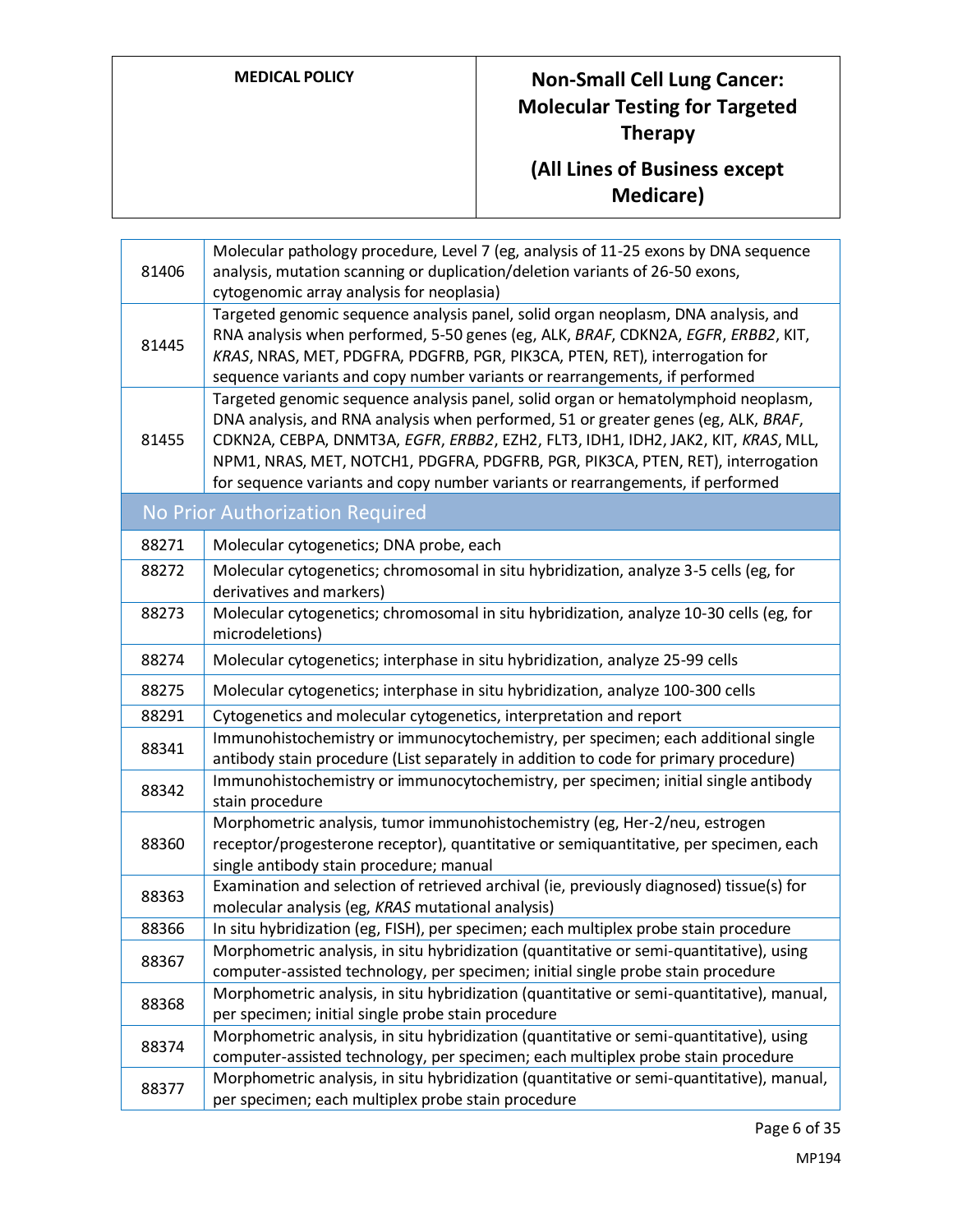# **MEDICAL POLICY Non-Small Cell Lung Cancer: Molecular Testing for Targeted Therapy (All Lines of Business except**

**Medicare)**

| 88381              | Microdissection (ie, sample preparation of microscopically identified target); manual                                                                                                                                                                                                                                                          |
|--------------------|------------------------------------------------------------------------------------------------------------------------------------------------------------------------------------------------------------------------------------------------------------------------------------------------------------------------------------------------|
| <b>Not Covered</b> |                                                                                                                                                                                                                                                                                                                                                |
| 0022U              | Targeted genomic sequence analysis panel, cholangiocarcinoma and non-small cell lung<br>neoplasia, DNA and RNA analysis, 1-23 genes, interrogation for sequence variants and<br>rearrangements, reported as presence/absence of variants and associated therapy(ies)<br>to consider                                                            |
| 0037U              | Targeted genomic sequence analysis, solid organ neoplasm, DNA analysis of 324 genes,<br>interrogation for sequence variants, gene copy number amplifications, gene<br>rearrangements, microsatellite instability and tumor mutational burden                                                                                                   |
| 0179U              | Oncology (non-small cell lung cancer), cell-free DNA, targeted sequence analysis of 23 genes<br>(single nucleotide variations, insertions and deletions, fusions without prior knowledge of<br>partner/breakpoint, copy number variations), with report of significant mutation(s)                                                             |
| 0239U              | Targeted genomic sequence analysis panel, solid organ neoplasm, cell-free DNA, analysis<br>of 311 or more genes, interrogation for sequence variants, including substitutions,<br>insertions, deletions, select rearrangements, and copy number variations                                                                                     |
| 0242U              | Targeted genomic sequence analysis panel, solid organ neoplasm, cell-free circulating<br>DNA analysis of 55-74 genes, interrogation for sequence variants, gene copy number<br>amplifications, and gene rearrangements                                                                                                                         |
| 0250U              | Oncology (solid organ neoplasm), targeted genomic sequence DNA analysis of 505<br>genes, interrogation for somatic alterations (SNVs [single nucleotide variant], small<br>insertions and deletions, one amplification, and four translocations), microsatellite<br>instability and tumor-mutation burden                                      |
| 0288U              | Oncology (lung), mRNA, quantitative PCR analysis of 11 genes (BAG1, BRCA1, CDC6,<br>CDK2AP1, ERBB3, FUT3, IL11, LCK, RND3, SH3BGR, WNT3A) and 3 reference genes (ESD,<br>TBP, YAP1), formalin-fixed paraffin-embedded (FFPE) tumor tissue, algorithmic<br>interpretation reported as a recurrence risk score                                   |
| 0048U              | Oncology (solid organ neoplasia), DNA, targeted sequencing of protein-coding exons of<br>468 cancer-associated genes, including interrogation for somatic mutations and<br>microsatellite instability, matched with normal specimens, utilizing formalin-fixed<br>paraffin-embedded tumor tissue, report of clinically significant mutation(s) |
| 81538              | Oncology (lung), mass spectrometric 8-protein signature, including amyloid A, utilizing<br>serum, prognostic and predictive algorithm reported as good versus poor overall survival                                                                                                                                                            |

|       | <b>Unlisted Codes</b>                                                                                                                                                                                                              |
|-------|------------------------------------------------------------------------------------------------------------------------------------------------------------------------------------------------------------------------------------|
|       | All unlisted codes will be reviewed for medical necessity, correct coding, and pricing at the claim<br>level. If an unlisted code is billed related to services addressed in this policy then prior-<br>authorization is required. |
| 81479 | Unlisted molecular pathology procedure                                                                                                                                                                                             |
| 81599 | Unlisted multianalyte assay with algorithmic analysis                                                                                                                                                                              |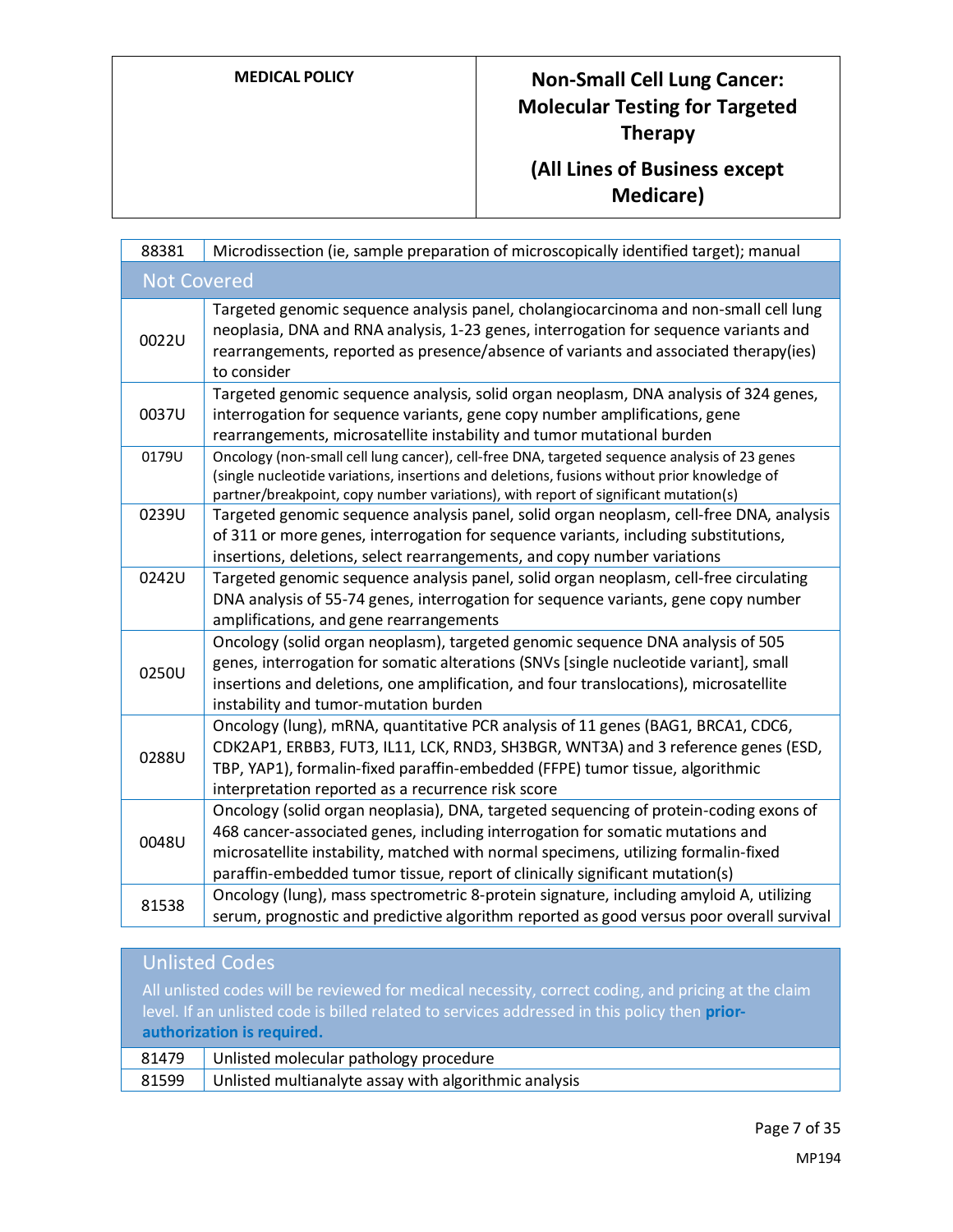### **DESCRIPTION**

#### **Background**

Lung cancer is the leading cause of death in the United States, with over 234,000 new cases and 154,000 deaths estimated in 2018. Fewer than 18% of patients with lung cancer have an overall survival of greater than five years after diagnosis. Non-small cell lung cancer (NSCLC) accounts for more than 80% of all lung cancers.<sup>1</sup>

#### **Targeted Therapy for Non-Small Cell Lung Cancer (NSCLC)**

Treatment of NSCLC has evolved in the past decade, largely due to the advances in understanding of the molecular abnormalities underlying cancer development and progression. For NSCLC, evaluation of specific molecular abnormalities in several genes is now routinely used to guide treatment-making decisions for the selection of first-line and second-line molecule- or mutation-specific targeted therapies. Examples of specific molecular abnormalities identified in NSCLC are described below.

In addition to testing for specific molecular abnormalities through single gene and/or single protein tests and small panel tests, several laboratories have marketed larger, more comprehensive tests, with the intention of detecting other somatic mutations. These comprehensive tests typically include large numbers of genes, genetic rearrangements, and/or proteins associated with more than one oncologic indication, thereby increasing the likelihood of detecting abnormalities not specific and of unknown significance. Furthermore, the large majority of the components in these comprehensive tests do not currently have FDA-approved therapies. Examples of comprehensive molecular tests currently being marketed and/or evaluated for NSCLC therapy guidance are described below.

A list of companion diagnostic molecular tests to detect alterations for which there are U.S. Food & Drug Administration (FDA)-approved targeted therapies for NSCLC may be found in the Regulatory Status section below.

#### **Examples of Molecular Markers and Tests Used to Guide Targeted Therapy for NSCLC**

#### *EGFR* (Epidermal Growth Factor Receptor) Gene Alterations

The *EGFR* gene encodes a tyrosine kinase receptor that is often mutated in a number of malignancies, including NSCLC. 1 The most common genetic alterations in the *EGFR* gene, which are deletions in exon 19 and point mutations in exons 20 and 21 (T790M and L858R, respectively), are associated with responsiveness several FDA-approved *EGFR* tyrosine kinase inhibitors (TKIs). There are several other alterations in the *EGFR* gene, which have been identified, such as insertions in exons 19 and 20, and point mutations (L861Q, G719X, and S68I). However, these alterations are considerably less common and their responsiveness to TKIs has not been well established. Acceptable testing methods to detect *EGFR* genetic alterations, which are approved by the FDA and recommended by the NCCN guidelines,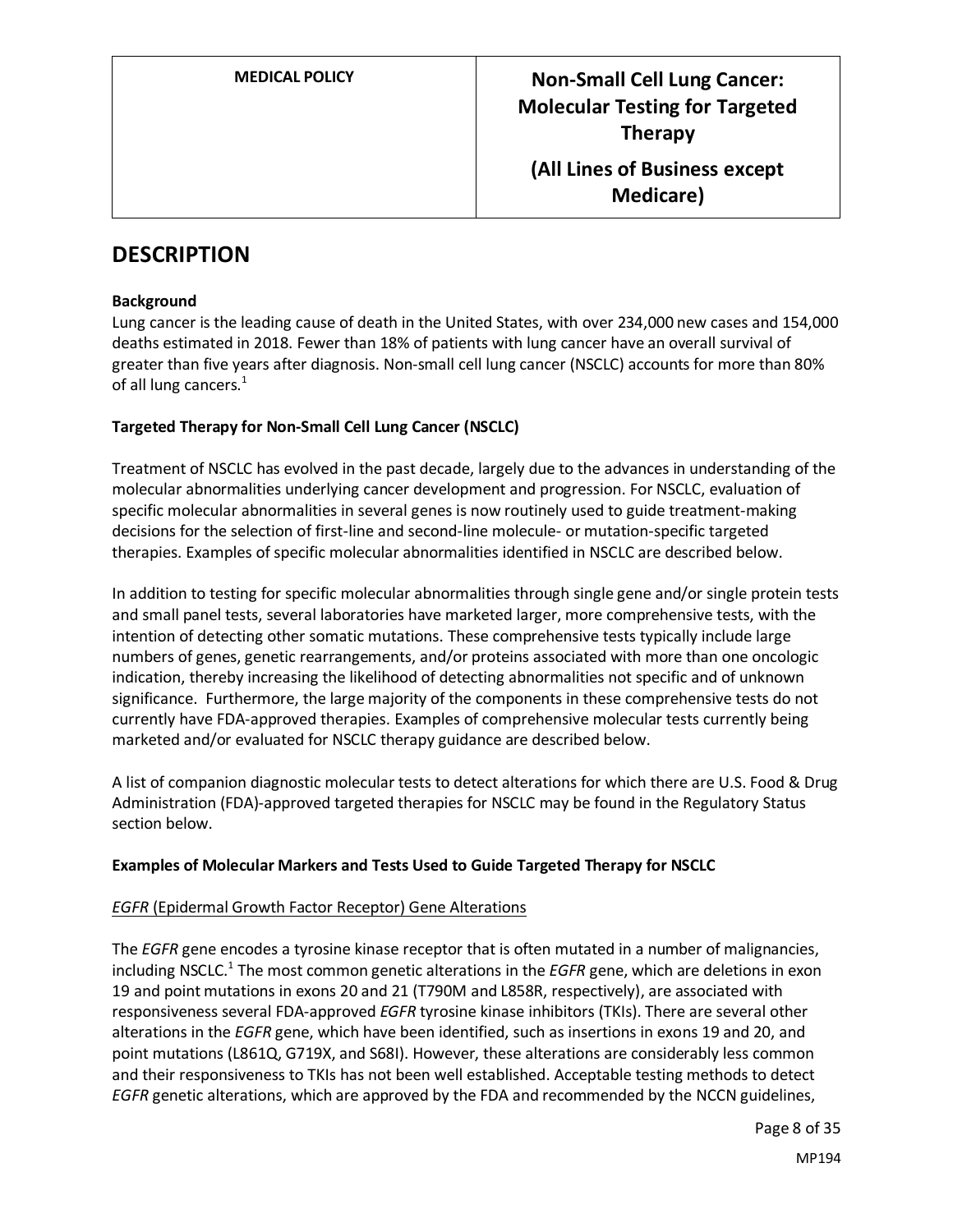include real-time polymerase chain reaction (RT-PCR), traditional Sanger sequencing and next generation sequencing (NGS). Testing methods NOT recommended include *EGFR* protein expression using immunohistochemistry (IHC) with mutation-specific antibodies, as this approach has not been well validated.

#### *ALK* (Anaplastic Lymphoma Kinase) Gene Rearrangements

The *ALK* gene encodes a tyrosine kinase receptor that can be rearranged in NSCLC and these rearrangements are associated with responsiveness several FDA-approved ALK TKIs.<sup>1</sup> Acceptable testing methods to detect *ALK* rearrangements (FDA-approved and NCCN recommended) include fluorescent in situ hybridization (FISH), immunohistochemistry (IHC), NGS methodologies and RT-PCR.

#### ROS-1 (ROS Proto-oncogene 1) Gene Rearrangements

The *ROS1* gene encodes a tyrosine kinase receptor that can be rearranged in NSCLC and these rearrangements lead to fusions with other genes, most commonly CD74, SLC34A2, CCDC6 and FIG.<sup>1</sup> These rearrangements are associated with responsiveness several FDA-approved oral *ROS1* TKIs. Acceptable testing methods to detect *ROS1* rearrangements (FDA-approved and NCCN recommended) include fluorescent in situ hybridization (FISH), immunohistochemistry (IHC), NGS methodologies and RT-PCR.

#### *BRAF* (B-Raf Proto-oncogene) Gene Mutations

The *BRAF* gene encodes a serine/threonine kinase receptor that is often mutated in a number of malignancies, including NSCLC.<sup>1</sup> The presence of a specific mutation in the *BRAF* gene (V600E) is associated with responsiveness to combined therapy with oral inhibitors of the *BRAF* and *MEK* genes that are FDA-approved. There are several other mutations in the *BRAF* gene that have been observed in patients with NSCLC. However, the impact of *BRAF* mutations other than V600E on therapy selection is not well understood at this time. Acceptable testing methods to detect the *BRAF* V600Emutation, which are approved by the FDA and recommended by the NCCN guidelines, include real-time polymerase chain reaction (RT-PCR), traditional Sanger sequencing and next generation sequencing (NGS). Testing methods NOT recommended include *EGFR* protein expression using immunohistochemistry (IHC) with mutation-specific antibodies, as this approach has not been well validated.

#### PD-L1 (Programmed Death Ligand 1) Protein Expression

PD-L1 is one of two ligands that can be present on tumor cells that bind to the PD-1 receptor on T-cells. When the PD-L1 ligand is expressed, it binds to the PD-1 receptor, inactivating the T-cell and preventing T-cell mediated cell death.<sup>1,2</sup> NSCLC patients that express PD-L1 on tumor cells may undergo immunotherapies that target either the PD-L1 ligand or the PD-1 receptor. Acceptable testing methods to detect PD-L1 (FDA-approved and NCCN recommended) include IHC.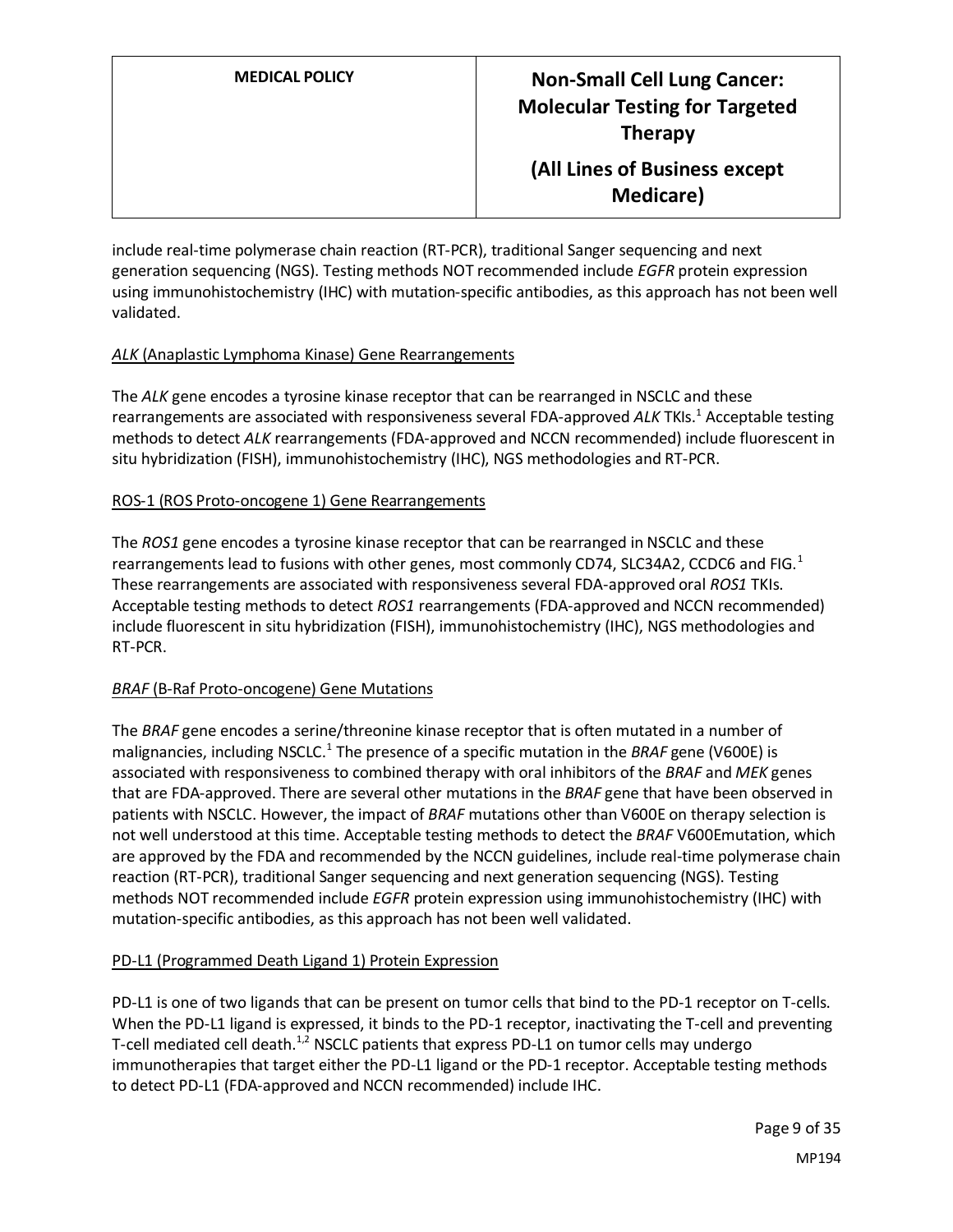| <b>MEDICAL POLICY</b> | <b>Non-Small Cell Lung Cancer:</b><br><b>Molecular Testing for Targeted</b><br><b>Therapy</b> |
|-----------------------|-----------------------------------------------------------------------------------------------|
|                       | (All Lines of Business except<br><b>Medicare</b> )                                            |

#### *KRAS* (*KRAS* Proto-Oncogene) Gene Mutations

The *KRAS* gene encodes an enzyme called a G protein that activates the MAP/ERK pathway within the cell to transmit signals outside of the cell.<sup>1</sup> Mutations in the *KRAS* gene, most commonly at codon 12, are observed in NSCLC. *KRAS* mutations are thought to impact NSCLC by creating a constitutively active protein that signals thought the same pathway as *EGFR*. This oncogenic protein may activate the same pathway independent of *EGFR*, possibly rendering the tumor resistant to TKI therapies. As such, *KRAS* mutations are thought to be prognostic and NOT predictive of TKI therapy. Of note, there are no therapies that target *KRAS* mutations available for any malignancy, including NSCLC.

#### Other Genetic Alterations in NSCLC

Other driver mutations have been identified in smaller numbers of NSCLC patients, including *RET* gene rearrangements, *MET* gene amplifications and exon skipping point mutations (e.g. *MET*ex14), and *HER2* (also known as *ERBB2*) gene mutations.<sup>1</sup> Although there are therapies that target these genetic alterations that have been FDA-approved for use in other malignancies, they are not currently approved for patients with NSCLC. Despite this, the NCCN recommends testing of the *MET*, *RET* and *HER2* genes for driver mutations, as they believe these targeted therapies are effective in NSCLC patients.

#### Expanded Genetic Tests

There are a number of lab developed, CLIA-approved or FDA-approved NGS-based panel tests marketed as tools to help guide targeted therapy choices for oncologic indications. Some of these tests include therapeutic targets for several malignancies concurrently, while others are specifically marketed for NSCLC. Examples of these expanded panel tests are described below.

#### *FoundationOne CDx™ (Foundation Medicine, Inc.)*

The FoundationOne CDx™ (F1CDx) test is a comprehensive NGS-based that evaluates gene substitutions, insertions, deletions, and copy number variants (CNVs) in 324 genes, 36 gene rearrangements, microsatellite instability (MSI) and PD-L1 expression (as an optional add-on), encompassing genetic alterations identified in all types of solid tumors.<sup>3</sup> The test uses formalin-fixed paraffin embedded (FFPE) tumor tissue specimens and is intended as a companion diagnostic to identify patients who may benefit from treatment with the targeted therapies, including the identification of molecular targets for nine therapies currently approved for NSCLC patients. Although this test includes some genes with proven clinical utility for guiding targeted therapy for NSCLC (*EGFR*, *ALK*, *ROS1* and *BRAF*); it also includes genes which do not have proven clinical utility for directing treatment for any indication, including NSCLC.

#### *Oncomine™ Dx Target (ThermoFisher)*

The Oncomine Dx Target test uses NGS technology to detect sequence variations in 23 genes in DNA and RNA isolated from FFPE tissue samples from patients with NSCLC.<sup>4</sup> DNA is used to test for mutations in

Page 10 of 35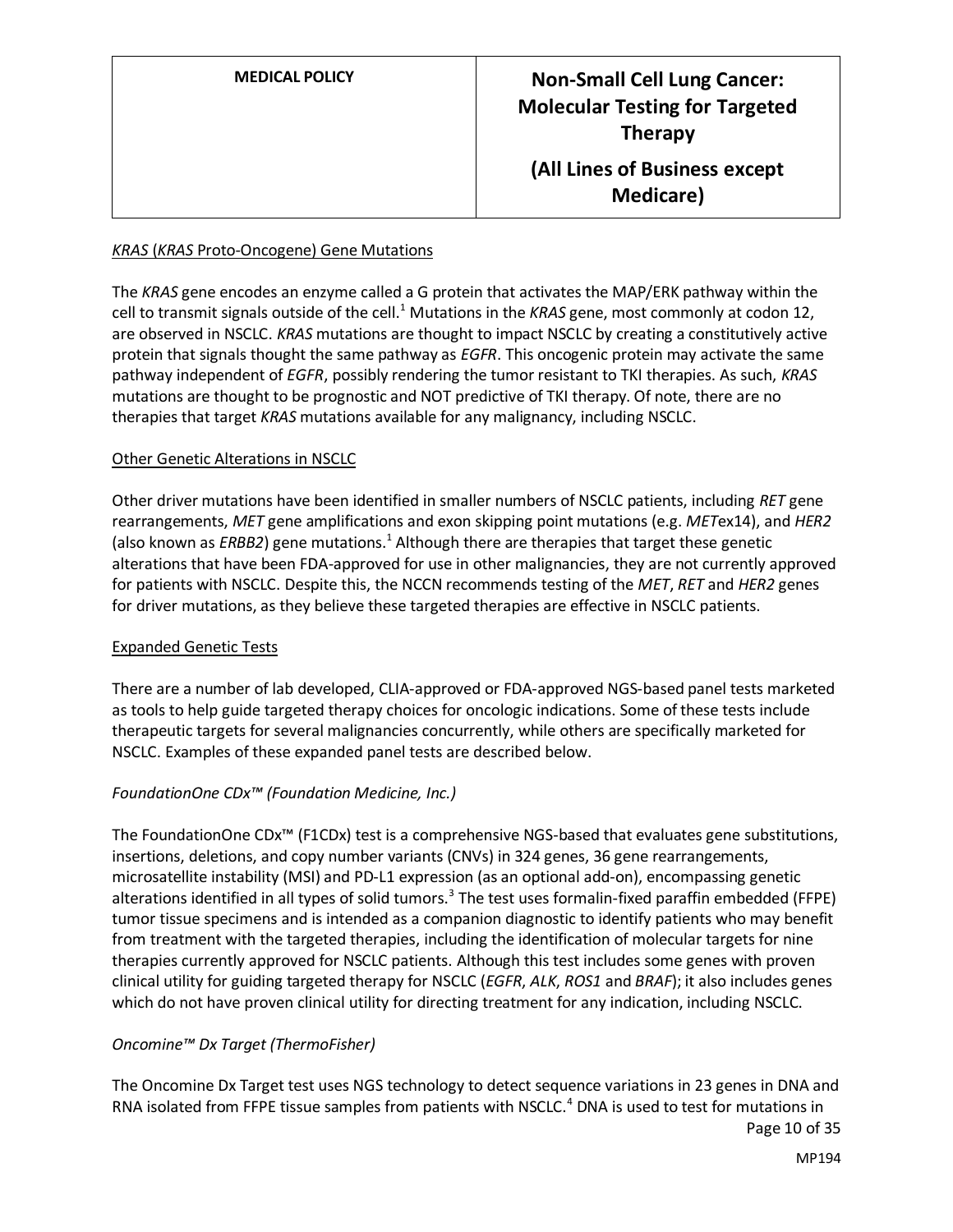| <b>MEDICAL POLICY</b> | <b>Non-Small Cell Lung Cancer:</b><br><b>Molecular Testing for Targeted</b><br><b>Therapy</b> |
|-----------------------|-----------------------------------------------------------------------------------------------|
|                       | (All Lines of Business except<br><b>Medicare</b> )                                            |

the following gene: *AKT1, ALK, BRAF, CDK4, DDR2, EGFR, ERBB2, ERBB3, FGFR2, FGFR3, HRAS, KIT, KRAS, MAP2K1, MAP2K2, MET, MTOR, NRAS, PDGFRA, PIK3CA, RAF1, RET,* and *ROS1*. RNA is used to detect *ROS1* rearrangements. Although this test includes some genes with proven clinical utility for guiding targeted therapy for NSCLC (*EGFR*, *ALK*, *ROS1* and *BRAF*); it also includes genes which do not have proven clinical utility for directing treatment for any indication, including NSCLC.

#### Circulating Tumor DNA Tests

There are a number of lab developed, CLIA-approved or FDA-approved circulating tumor DNA tests (also known as cell-free DNA [cf-DNA] tests, plasma genotyping or liquid biopsy) marketed as tools to help guide targeted therapy choices for oncologic indications. Some of these tests include therapeutic targets for several malignancies concurrently, while others are specifically marketed for NSCLC. Examples of these tests are described below.

#### *GeneStrat® (Biodesix, Inc.)*

The GeneStrat® circulating tumor DNA test is marketed as a noninvasive genomic test for patients with NCSLC, which relies on there being a high enough percentage of altered DNA in the blood to be detected.<sup>5</sup> This test uses a methodology called droplet digital PCR (ddPCR) to analyze cell-free DNA and RNA to detect driver mutations in NSCLC for diagnosis or therapy monitoring. Both cell-free DNA testing and ddPCR methodology for detecting sequence variants are new molecular techniques that currently lack established analytical and clinical validity. Furthermore, high false negative rates being reported for circulating tumor DNA tests are of concern. In addition, although this test includes some genes with proven clinical utility for guiding targeted therapy for NSCLC (*EGFR*, *ALK*, *ROS1* and *BRAF*); it also includes genes which do not have proven clinical utility for directing treatment (*KRAS* and *RET*). *Guardant360 (Guardant Health*)

The Guardant360 test is a circulating tumor cell assay that detects somatic point mutations in 73 genes identified across all solid tumor sites. This test also detects insertions and deletions in 23 genes, amplifications (CNVs) in 18 genes and fusions in six genes. This test is not specifically intended for NSCLC patients. This test uses ddPCR methodology. Both cell-free DNA testing and ddPCR methodology for detecting sequence variants are new molecular techniques that currently lack established analytical and clinical validity. Furthermore, high false negative rates being reported for circulating tumor DNA tests are of concern. In addition, although this test includes some genes with proven clinical utility for guiding targeted therapy for NSCLC (*EGFR*, *ALK*, *ROS1* and *BRAF*); it also includes genes which do not have proven clinical utility for directing treatment for any indication, including NSCLC.

#### Proteomic Tests

A proteomic test is one that evaluates the expression of an individual's entire complement of proteins at any given time, using mass spectrometry or protein microarray methodologies. Proteomic testing has been proposed as a tool to predict response-to and selection-of targeted therapy for patients with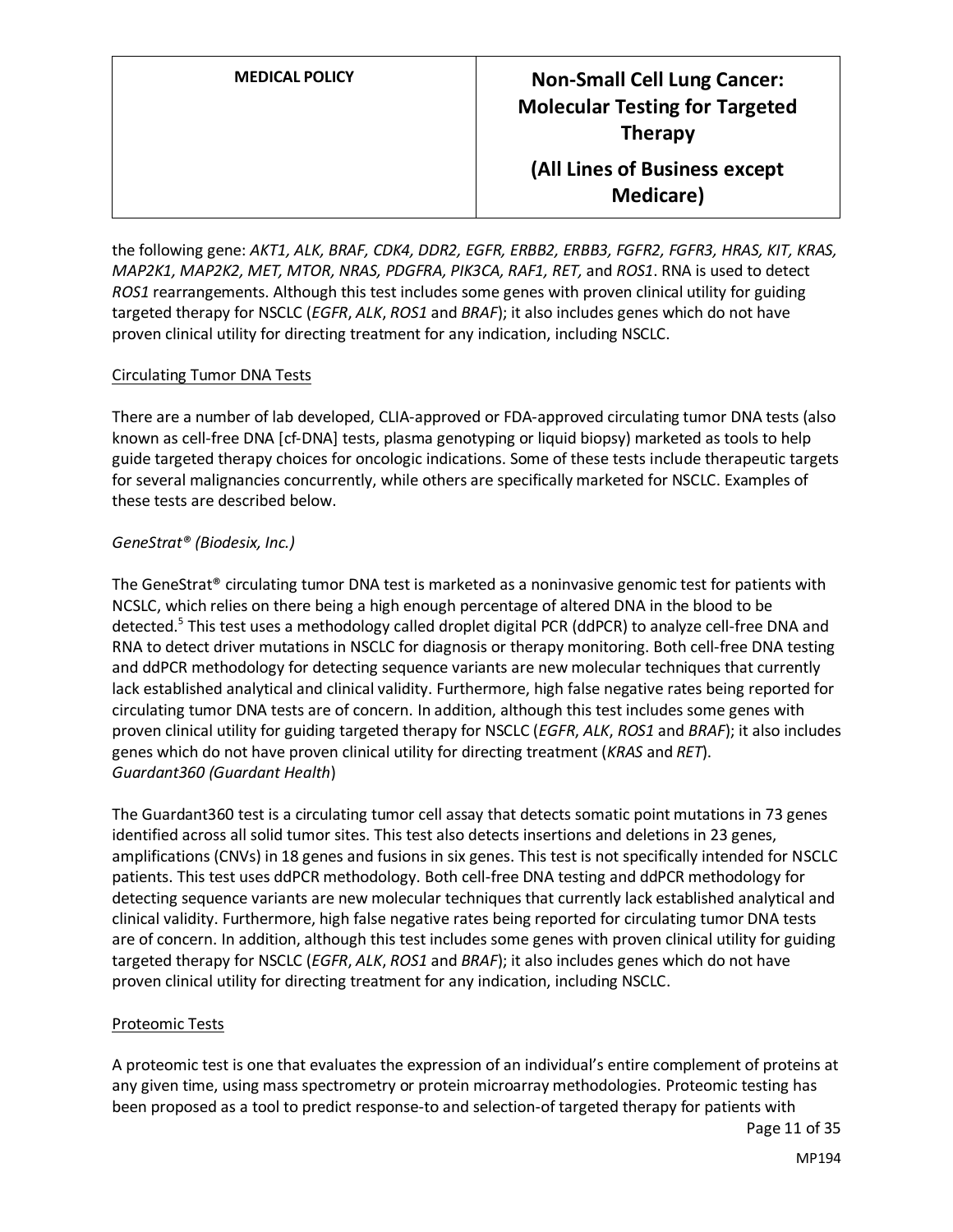survival outcomes NSCLC as well as predict survival outcomes. One example of a currently available proteomic test is described below.

#### *VeriStrat® (Biodesix, Inc.)*

The VeriStrat® test is a non-invasive blood-based test intended to provide predictive and prognostic proteomic information for patients with NSCLC who test negative for *EGFR* mutations or whose *EGFR* mutation status is unknown.<sup>6</sup> The test "measures a patient's response to a growing tumor and the chronic activation of complex proteomic pathways known to be associated with aggressive cancer" and classifies a patient's response as "good" or "poor". A VeriStrat "Poor" status is said to indicate more aggressive disease; while patients with a VeriStrat "Good" status are thought to have a more favorable prognosis. In addition, the test proposes to identify patients that may benefit from 1st-line platinum doublet therapy or *EGFR* TKI's.

Of note, Biodesix offers a test called Biodesix Lung Reflex® that combines both VeriStrat® and GeneStrat®. This would be considered a proteogenomic test, described below).

#### Proteogenomic Tests

Proteogenomic testing is a term describing a new type of molecular testing that simultaneously examines an individual's genome and proteome. These tests may use either tissue or blood samples and include analysis of DNA, the RNA and proteins. Currently this type of testing is primarily done in research settings. One example of a currently available proteogenomic test is described below.

#### *GPS Cancer™ Test (NantHealth, Inc.)*

GPS Cancer™ is a molecular test that integrates proteomics detected by mass spectrometry with whole genome (DNA) and whole transcriptome (RNA) sequencing, of both normal and cancer tissue.<sup>7</sup> This test is intended to inform personalized treatment strategies before treatment begins. The test assays protein biomarkers known to induce drug resistance or indicate drug sensitivity for chemotherapy, monoclonal antibody therapy, hormonal therapy, targeted therapy and immunotherapy. In addition, this test "includes whole genome sequencing of over 20,000 genes and 3 billion base pairs, and incorporates whole transcriptome sequencing of over 200,000 RNA transcripts".

### **REVIEW OF EVIDENCE**

The evidence review below will focus on the clinical utility of molecular tests to determine whether testing improves treatment management or overall patient-relevant health outcomes.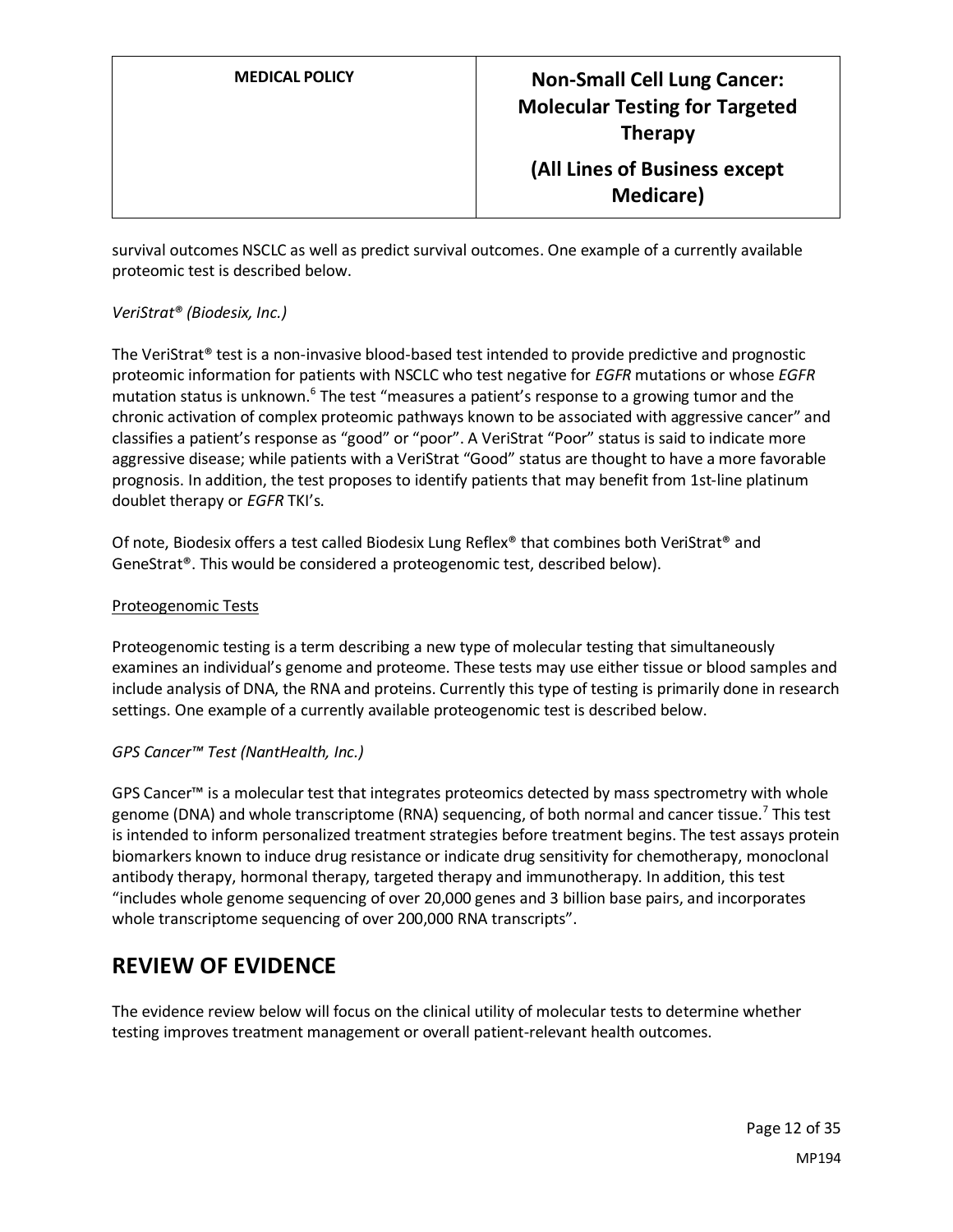A review of the ECRI, Hayes, Cochrane, and PubMed databases was conducted regarding the use of molecular testing to guide targeted therapy for metastatic stage IV NSCLC. Below is a summary of the available evidence identified through June 2021.

#### *ALK* Gene Testing

The clinical utility of testing for *ALK* gene rearrangements to guide tyrosine kinase inhibitor (TKI) therapy in patients with metastatic NSCLC has been definitively demonstrated. This evidence has been published as numerous clinical trials and nonrandomized studies conducted in recent years on the use of genetic testing for ALK rearrangements to inform therapy with TKIs in patients with metastatic NSCLC.<sup>6,8-14</sup>

#### *BRAF* V600E Mutation Testing

The clinical utility of testing for mutations in the *BRAF* gene to guide *BRAF*-specific targeted therapy in patients with metastatic NSCLC has been definitively demonstrated. This evidence has been published as numerous clinical trials and nonrandomized studies conducted over the past five years on the use of genetic testing for *BRAF* V600E mutations to inform *BRAF*-specific targeted therapy in patients with metastatic NSCLC.<sup>15-17</sup>

#### Epidermal Growth Factor Receptor (*EGFR*) Gene Testing

The clinical utility of testing for small deletions in exon 19 and point mutations T790M and L858R in the *EGFR* gene to guide tyrosine kinase inhibitor (TKI) therapy in patients with metastatic NSCLC has been definitively demonstrated. This evidence has been published as numerous systematic reviews conducted over the past five years on the use of genetic testing of the *EGFR* gene to inform therapy with TKIs in patients with metastatic NSCLC.<sup>18-28</sup>

#### PD-L1 Protein Testing

The clinical utility of testing for PD-L1 protein expression to PD-1 pathway-specific immunotherapy in patients with metastatic NSCLC has been definitively demonstrated. This evidence has been published as numerous clinical trials and nonrandomized studies conducted in recent years on the use of testing for PD-L1 protein expression PD-1 pathway-specific immunotherapy in patients with metastatic NSCLC.<sup>29-35</sup>

#### *ROS1* Gene Testing

The clinical utility of testing for *ROS1* gene rearrangements to guide tyrosine kinase inhibitor (TKI) therapy in patients with metastatic NSCLC has been definitively demonstrated. This evidence has been published as numerous clinical trials and nonrandomized studies conducted recent years on the use of genetic testing for *ROS1* rearrangements to inform therapy with TKIs in patients with metastatic  $NSC1C.$ <sup>36-38</sup>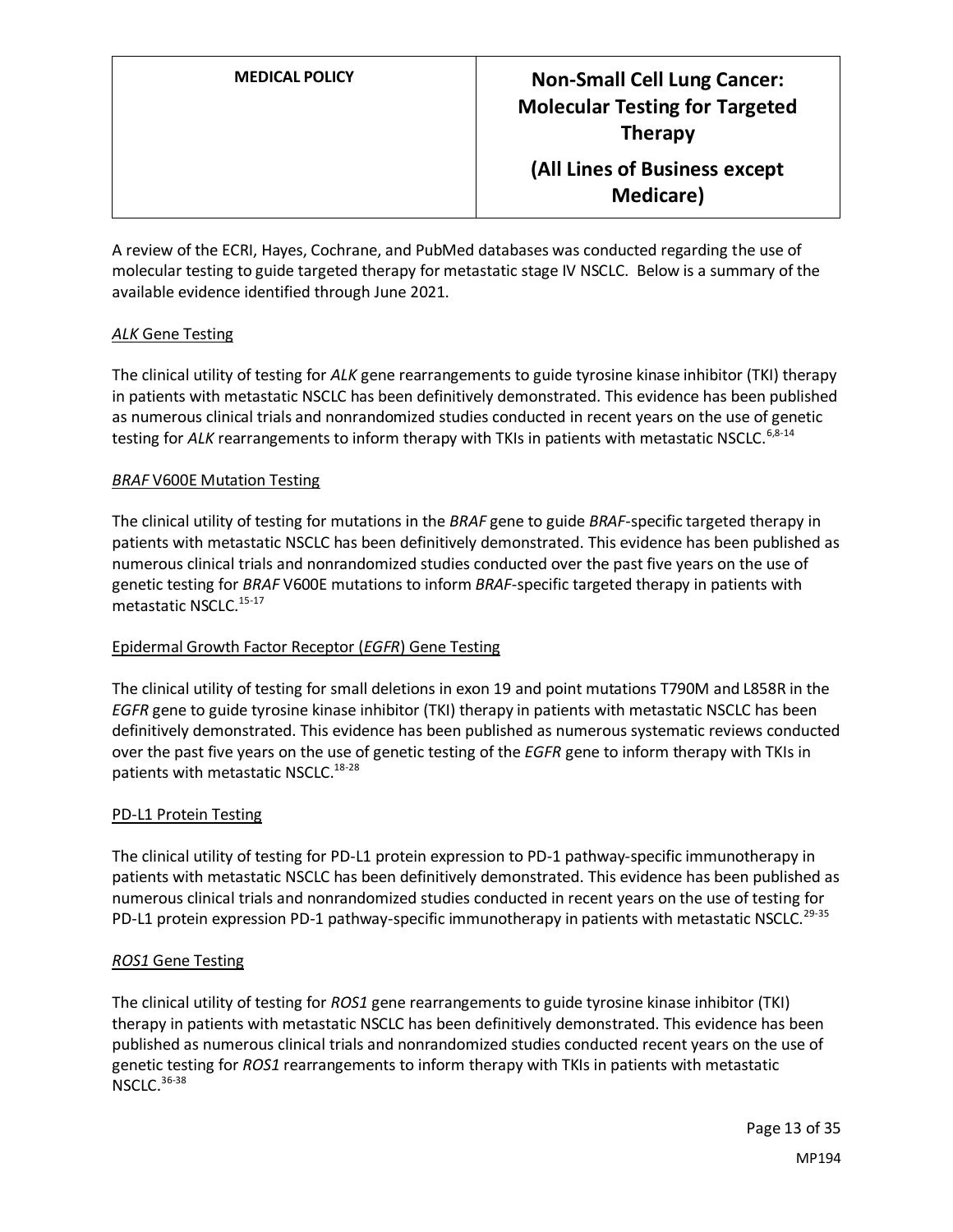#### Additional Actionable Genetic Targets for NSCLC

There is sufficient evidence of clinical utility for the following genetic alterations and their ability to guide targeted treatments for patients with metastatic NSCLC:

- $RET$  gene rearrangements<sup>39-42</sup>
- MET gene amplifications and exon skipping point mutations (e.g. METex14)<sup>43-49</sup>
- $\bullet$  *HER2* (also known as *ERBB2*) mutations<sup>50-52</sup>

This evidence has been published as clinical trials and nonrandomized studies conducted in recent years on NSCLC patients and are supported by strong NCCN recommendations despite not being FDAapproved for NSCLC at this time.

#### Other Genetic Alterations in NSCLC

The following tests or test components lack demonstrated clinical utility in patients with NSCLC:

- Uncommon alterations in *EGFR*, including insertions in exon 20 and point mutations: G719X, L861Q, and S768I 2,3,5,53-56
- $KRAS$  mutations<sup>4,7,57-62</sup>
- $\bullet$  *PIK3CA* mutations<sup>60</sup>

Evidence regarding these molecular markers is limited by one or more of the following:

- Poor study design including:
	- o small sample sizes of primary studies
	- $\circ$  heterogeneity in patient cohorts within and between studies, including heterogeneity in clinical variables including age, ethnicity, smoking status, staging, histological types
	- $\circ$  heterogeneity between trials in terms of treatment regimens administered based on molecular marker status
- Inconsistent or lack of association between positive marker status and prediction of drug efficacy, reported as disease control rate, progression free survival or overall survival.
- Inconsistent or lack of association between positive marker status and prognosis of survival, independent of therapy.

Therefore, the benefit of utilizing these molecular markers in patients with metastatic NSCLC remains unclear or unknown.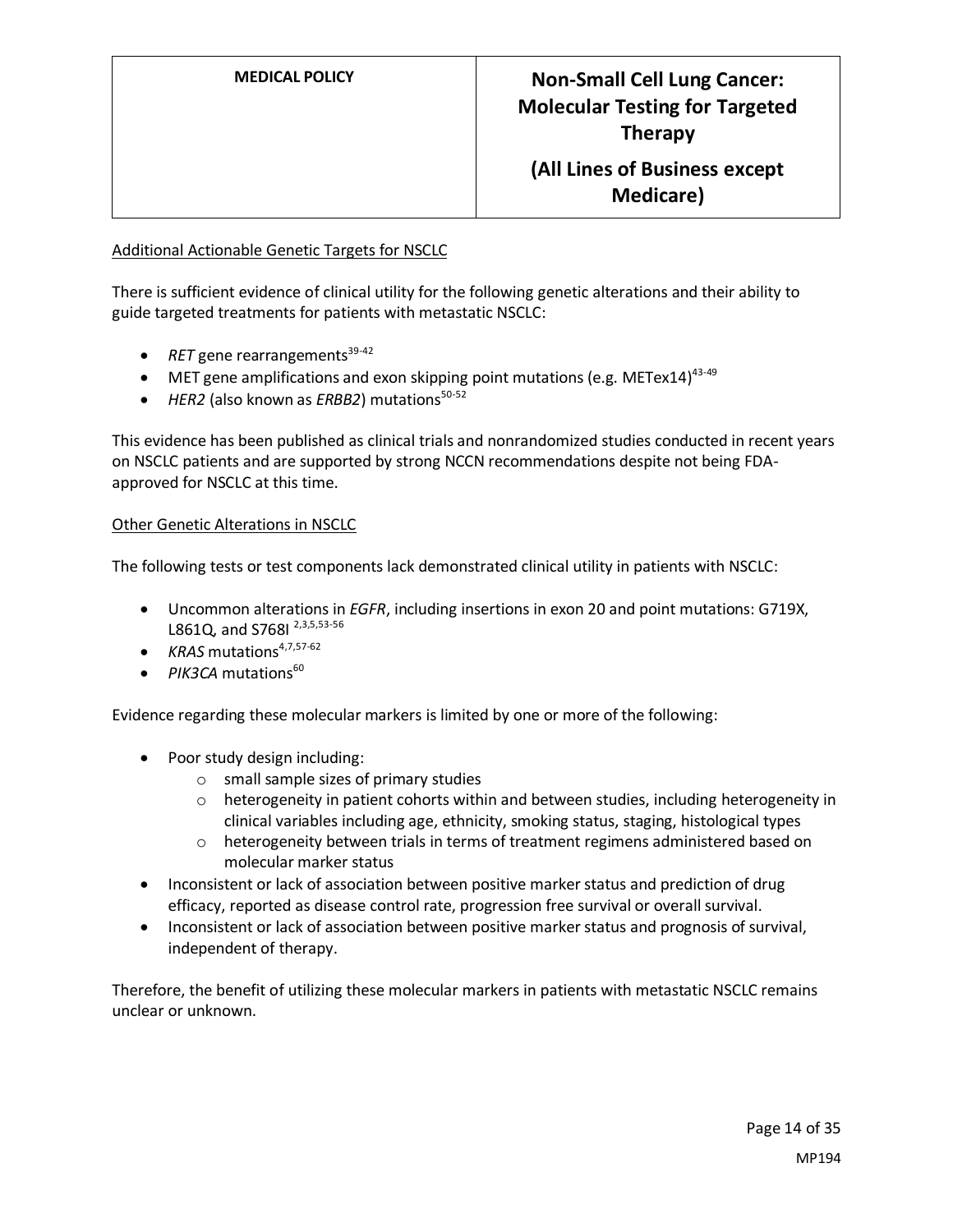| <b>MEDICAL POLICY</b> | <b>Non-Small Cell Lung Cancer:</b><br><b>Molecular Testing for Targeted</b><br><b>Therapy</b> |
|-----------------------|-----------------------------------------------------------------------------------------------|
|                       | (All Lines of Business except<br><b>Medicare</b> )                                            |

#### Expanded Genetic Tests

The evidence for clinical utility of expanded genetic panel tests performed on tumor tissue from NSCLC patients, including but not limited to the FoundationOne and FoundationOne CDx™ tests, Caris Molecular Intelligence (MI) Tumor Seek, and the Oncomine™ Dx Target test, are limited primarily to small prospective case series (n=3-25) and retrospective studies which used large expanded panels to identify molecular markers to guide targeted therapy.<sup>39,42,63-65</sup>

- Of note, one large retrospective review of genomic testing patterns in patients treated by 89 oncologists in two states within a three-year period reported on molecular profiling and subsequent impact on treatment for 814 patients with metastatic NSCLC.<sup>66</sup> The authors reported 59% of patients met current guideline recommendations for biomarker testing and 13% had insufficient tissue for genotyping. The authors concluded "genomic testing presents multiple logistical challenges for oncologists, including coordination of sample handling, long turnaround times, access to targeted therapies, insufficient tissue, and patient harm from the repeat biopsies necessary if the tissue sample is insufficient."
- In 2016 (archived 2018), Hayes published a review of the FoundationOne test and its ability to guide treatment decisions for patients with solid malignant cancers.<sup>67</sup> Regarding the tests' use in lung cancer, the review included one clinical utility study that included seven patients with NSCLC out of 103 patients evaluated.<sup>68</sup> Hayes deemed this study to be of poor quality and stated that the study provided limited evidence of the clinical impact of FoundationOne on decisionmaking. Although a majority of patients had a potentially actionable alteration, few received profile-guided treatment." Hayes rated the FoundationOne test as a "D2, insufficient evidence" for guiding treatment decisions for patients with solid malignant cancers, based on very low quality evidence of clinical validity and utility.
- In 2018 (updated 2020), Hayes published a molecular test assessment on FoundationOne CDx by Foundation Medicine Inc.<sup>69</sup> The assessment found no studies on the analytical validity, clinical validity, and clinical utility of the test. Hayes gave FoundationOne CDx a D2 rating for use as a companion diagnostic to identify patients who may benefit from treatment with targeted therapies and to provide tumor mutation profiling or biomarkers with and without companion diagnostic claims to be used in patients with solid tumors.
- In 2017 (updated 2019), ECRIgene published a product brief on the FoundationOne CDx genomic profiling test for guiding targeted therapy for cancer, including 19 studies reporting clinical utility (8 retrospective and 10 prospective).<sup>70</sup> Although ECRI concluded that the "balance of evidence is somewhat favorable" for the use of the FoundationOne CDx test, only one of the clinical utility studies evaluated in the review included a small number of NSCLC patients.<sup>64</sup> In addition, ECRI stated that a "major limitation of the evidence base on FoundationOne was a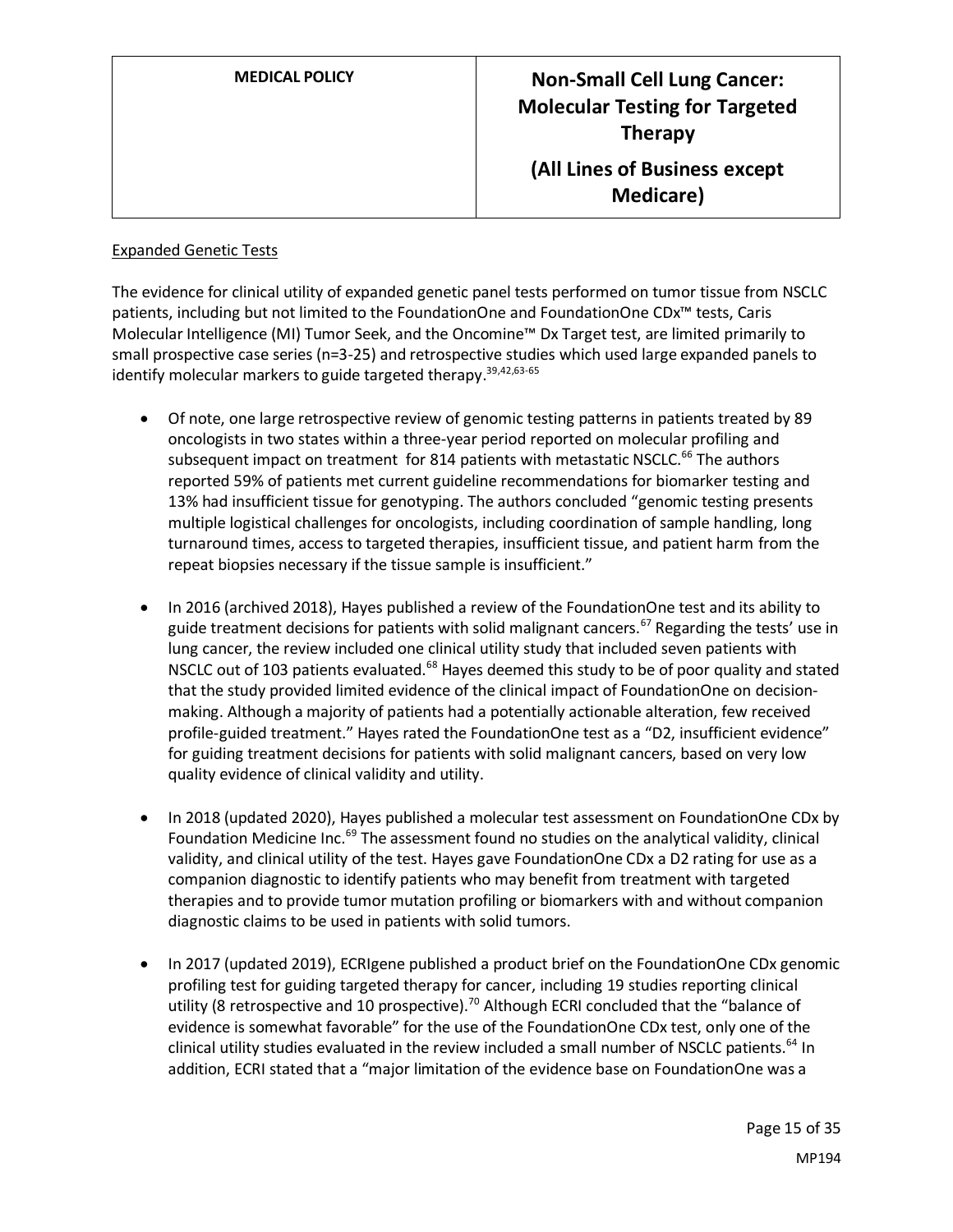paucity of studies directly comparing clinical outcomes of patients managed with and without FoundationOne test results."

Overall, the evidence published on the use of expanded panel tests is limited by the following:

- Lack of within-study comparator group (outcomes of patients managed with or without a particular test)
- Lack of studies comparing outcomes between two different tests
- Comparative studies with statistically significant differences in baseline clinical characteristics between groups

Taken together, the benefit of utilizing expanded genetic panels to guide targeted therapy decisions in patients with metastatic NSCLC remains unclear.

#### Circulating Tumor DNA Tests

Due to uncertainties regarding the analytical and clinical validity of circulating tumor DNA tests for firstline targeted therapy guidance and to confirm targeted therapy resistance for patients with NSCLC, it is difficult to ascertain the clinical utility of circulating tumor DNA tests. Some tests (i.e. InVisionFirst-Lung<sup>®</sup>) are limited to studies assessing clinical and analytical validity.<sup>71-75</sup> The limited number of studies that have reported on measures of clinical utility for circulating tumor DNA tests performed on plasma samples from NSCLC patients, including but not limited to the GeneStrat®, Guardant360 and the Oncomine<sup>™</sup> Lung cfDNA Assay tests are limited to small prospective case series (n=9-68).<sup>66,76-80</sup>

Evidence regarding the clinical utility of circulating tumor DNA testing is limited by one or more of the following:

- Body of evidence consists of case series and systematic reviews of these case series.
- Poor study design including:
	- o The majority of primary studies are of small sample size (n=11-134)
	- $\circ$  Heterogeneous study populations in terms of clinical variables including age, ethnicity, smoking status, staging, histological types
- Larger case series were limited by multiple tissue DNA tests and circulating tumor DNA tests being performed on patients within each study cohort, making it difficult for studies to draw conclusions due to test heterogeneity.
- In 2016 (updated 2020), Hayes published a review of the Guardant360 test and its ability to identify actionable alterations across all solid tumor sites. $81$  Actionable alterations were defined as "alterations, for which NCCN guidelines exist… which identifies FDA-approved treatments and clinical trials to help guide treatment decisions." In 3 studies evaluated, 8.9% to 28.4% of patients with NSCLC, breast cancer or diverse cancers received a matched targeted therapy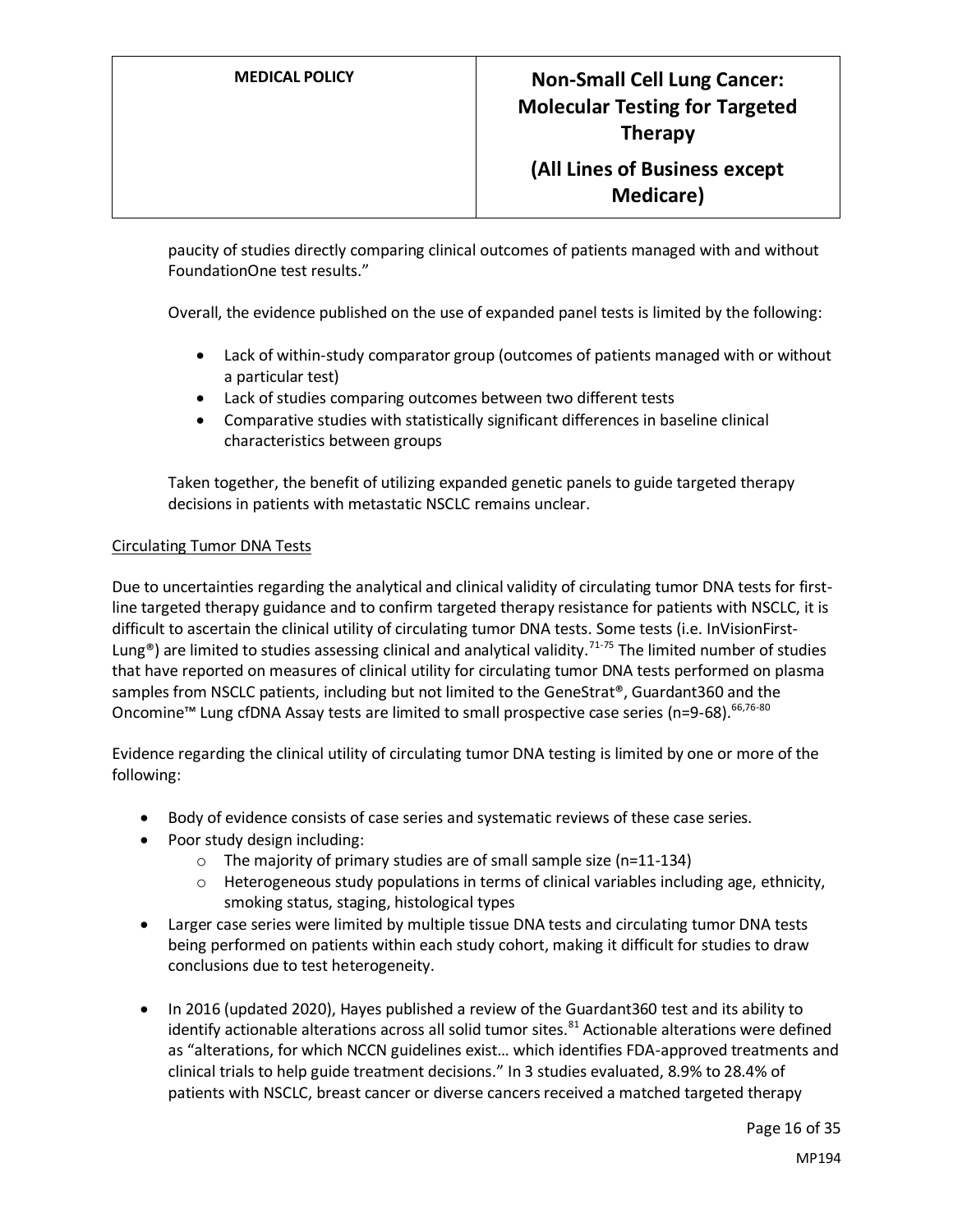based on variant(s) identified by Guardant360, with one retrospective data review study reporting that 26% of NSCLC patients had a change in targeted treatment after Guardant360 results. This study was also limited by its small sample size (n=116), lack of concordance comparison with tissue next generation sequencing, and investigators' financial conflicts of interest with Guardant Health. In 3 studies, the objective response rate ranged from 43% to 85.7% in patients with NSCLC or different solid tumors. One study reported a longer median progression-free survival in patients with NSCLC who received matched therapy based on Guardant360 results (14.7 months) compared with patients who never received matched therapy (7.8 months), although this difference was not statistically significant.

Investigators concluded that, taken collectively, the 7 evaluated studies provided low-quality evidence in support of the clinical utility of the Guardant360 test, only 1 of which was a prospective study evaluating NSCLC. Hayes ultimately assigned Guardant360 a "C" rating ("potential but unproven benefit") as a tool to identify actionable alterations in solid tumors, based on very low quality evidence of clinical validity and utility.

• In 2017 (updated 2020), Hayes published a review of the GeneStrat test to detect driver variants for diagnosis, therapy selection, or therapy monitoring for patients with NSCLC. $^{82}$  The review identified one study that reported analytical and clinical validity, but did not identify any studies reporting on clinical utility. Therefore, Hayes rated the Genestrat test as a "D2, insufficient evidence" for all purposes including therapy selection and monitoring, based on very low quality evidence of clinical validity and a lack of studies on clinical utility.

While studies reporting clinical utility of molecular marker testing using circulating tumor DNA generally report patient specific health outcomes due to targeted therapy selection to be similar to that of markers found via tumor tissue tests, very few studies have reported on the concordance between these two methodologies to determine equivalent test performance. However, one large recent systematic review reported that sensitivity of circulating tumor DNA assays for NSCLC ranged from 56- 65% and concordance with tissue testing was between 74-86%.<sup>79</sup> Therefore, the uncertainties concerning clinical validity and clinical utility preclude conclusions about whether molecular marker analysis from circulating tumor DNA can replace testing of tissue.

• In 2020, ECRI updated an evidence review evaluating the clinical validity and utility of Guardant360 in informing management of advanced solid tumor cancers.<sup>83</sup> Four studies on clinical validity and 10 studies on clinical utility were included in the review. Among the 4 clinical validity studies, one cohort study reported on NSCLC, comparing Guardant360 with a tissuesample, PCR-based test and found that Guardant360 had a sensitivity of 66% for identifying EDFR T790M mutations in patients with NSCLC compared to 51% for the cobas plasma test. One cohort study on clinical utility found that Guardant360 identified actionable genetic alterations in 48% of patients, and 0.6% received test-guided therapy. When comparing the group that received Guardant-guided therapy and a historical control group, no significant differences were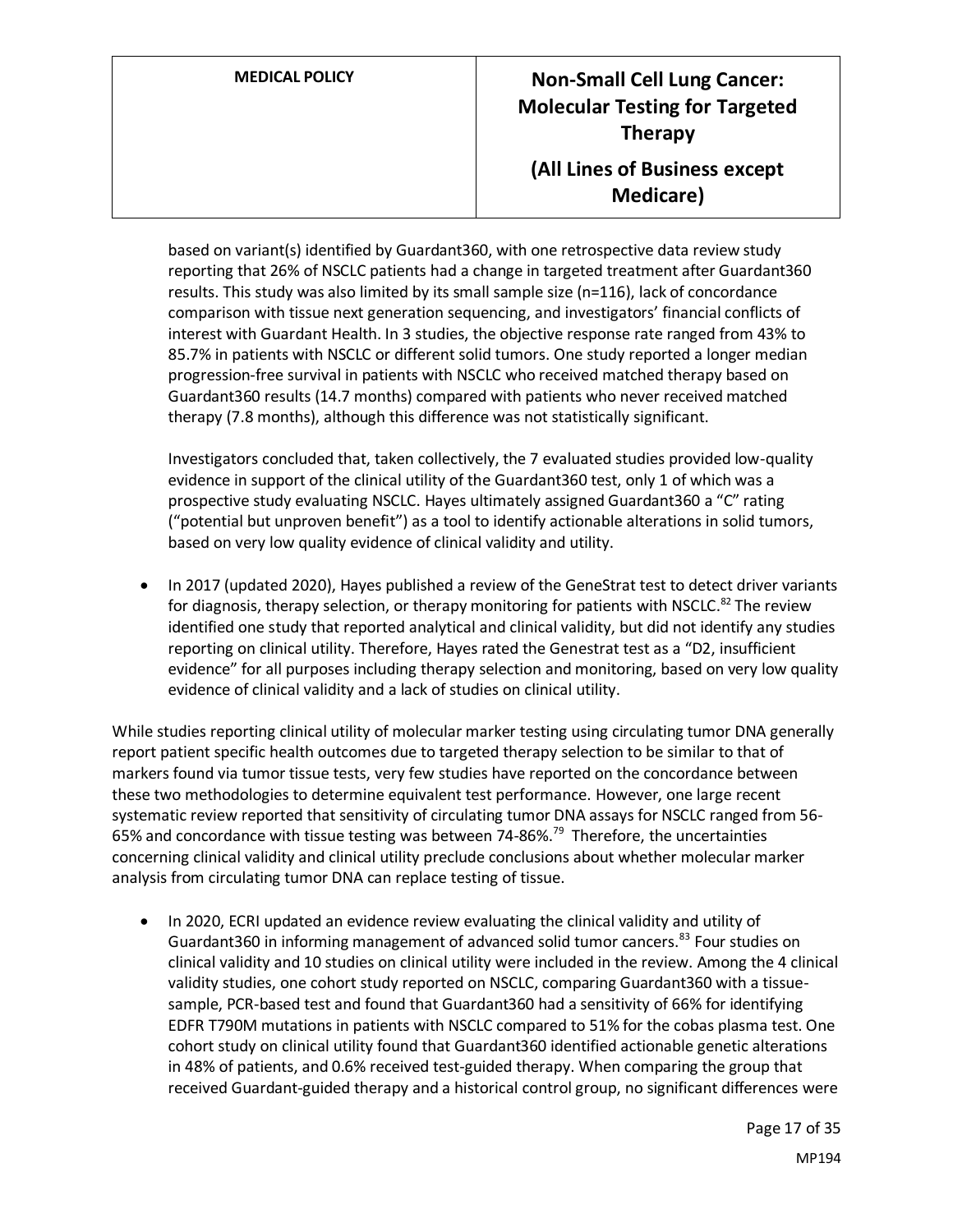found in objective response rate. Another observational study found that 13% of patients with AGAs received Guardant-guided therapy and overall survival was not statistically different when compared to nontargeted treatment.

Limitations included the lack of prospective study, lack of controls and surrogate outcomes. Investigators concluded that evidence supporting Guardant360's clinical utility was "somewhat favorable" but that additional controlled trials comparing outcomes after Guardant360 use to tissue NGS of NSCLC were needed. "Guardant360 identifies actionable genetic alterations (AGAs) in patients with non-small cell lung cancer (NSCLC) and other solid tumors and matches patients to targeted therapies that may improve outcomes. Available studies reported too few data to determine Guardant360-guided treatment's impact on overall survival (OS) or progression-free survival (PFS), but objective or partial responses occurred in some patients whose therapy was guided by test results."

• In 2019, Leighl and colleagues compared comprehensive cfDNA genotyping relative to physician discretion standard-of-care (SOC) tissue genotyping to identify guideline-recommended biomarkers in patients with metastatic non-small cell lung cancer (mNSCLC).<sup>84</sup> Prospectively enrolled patients with previously untreated mNSCLC undergoing physician discretion SOC tissue genotyping submitted a pretreatment blood sample for comprehensive cfDNA analysis (Guardant360.) Among 282 patients, clinically relevant NSCLC-associated biomarkers were detected at a similar rate as SOC testing, with the combination of tissue-based genotyping and cfDNA analysis resulting in a meaningfully higher frequency of identification of NSCLC driver mutations than either method alone. Tissue-based genotyping identified 67% (60/89) of the guideline-recommended biomarkers in first pass, with reflex cfDNA testing identifying the final 33%. In cases where cfDNA genotyping was utilized first, 87% (77/89) of the biomarkers were identified initially, with reflex tumor genotyping identifying the remaining 13%. The median TAT for cfDNA analysis was also significantly lower than that for SOC tumor genotyping (9 days vs. 15 days).

Investigators concluded that cfDNA genotyping is a clinically viable alternative to obtaining guideline complete genotyping for first-line therapy selection in patients with advanced NSCLC. Limitations included heterogenous SOC tissue genomic assessments, author's financial conflicts of interest, and the inherent insensitivity of cfDNA sequencing among patients with lower metastatic burdens, due to the reduced shed of tumor DNA into the plasma.<sup>85</sup>

#### Proteomic Tests

Evidence regarding proteomic testing to guide treatment decisions and provide management-altering prognostic information for NSCLC has been focused primarily on the VeriStrat® assay. Studies reporting on the clinical utility of VeriStrat® are limited by one or more of the following: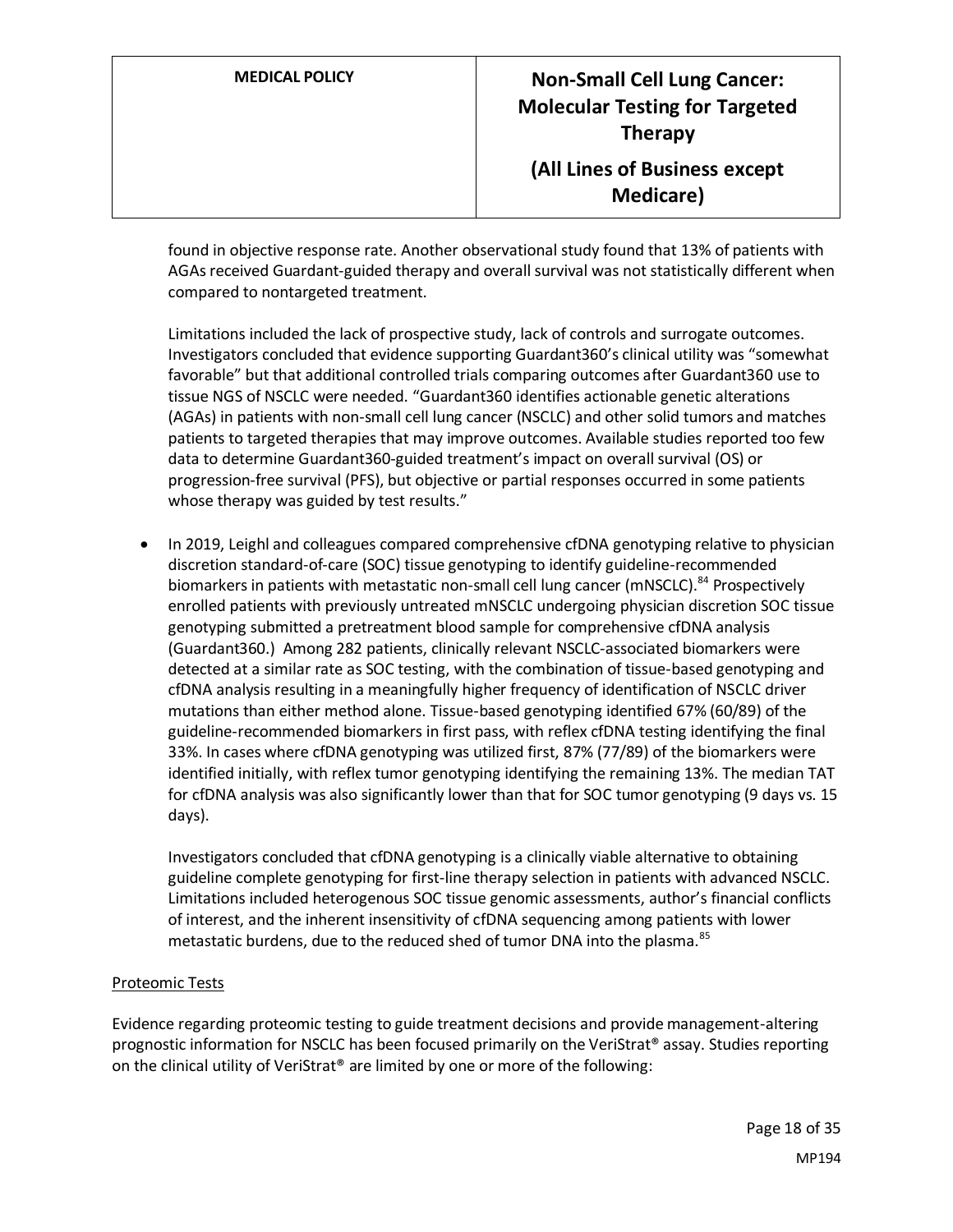- Body of evidence consists largely of retrospective analyses of clinical trials or physician treatment decisions. 86-88
- Trials have been heterogeneous in terms of:
	- o Evaluating the test for first-line, second-line or third line therapy guidance
	- o Treatment regimens used
	- o Patient population characteristics
- Trials have reported inconsistent associations of VeriStrat® status with survival outcomes.  $51,89,90$

In 2020, Hayes published a review of the VeriStrat<sup>®</sup> test for prognostic use in patients with advanced NSCLC.<sup>82</sup> The review included 2 studies that assessed analytical validity, 6 studies that assesses clinical validity, and 2 studies that assessed clinical utility. No studies reported on the current commercially available Veristrat test's analytical validity, but the 2 included studies reported on aspects of the test, showing the test to be reproducible. Among the 6 studies assessing clinical validity, some evidence has shown that the Veristat test has prognostic and predictive value. Patients with a VS Good test results had significantly improved progression-free and overall survival compared to patients with a VS Poor test result, irrespective of administered treatment. Evidence also suggests that patients with VS Good test results had better survival outcomes when treated with EDGR TKI therapy rather than placebo or chemotherapy, while there was no difference in outcomes among patient with VS Poor test results. Hayes notes that these clinical validity studies had a number of limitations, including retrospective study design in 5 of 6 studies, lack of placebo control, not powered for the analyses conducted, and unrepresentative patient selections. The 2 studies evaluated for clinical utility through the test's impact on physician treatment recommendations. Both studies showed that test results influenced physician decisions, yet they did not directly evaluate patient health outcomes and studies were industry funded, offering very-low-quality evidence for the clinical utility of the test.

Hayes rated VeriStrat® test as a "C" for use of the VeriStrat test, stating, "Although there is some published evidence regarding the analytical validity of the test and clinical validity of the test's classifications to be associated with patients' overall survival and progression-free survival, the impact on health outcomes has not been demonstrated."<sup>82</sup>

Therefore, the benefit of utilizing proteomic tests in patients with metastatic NSCLC remains unclear.

#### Proteogenomic Tests

Evidence regarding proteogenomic testing to guide treatment decisions and provide managementaltering prognostic information for oncologic indications has been focused primarily on the GPS Cancer™ test. Very few studies have reported on the use of proteogenomic tests for diagnosis or prognosis. Studies are needed to standardize and validate proteogenomic testing methods, and once this has been established, the clinical validity and utility of proteogenomic testing can be adequately evaluated. To date, there are no studies reporting on the clinical validity or clinical utility of the GPS Cancer™ test for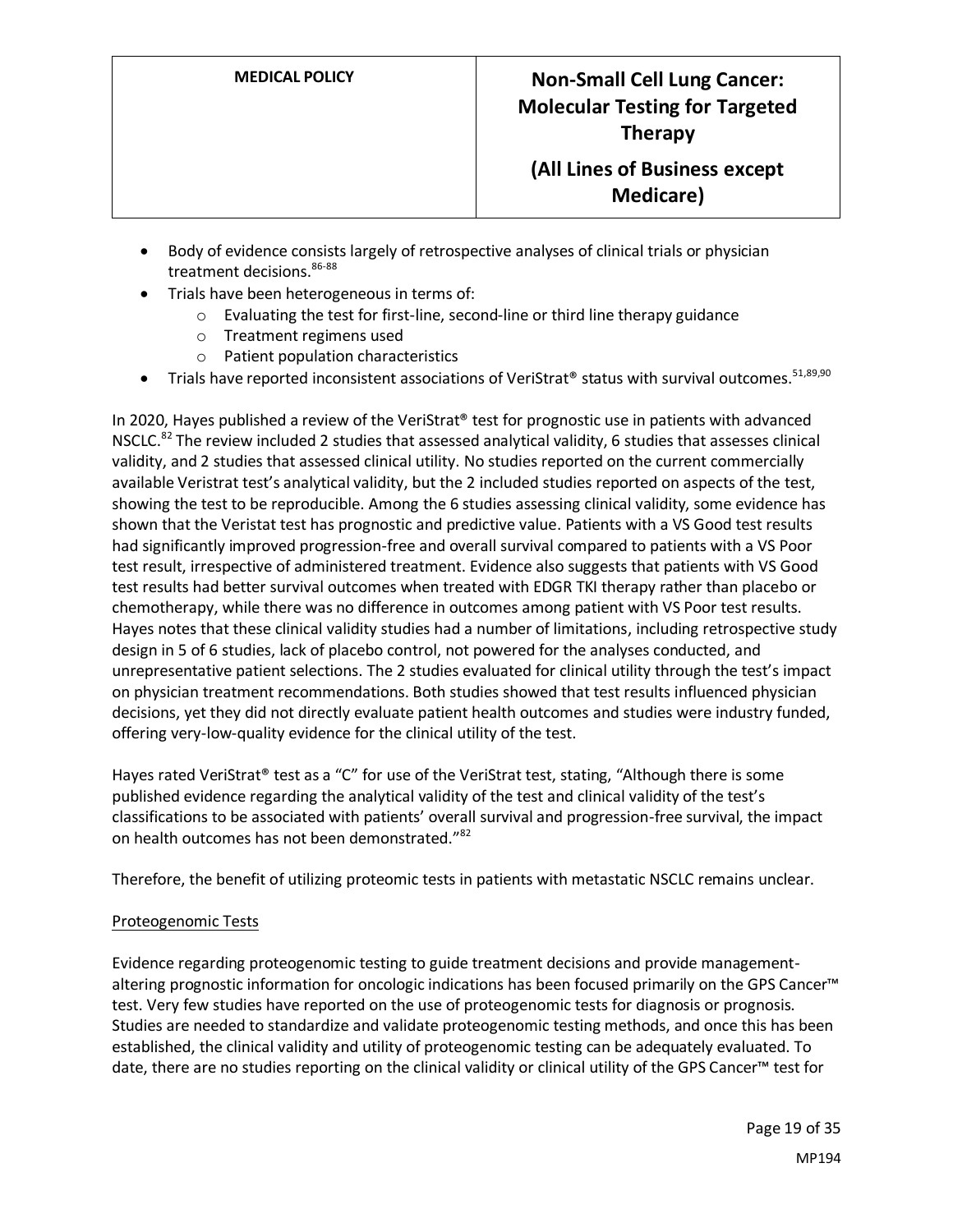NSCLC or any other indication. Therefore, the benefit of utilizing proteogenomic tests in patients with metastatic NSCLC is unknown.

## **CLINICAL PRACTICE GUIDELINES**

National Comprehensive Cancer Network (NCCN)

The NCCN non-small cell lung cancer (NSCLC) clinical practice guidelines (v5.2021) recommend the following for evaluation of metastatic NSCLC:<sup>1</sup>

- "…(T)he following biomarkers should be tested including *EGFR* mutations, *BRAF* mutations, *ALK* fusions, *ROS1* fusions, *METex14* skipping mutations, *RET* rearrangements, and PD-L1 expression levels."
- To minimize wasting of tissue, NCCN recommends broad molecular profiling be done as part of biomarker testing using validated panel tests, which assess a minimum of the following potential genetic variants: *EGFR* mutations, *BRAF* mutations, *ALK* fusions and *ROS1* fusions simultaneously, be performed.
- Patients may have rare driver mutations such as *HER2* (*ERBB2*) mutations, *RET* gene rearrangements, MET gene amplifications, or MET mutations; for which these are targeted that are NOT FDA-approved for NSCLC.
	- $\circ$  NCCN recommends these tests to guide targeted therapy in these situations, indicating that there is sufficient evidence that these therapies are effective for patients with metastatic NSCLC.
	- o Although NCCN considered these tests to guide "emerging" therapies, they provided a category 2A recommendation for these genetic alterations and specific therapies.
- NCCN acknowledges that in many patients only small biopsy samples may be acquired (typically using minimally invasive methods), and therefore judicious use of tests such as immunohistochemistry for protein analysis and/or diagnosis is recommended in order to conserve tissue for molecular studies.
	- o Based on limited tissue samples, NCCN indicates the use of broader molecular profiling tests using a number of appropriate methods (next generation sequencing, multiplex mutation screening, and fluorescent in situ hybridization [FISH]) for markers that have FDA-approved therapies.
	- o NCCN recommends broader molecular profiling of genes other than *EGFR*, *BRAF*, *ALK* and *ROS1* may be performed for use in context of clinical trials, but does not address any specific tests by name.
- NCCN states that plasma cell-free/circulating tumor DNA testing should not be used in lieu of a histologic tissue diagnosis, citing high false-negative rates, testing for genetic variants that have not been established, and the detection of variants that are not related to the tumor.
- NCCN stated that cell-free/circulating tumor DNA testing "can be considered in specific clinical circumstances, most notably: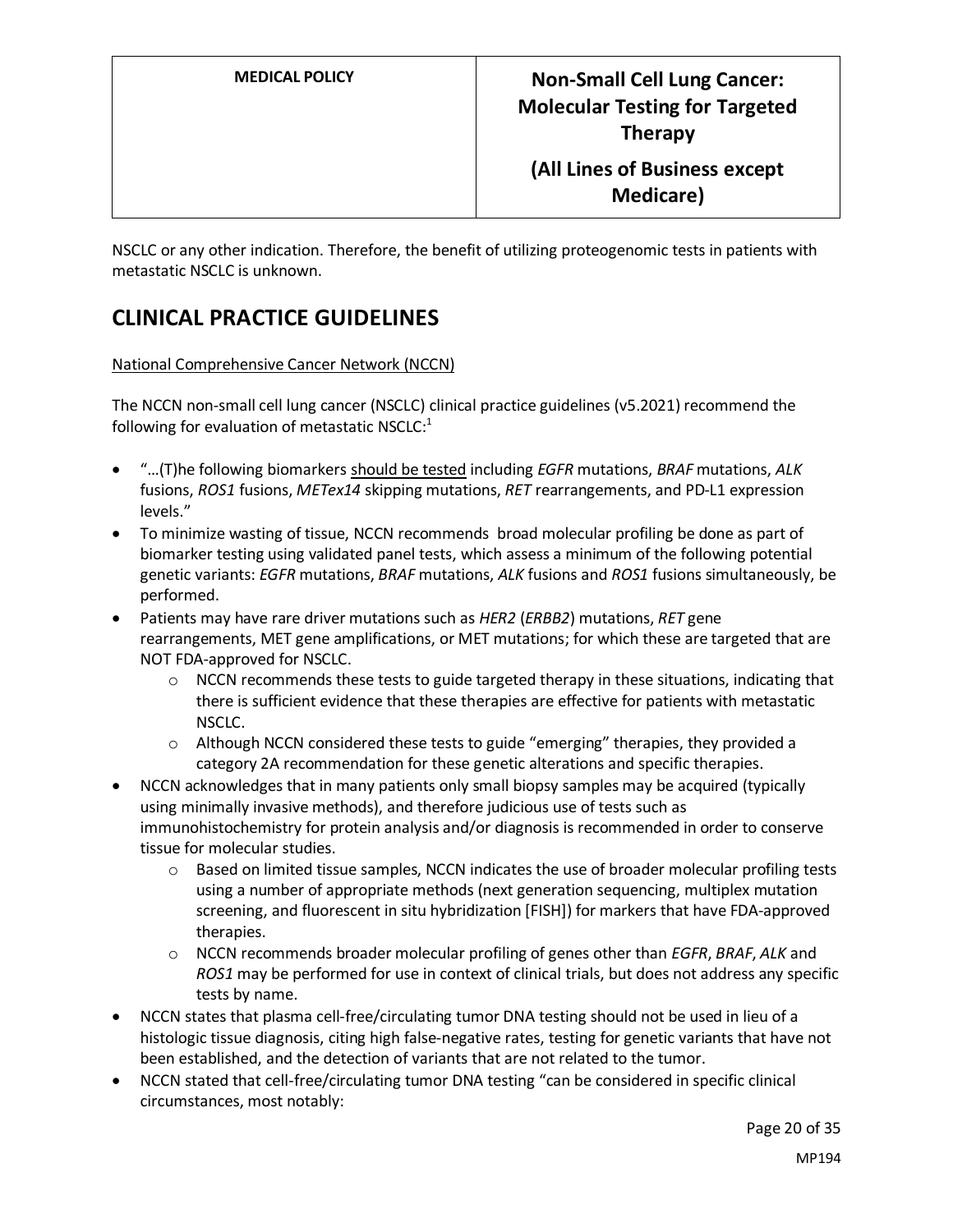- $\circ$  If a patient is medically unfit for invasive tissue sampling
- $\circ$  In the initial diagnostic setting, if following pathologic confirmation of a NSCLC diagnosis there is insufficient material for molecular analysis, cf/ctDNA should be used only if followup tissue-based analysis is planned for all patients in which an oncogenic driver is not identified."
- NCCN states that testing for the *EGFR* mutation in patients who have progressed on first line therapies may be done using a plasma biopsy (also known as cell-free DNA testing or liquid biopsy) if there is insufficient tumor sample left for testing. However, if the plasma biopsy is negative then rebiopsying tumor tissue is recommended if feasible. This statement was based on two small trials (n=58 and 60) which used plasma samples to detect *EGFR* mutations, and one plasma genotyping validation study (n=180 patients). Although the positive predictive value was 79% (one study) and the sensitivity of plasma assays for the T790M mutation ranged from 70-77% (two studies), the test was also reported to have a 30% false negative rate, indicating that tumor biopsy tissue is needed for T790M genotyping.

#### American Society of Clinical Oncology (ASCO)

In 2018, ASCO endorsed recommendations published by the College of American Pathologists (CAP), the International Association for the Study of Lung Cancer (IASLC), and the Association for Molecular Pathology (AMP) regarding molecular testing for the selection of patients with lung cancer for treatment with targeted tyrosine kinase inhibitors.<sup>92</sup> After making a few small modifications to the 2018 CAP/IASLS/AMP guidelines, ASCO recommended the following:<sup>93</sup>

- The following testing should be performed on all patients with advanced lung adenocarcinoma, irrespective of clinical characteristics:
	- o *EGFR* mutation testing (neither IHC for expression nor fluorescent or chemiluminescent in situ hybridization for copy number should be used)
	- o *ROS1* rearrangement testing (IHC may be used, but a positive IHC result must be confirmed by a molecular or cytogenetic method)
	- o *BRAF* mutation testing
	- o *ALK* rearrangement testing (IHC or FISH may be used)
- The following tests are not recommended as routine stand-alone assays outside of the context of a clinical trial: *RET*, *HER2* (*ERBB2*), and MET testing.
- <span id="page-20-0"></span>• There is insufficient evidence to support the use of circulating tumor cell molecular analysis (also known as cell-free [CF] DNA, plasma genotyping or liquid biopsy) to identify *EGFR* mutations for targeted therapy use.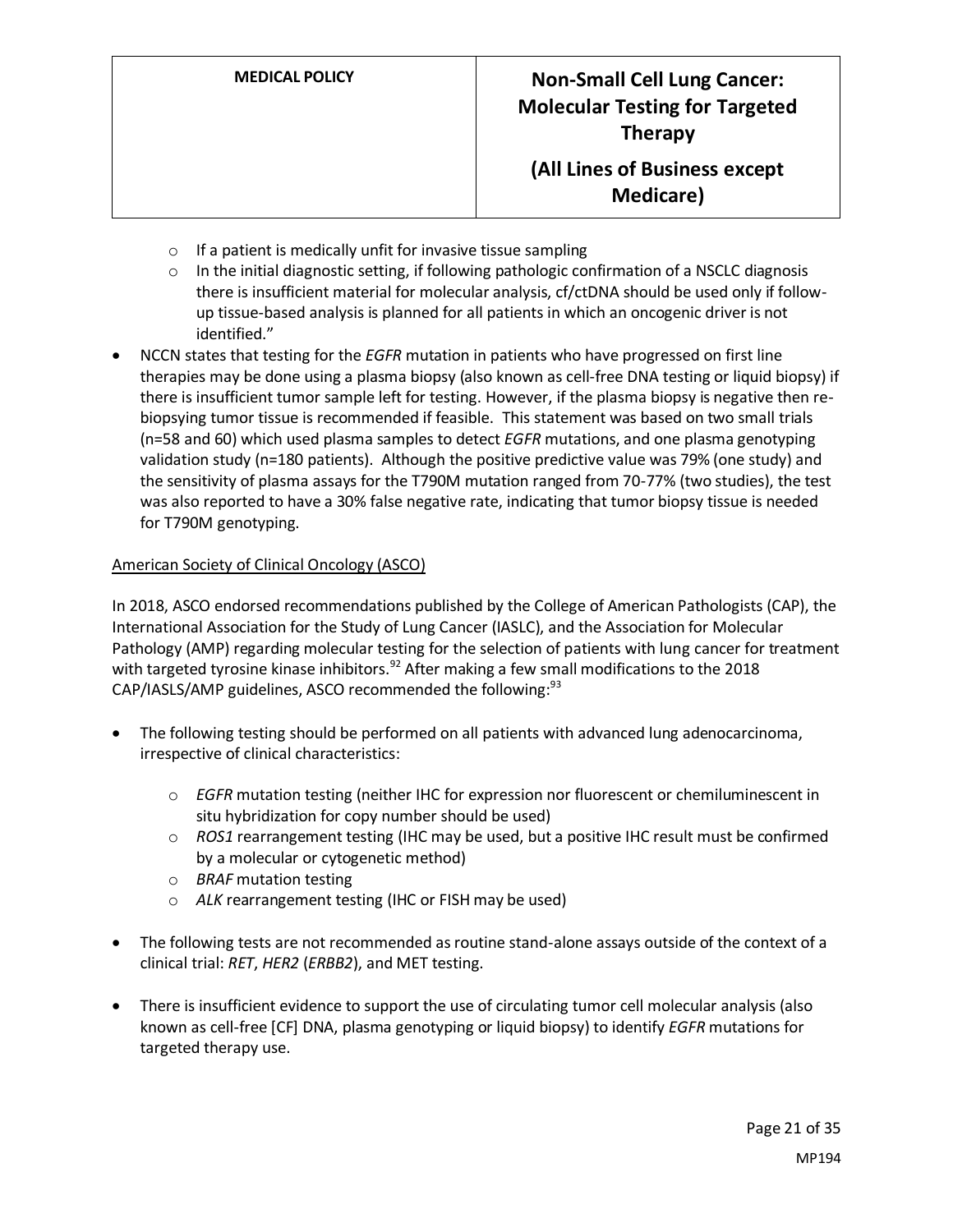| <b>MEDICAL POLICY</b> | <b>Non-Small Cell Lung Cancer:</b><br><b>Molecular Testing for Targeted</b><br><b>Therapy</b> |
|-----------------------|-----------------------------------------------------------------------------------------------|
|                       | (All Lines of Business except<br><b>Medicare</b> )                                            |

### **POLICY SUMMARY**

There is sufficient evidence that genetic testing of certain genetic alterations in the ALK, *EGFR, BRAF, ROS1, RET, MET and/or HER2* genes and/or testing for PD-L1 protein expression provides guidance for targeted therapies for metastatic non-small cell lung cancer (NSCLC) that lead to improvements in progression free and overall survival. In addition, current U.S-based clinical guidelines recommend the testing of these molecular targets in this patient population. However, there is insufficient evidence of clinical utility and a lack of support by clinical practice guidelines for the testing of additional mutations in the genes noted above, for other genes including *KRAS* or *PIK3CA*, and more comprehensive molecular testing, including expanded gene panels, circulating tumor DNA tests, and proteomic and proteogenomic tests.

There is insufficient evidence to support the use of circulating-free tumor DNA (also known as cell-free [CF] DNA, plasma genotyping or liquid biopsy) to identify EGFR mutations or mutations in other genes for targeted therapy use for NSCLC. In addition, current ASCO and NCCN guidelines generally recommend against the use of cfDNA testing. Therefore, cell-free, circulating tumor DNA testing is considered investigational.

### **INSTRUCTIONS FOR USE**

Company Medical Policies serve as guidance for the administration of plan benefits. Medical policies do not constitute medical advice nor a guarantee of coverage. Company Medical Policies are reviewed annually and are based upon published, peer-reviewed scientific evidence and evidence-based clinical practice guidelines that are available as of the last policy update. The Companies reserve the right to determine the application of Medical Policies and make revisions to Medical Policies at any time. Providers will be given at least 60-days notice of policy changes that are restrictive in nature. The scope and availability of all plan benefits are determined in accordance with the applicable coverage agreement. Any conflict or variance between the terms of the coverage agreement and Company Medical Policy will be resolved in favor of the coverage agreement.

### **REGULATORY STATUS**

### U.S. Food & Drug Administration (FDA)

According to the FDA, "a companion diagnostic device can be in vitro diagnostic device or an imaging tool that provides information that is essential for the safe and effective use of a corresponding therapeutic product. The use of an IVD companion diagnostic device with a particular therapeutic product is stipulated in the instructions for use in the labeling of both the diagnostic device and the corresponding therapeutic product, as well as in the labeling of any generic equivalents and biosimilar equivalents of the therapeutic product."<sup>6</sup>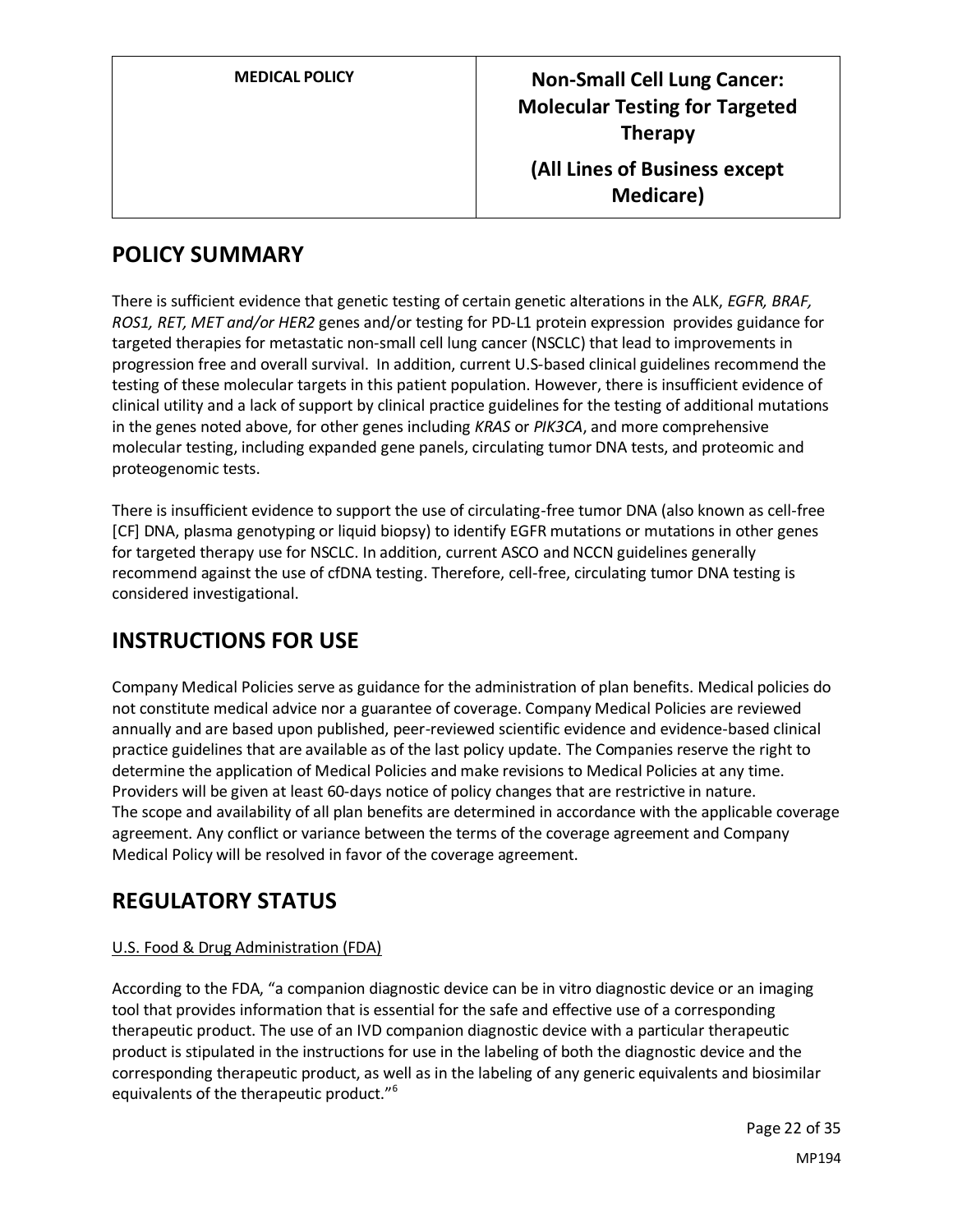| <b>MEDICAL POLICY</b> | <b>Non-Small Cell Lung Cancer:</b><br><b>Molecular Testing for Targeted</b><br><b>Therapy</b> |
|-----------------------|-----------------------------------------------------------------------------------------------|
|                       | (All Lines of Business except<br><b>Medicare</b> )                                            |

Of note, companion diagnostic tests are approved by the FDA based on sufficient clinical validity, as reported as adequate test performance measures like sensitivity, specificity, positive predictive values and/or negative predictive values. FDA-approval does not require evidence of clinical utility.

| <b>Device (Test)</b><br><b>Trade Name</b>          | <b>Device</b><br><b>Manufacturer</b> | <b>Drug Trade</b><br><b>Name</b><br>(Generic Name) | Intended Use (IU) / Indications for Use (IFU)                                                                                                                                                                                 |
|----------------------------------------------------|--------------------------------------|----------------------------------------------------|-------------------------------------------------------------------------------------------------------------------------------------------------------------------------------------------------------------------------------|
| cobas <sup>®</sup> EGFR<br><b>Mutation Test</b>    | Roche<br>Molecular<br>Systems, Inc   | <b>TARCEVA®</b><br>(erlotinib)                     | Markers: EGFR L858R mutation and Exon 19 deletions<br>Test specimens: DNA isolated from formalin-fixed<br>paraffin-embedded tumor tissue (FFPET) or                                                                           |
|                                                    |                                      |                                                    | circulating-free tumor DNA (cfDNA) from plasma<br>derived from EDTA anti-coagulated peripheral whole<br>blood.                                                                                                                |
| cobas <sup>®</sup> EGFR<br><b>Mutation Test v2</b> | Roche<br>Molecular<br>Systems, Inc   | <b>TARCEVA®</b><br>(erlotinib)                     | Markers: EGFR L858R mutation and Exon 19 deletions                                                                                                                                                                            |
|                                                    |                                      |                                                    | Test specimens: DNA isolated from formalin-fixed<br>paraffin-embedded tumor tissue (FFPET) or<br>circulating-free tumor DNA (cfDNA) from plasma<br>derived from EDTA anti-coagulated peripheral whole<br>blood.               |
|                                                    |                                      |                                                    | Note: Safety and efficacy of TARCEVA® (erlotinib) has<br>not been established for the following EGFR<br>mutations also detected by the cobas® EGFR<br>Mutation Test v2: G719X, Exon 20 insertions, T790M,<br>S768I and L861Q. |
| cobas <sup>®</sup> EGFR<br><b>Mutation Test v2</b> | Roche<br>Molecular                   | IRESSA <sup>®</sup> (gefitinib)                    | Markers: EGFR L858R mutation and Exon 19 deletions                                                                                                                                                                            |
|                                                    | Systems, Inc                         |                                                    | Test specimens: DNA isolated from formalin-fixed<br>paraffin-embedded tumor tissue (FFPET) or<br>circulating-free tumor DNA (cfDNA) from plasma<br>derived from EDTA anti-coagulated peripheral whole<br>blood.               |
|                                                    |                                      |                                                    | Note: Safety and efficacy of IRESSA® (gefitinib) has<br>not been established for the following EGFR<br>mutations also detected by the cobas® EGFR<br>Mutation Test v2: G719X, Exon 20 insertions, T790M,<br>S768I and L861Q.  |

**List of U.S. FDA Cleared or Approved Companion Diagnostic Tests**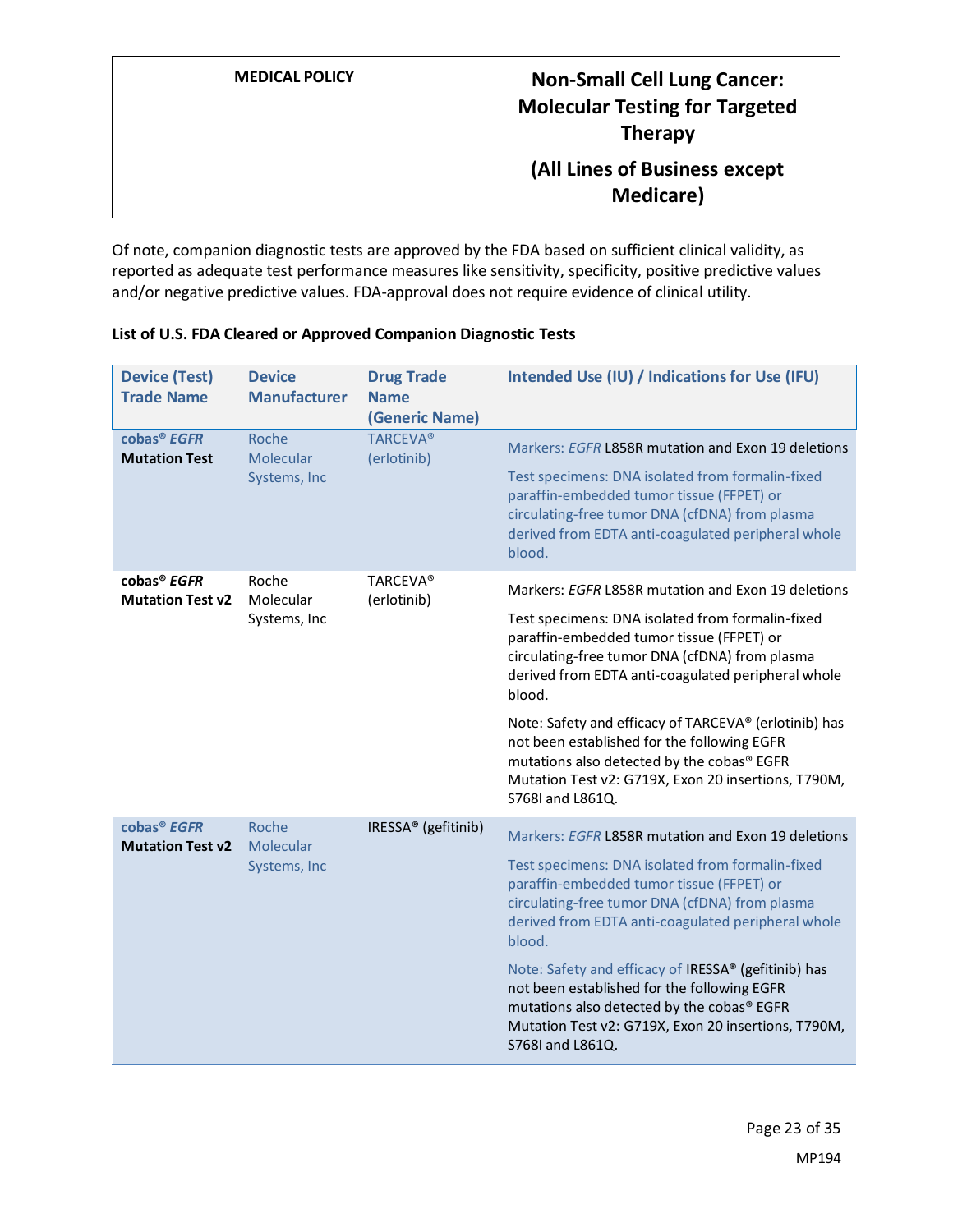# **MEDICAL POLICY Non-Small Cell Lung Cancer: Molecular Testing for Targeted Therapy**

## **(All Lines of Business except Medicare)**

| <b>Device (Test)</b><br><b>Trade Name</b>          | <b>Device</b><br><b>Manufacturer</b> | <b>Drug Trade</b><br><b>Name</b><br>(Generic Name)                                                                    | Intended Use (IU) / Indications for Use (IFU)                                                                                                                                                                                                                                                                                                                                                                                                                                                                                                                                                                                                          |
|----------------------------------------------------|--------------------------------------|-----------------------------------------------------------------------------------------------------------------------|--------------------------------------------------------------------------------------------------------------------------------------------------------------------------------------------------------------------------------------------------------------------------------------------------------------------------------------------------------------------------------------------------------------------------------------------------------------------------------------------------------------------------------------------------------------------------------------------------------------------------------------------------------|
| cobas <sup>®</sup> EGFR<br><b>Mutation Test v2</b> | Roche<br>Molecular<br>Systems, Inc   | TAGRISSO™<br>(osimertinib)                                                                                            | Marker: <i>EGFR</i> T790M and L858R mutations and Exon<br>19 deletions.                                                                                                                                                                                                                                                                                                                                                                                                                                                                                                                                                                                |
|                                                    |                                      |                                                                                                                       | Test specimens: Formalin-fixed paraffin-embedded<br>tumor tissue (FFPET) or circulating-free tumor DNA<br>(cfDNA) from plasma derived from EDTA anti-<br>coagulated peripheral whole blood.                                                                                                                                                                                                                                                                                                                                                                                                                                                            |
|                                                    |                                      |                                                                                                                       | Notes:<br>The efficacy of TAGRISSO <sup>®</sup> (osimertinib) has not<br>$\bullet$<br>been established in the EGFR T790M plasma-<br>positive, tissue-negative or unknown population<br>and clinical data for T790M plasma-positive<br>patients are limited; therefore testing using<br>plasma specimens is most appropriate for<br>consideration in patients from whom a tumor<br>biopsy cannot be obtained.<br>Note: Safety and efficacy of TAGRISSO™<br>$\bullet$<br>(osimertinib) has not been established for the<br>following EGFR mutations also detected by the<br>cobas® EGFR Mutation Test v2: G719X, Exon 20<br>insertions, S768I and L861Q. |
| <b>FoundationOne</b><br>CDx <sup>™</sup> (F1CDx)   | Foundation<br>Medicine, Inc.         | Gilotrif <sup>®</sup> (afatinib),<br>Iressa® (gefitinib),<br>or                                                       | Markers: EGFR exon 19 deletions and EGFR exon 21<br><b>L858R mutations</b>                                                                                                                                                                                                                                                                                                                                                                                                                                                                                                                                                                             |
|                                                    |                                      | Tarceva <sup>®</sup><br>(erlotinib)                                                                                   | Test specimens: DNA isolated from formalin-fixed<br>paraffin embedded (FFPE) tumor tissue                                                                                                                                                                                                                                                                                                                                                                                                                                                                                                                                                              |
| <b>FoundationOne</b><br>CDx <sup>™</sup> (F1CDx)   | Foundation<br>Medicine, Inc.         | Tagrisso <sup>®</sup><br>(osimertinib)                                                                                | Marker: EGFR exon 20 T790M alterations                                                                                                                                                                                                                                                                                                                                                                                                                                                                                                                                                                                                                 |
|                                                    |                                      |                                                                                                                       | Test specimens: DNA isolated from formalin-fixed<br>paraffin embedded (FFPE) tumor tissue                                                                                                                                                                                                                                                                                                                                                                                                                                                                                                                                                              |
| <b>FoundationOne</b><br>CDx <sup>™</sup> (F1CDx)   | Foundation<br>Medicine, Inc.         | Alecensa <sup>®</sup><br>(alectinib),<br>Xalkori <sup>®</sup><br>(crizotinib), or<br>Zykadia <sup>®</sup> (ceritinib) | Marker: ALK gene rearrangements<br>Test specimen: DNA isolated from formalin-fixed<br>paraffin embedded (FFPE) tumor tissue                                                                                                                                                                                                                                                                                                                                                                                                                                                                                                                            |
| <b>FoundationOne</b><br>CDx <sup>™</sup> (F1CDx)   | Foundation<br>Medicine, Inc.         | Tafinlar <sup>®</sup><br>(dabrafenib) in<br>combination with<br>Mekinist <sup>®</sup><br>(trametinib)                 | Marker: BRAF V600E<br>Test specimen: DNA isolated from formalin-fixed<br>paraffin embedded (FFPE) tumor tissue                                                                                                                                                                                                                                                                                                                                                                                                                                                                                                                                         |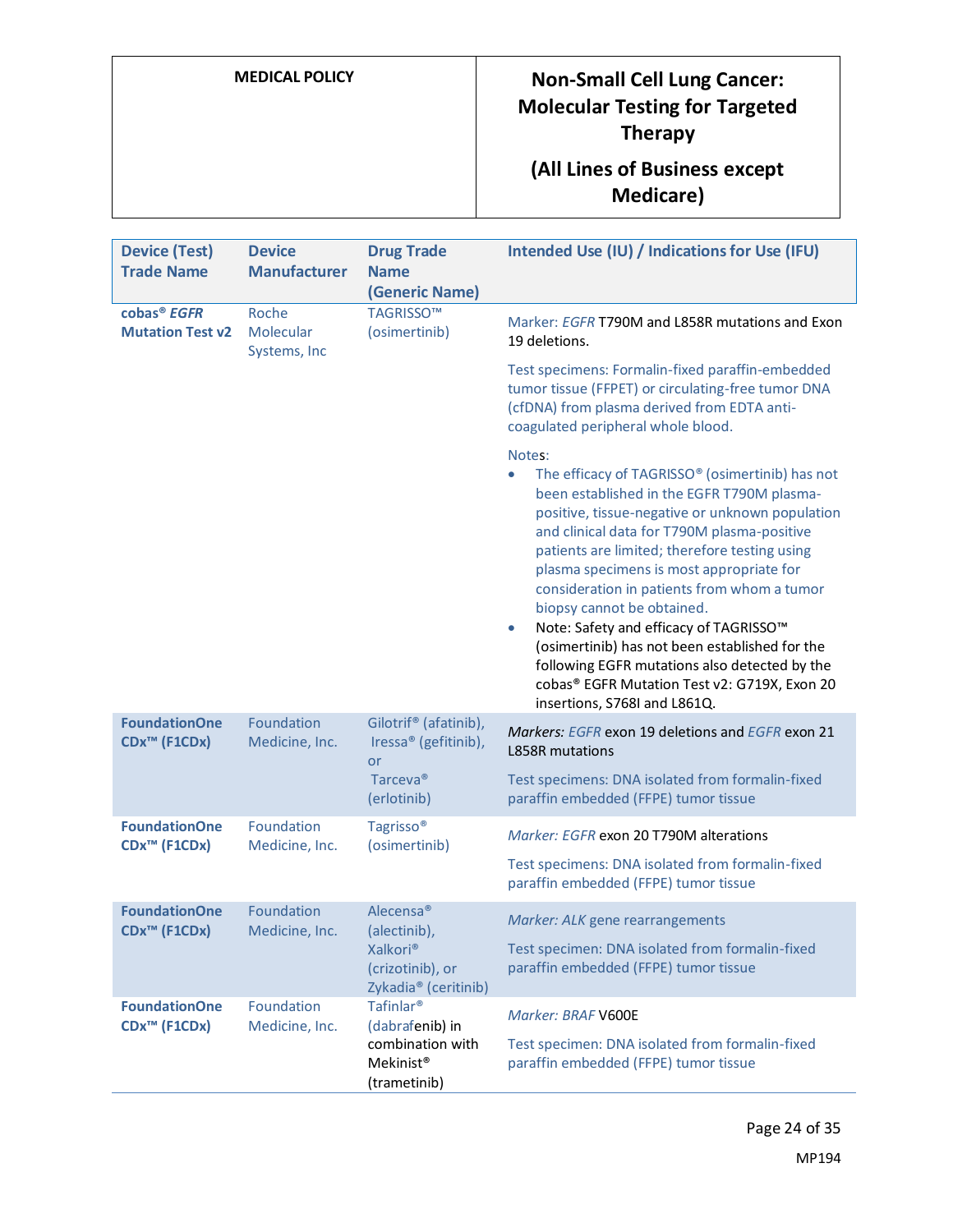# **MEDICAL POLICY Non-Small Cell Lung Cancer: Molecular Testing for Targeted Therapy**

## **(All Lines of Business except Medicare)**

| <b>Device (Test)</b><br><b>Trade Name</b>       | <b>Device</b><br><b>Manufacturer</b>       | <b>Drug Trade</b><br><b>Name</b><br>(Generic Name)                                                    | Intended Use (IU) / Indications for Use (IFU)                                                                                                                                                                                                                                                                                                                                                                                                                            |
|-------------------------------------------------|--------------------------------------------|-------------------------------------------------------------------------------------------------------|--------------------------------------------------------------------------------------------------------------------------------------------------------------------------------------------------------------------------------------------------------------------------------------------------------------------------------------------------------------------------------------------------------------------------------------------------------------------------|
| <b>Oncomine<sup>™</sup> Dx</b><br><b>Target</b> | Life<br>Technologies<br>Corporation        | Tafinlar <sup>®</sup><br>(dabrafenib) in<br>combination with<br>Mekinist <sup>®</sup><br>(trametinib) | Marker: BRAF V600E<br>Test specimen: DNA from formalin- fixed, paraffin-<br>embedded (FFPE) tumor tissue samples                                                                                                                                                                                                                                                                                                                                                         |
| <b>Oncomine<sup>™</sup> Dx</b><br><b>Target</b> | Life<br>Technologies<br>Corporation        | <b>XALKORI®</b><br>(crizotinib)                                                                       | Marker: ROS1 fusions<br>Test specimen: RNA isolated from formalin-fixed,<br>paraffin-embedded (FFPE) tumor tissue samples                                                                                                                                                                                                                                                                                                                                                |
| <b>Oncomine™ Dx</b><br><b>Target</b>            | Life<br><b>Technologies</b><br>Corporation | IRESSA <sup>®</sup> (gefitinib)                                                                       | Marker: EGFR L858R mutation and Exon 19 deletions<br>Test specimen: DNA isolated from formalin-fixed,<br>paraffin-embedded (FFPE) tumor tissue samples                                                                                                                                                                                                                                                                                                                   |
| <b>PD-L1 IHC 22C3</b><br>pharmDx                | <b>Dako North</b><br>America, Inc.         | <b>KEYTRUDA®</b><br>(pembrolizumab)                                                                   | Marker: PD-L1 protein<br>Test specimen: formalin-fixed, paraffin-embedded<br>(FFPE) tissue<br>Note: The specimen should be considered to have<br>PD-L1 expression if TPS ≥1% and high PD-L1<br>expression if TPS ≥50%.                                                                                                                                                                                                                                                   |
| <b>PD-L1 (SP142)</b>                            | Ventana<br><b>Medical</b><br>Systems, Inc. | <b>Tecentriq</b><br>(atezolizumab)                                                                    | Marker: PD-L1 protein<br>Test specimen: formalin-fixed, paraffin-embedded<br>(FFPE) tissue<br>Note: PD-L1 expression in >= 50% tumor cells or >=<br>10% tumor-infiltrating immune cells determined by<br>VENTANA PD-L1 (SP142) Assay in NSCLC tissue may<br>be associated with enhanced overall survival from<br>TECENTRIQ (atezolizumab). See the TECENTRIQ®<br>product label for PD-L1 expression cutoff values<br>guiding therapy in specific clinical circumstances. |
| therascreen<br><b>EGFR RGQ PCR</b><br>Kit       | Qiagen<br>Manchester,<br>Ltd.              | Iressa (gefitinib)                                                                                    | Markers: EGFR exon 19 deletions and EGFR exon 21<br><b>L858R mutations</b><br>Test Specimen: DNA derived from formalin-fixed<br>paraffin-embedded (FFPE) NSCLC tumor tissue.<br>Note: Safety and efficacy of Iressa (gefitinib) have not<br>been established in patients whose tumors have<br>L861Q, G719X, S768I, and exon 20 insertions, and                                                                                                                           |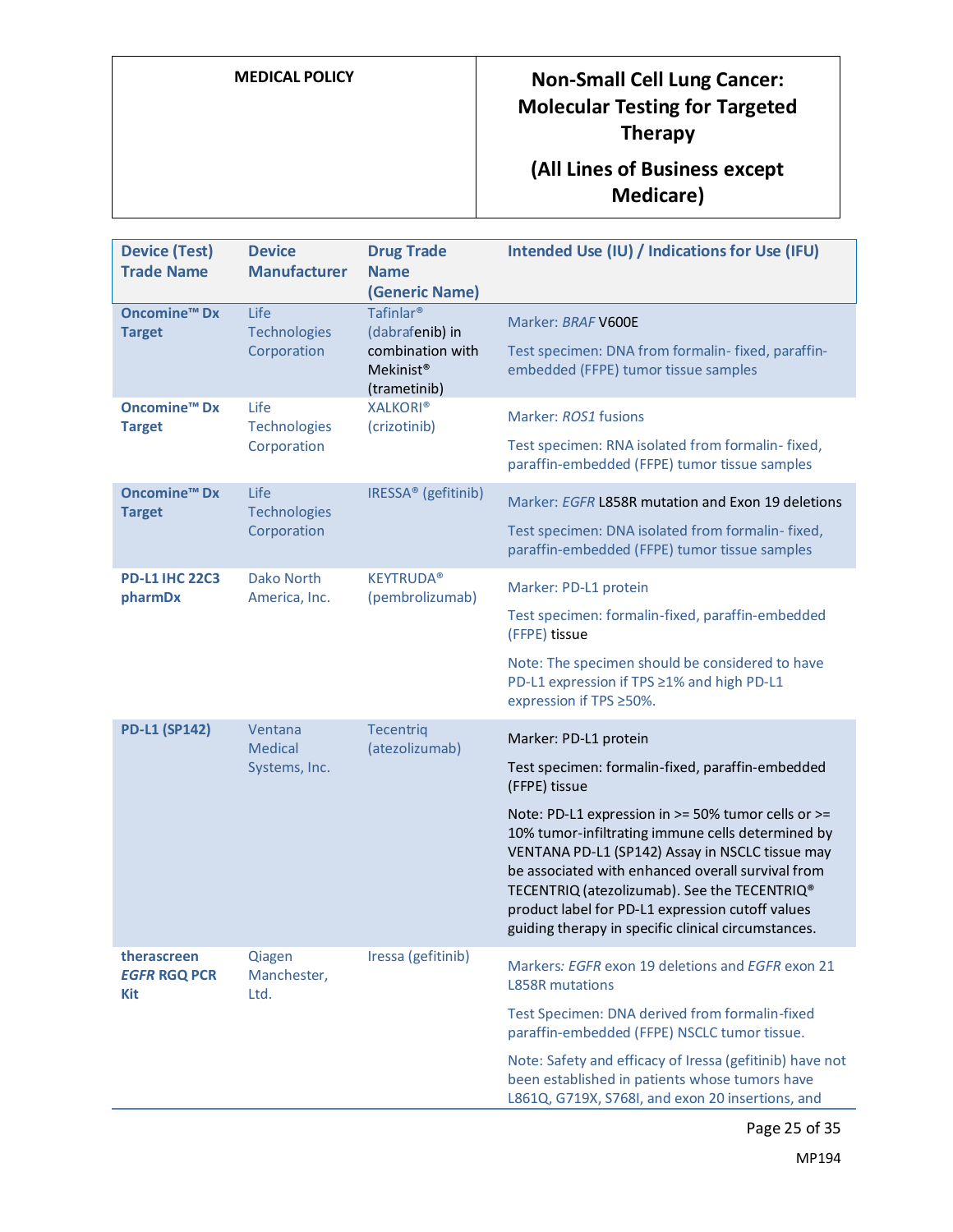# **MEDICAL POLICY READING POLICY POLICY PROPERTY Molecular Testing for Targeted Therapy**

### **(All Lines of Business except Medicare)**

| <b>Device (Test)</b><br><b>Trade Name</b>                | <b>Device</b><br><b>Manufacturer</b>       | <b>Drug Trade</b><br><b>Name</b><br>(Generic Name)                   | Intended Use (IU) / Indications for Use (IFU)                                                                                                                                                                                                          |
|----------------------------------------------------------|--------------------------------------------|----------------------------------------------------------------------|--------------------------------------------------------------------------------------------------------------------------------------------------------------------------------------------------------------------------------------------------------|
|                                                          |                                            |                                                                      | T790M mutations, which are also detected by the<br>therascreen EGFR RGQ PCR Kit.                                                                                                                                                                       |
| therascreen<br><b>EGFR RGQ PCR</b><br><b>Kit</b>         | Qiagen<br>Manchester,<br>Ltd.              | Gilotrif <sup>®</sup> (afatinib)                                     | Markers: EGFR exon 19 deletions and EGFR exon 21<br><b>L858R mutations</b>                                                                                                                                                                             |
|                                                          |                                            |                                                                      | Test Specimen: DNA derived from formalin-fixed<br>paraffin-embedded (FFPE) NSCLC tumor tissue.                                                                                                                                                         |
|                                                          |                                            |                                                                      | Note: Safety and efficacy of GILOTRIF (afatinib) have<br>not been established in patients whose tumors have<br>L861Q, G719X, S768I, and exon 20 insertions, and<br>T790M mutations, which are also detected by the<br>therascreen EGFR RGQ PCR Kit.    |
| therascreen<br><b>EGFR RGQ PCR</b><br><b>Kit</b>         | Qiagen<br>Manchester,<br>Ltd.              | Vizimpro<br>(dacomitinib)                                            | Markers: EGFR exon 19 deletions and EGFR exon 21<br><b>L858R mutations</b>                                                                                                                                                                             |
|                                                          |                                            |                                                                      | Test Specimen: DNA derived from formalin-fixed<br>paraffin-embedded (FFPE) NSCLC tumor tissue.                                                                                                                                                         |
|                                                          |                                            |                                                                      | Note: Safety and efficacy of Vizimpro (dacomitinib)<br>have not been established in patients whose tumors<br>have L861Q, G719X, S768I, and exon 20 insertions,<br>and T790M mutations, which are also detected by<br>the therascreen EGFR RGQ PCR Kit. |
| <b>VENTANA ALK</b><br>(D5F3) CDx<br><b>Assay</b>         | Ventana<br><b>Medical</b><br>Systems, Inc. | <b>XALKORI®</b><br>(crizotinib) or<br><b>ZYKADIA®</b><br>(ceritinib) | Marker: Anaplastic lymphoma kinase (ALK) protein<br>Test Specimen: Formalin-fixed, paraffin-embedded<br>(FFPE) tissue                                                                                                                                  |
| <b>VYSIS ALK Break</b><br><b>Apart FISH Probe</b><br>Kit | Abbott<br>Molecular Inc.                   | Xalkori® (crizotinib)                                                | Marker: ALK gene rearrangements                                                                                                                                                                                                                        |
|                                                          |                                            |                                                                      | Test specimen: DNA isolated from formalin-fixed<br>paraffin embedded (FFPE) tumor tissue                                                                                                                                                               |

Notes:

• FDA approval of a companion diagnostic test does not guarantee coverage per this medical policy. All molecular tests addressed in this policy, whether FDA- and/or Clinical Laboratory Improvement Amendments (CLIA)-approved, must have demonstrated clinical utility for all components of the test. See Policy Guidelines above for the definition of clinical utility.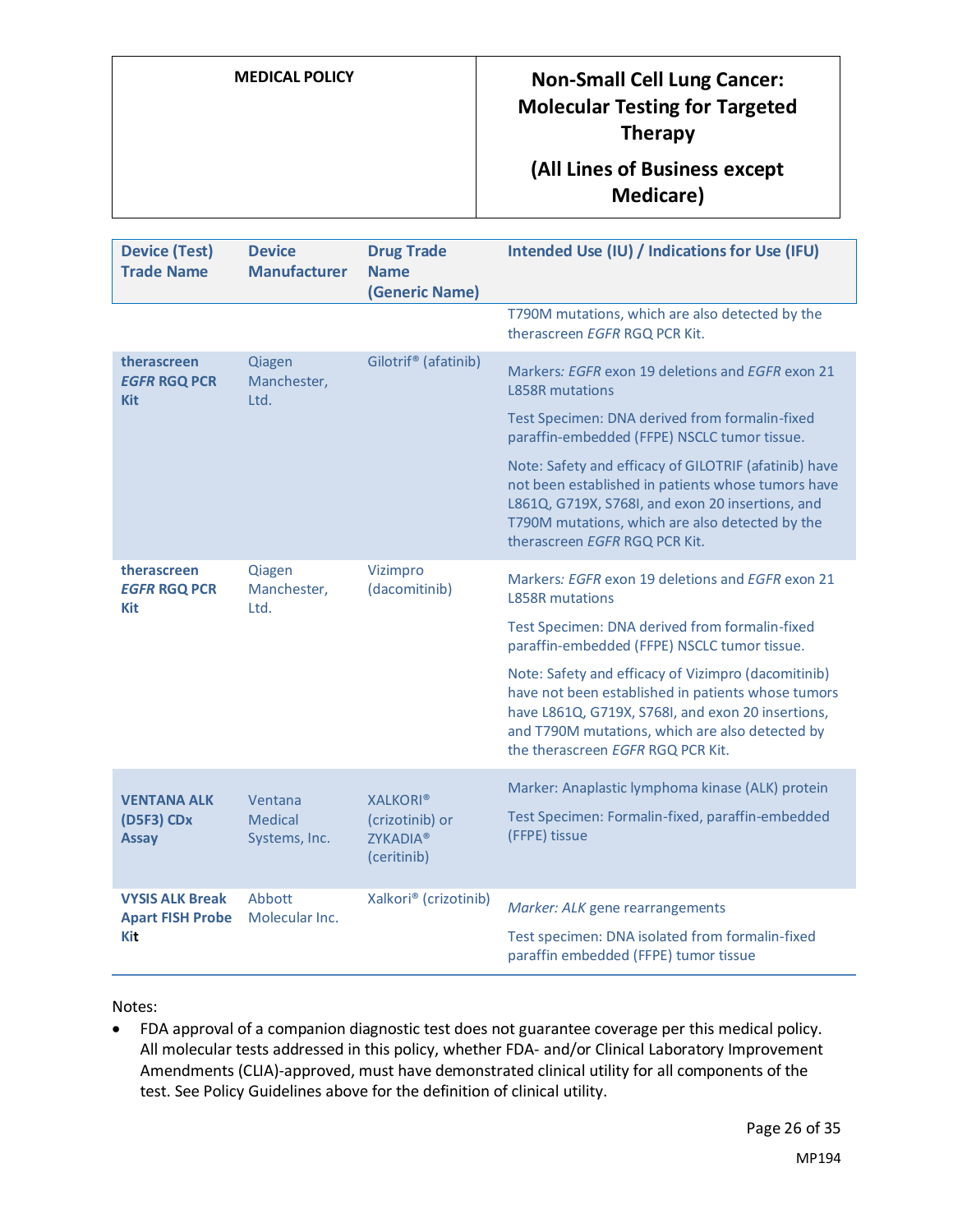- $\circ$  For example, there may be one or more FDA-approved companion diagnostic tests that allow for testing of circulating-free tumor DNA (cfDNA) from plasma for somatic indications. However, there is insufficient evidence, at this time, that testing for somatic mutations from plasma is an effective method of testing compared to testing of tumor tissue.
- This list is current as of 6/30/2021.

#### Mental Health Parity Statement

Coverage decisions are made on the basis of individualized determinations of medical necessity and the experimental or investigational character of the treatment in the individual case. In cases where medical necessity is not established by policy for specific treatment modalities, evidence not previously considered regarding the efficacy of the modality that is presented shall be given consideration to determine if the policy represents current standards of care.

### <span id="page-26-0"></span>**POLICY CROSS REFERENCES**

#### Health Plans Medical Policies

- Circulating Tumor Cell and DNA Assays For Cancer Management
- Genetic Counseling
- Genetic Testing: Non-Covered Genetic Panel Tests (All Lines of Business Except Medicare)

#### Health Plans Pharmacy Policies

- Injectable ANTI-Cancer Medications. Antineoplastics, ORPTCONC102
- Oral ANTI-Cancer Medications. Antineoplastics, ORPTCONC103

### **REFERENCES**

- 1. National Comprehensive Cancer Network. Non-Small Cell Lung Cancer. v5.2021 June 15, 2021. [https://www.nccn.org/professionals/physician\\_gls/pdf/nscl.pdf.](https://www.nccn.org/professionals/physician_gls/pdf/nscl.pdf) Accessed 6/29/2021.
- 2. Wei WE, Mao NQ, Ning SF, et al. An Analysis of EGFR Mutations among 1506 Cases of Non-Small Cell Lung Cancer Patients in Guangxi, China. *PLoS One.* 2016;11(12):e0168795.
- 3. Sequist LV, Martins RG, Spigel D, et al. First-line gefitinib in patients with advanced non-smallcell lung cancer harboring somatic EGFR mutations. *J Clin Oncol.* 2008;26(15):2442-2449.
- 4. Ying M, Zhu X, Chen K, Sha Z, Chen L. Should KRAS mutation still be used as a routine predictor of response to EGFR-TKIs in advanced non-small-cell lung cancer? A revaluation based on metaanalysis. *J Cancer Res Clin Oncol.* 2015;141(8):1427-1439. <https://www.ncbi.nlm.nih.gov/pubmed/25577224>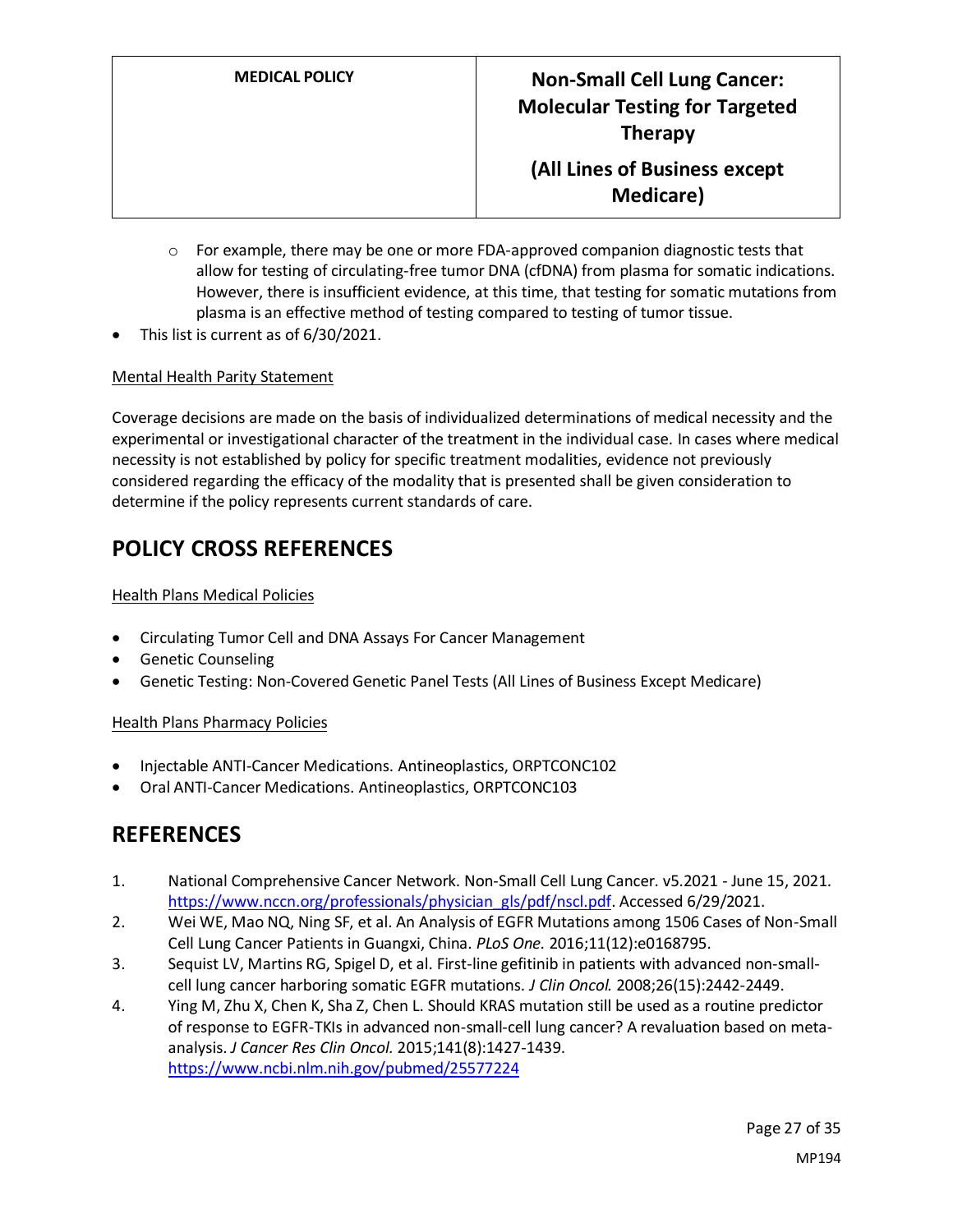- 5. Watanabe S, Minegishi Y, Yoshizawa H, et al. Effectiveness of gefitinib against non-small-cell lung cancer with the uncommon EGFR mutations G719X and L861Q. *Journal of thoracic oncology : official publication of the International Association for the Study of Lung Cancer.* 2014;9(2):189- 194.
- 6. Kim DW, Tiseo M, Ahn MJ, et al. Brigatinib in Patients With Crizotinib-Refractory Anaplastic Lymphoma Kinase-Positive Non-Small-Cell Lung Cancer: A Randomized, Multicenter Phase II Trial. *J Clin Oncol.* 2017;35(22):2490-2498.<https://www.ncbi.nlm.nih.gov/pubmed/28475456>
- 7. Rulli E, Marabese M, Torri V, et al. Value of KRAS as prognostic or predictive marker in NSCLC: results from the TAILOR trial. *Ann Oncol.* 2015;26(10):2079-2084. <https://www.ncbi.nlm.nih.gov/pubmed/26209642>
- 8. Peters S, Camidge DR, Shaw AT, et al. Alectinib versus Crizotinib in Untreated ALK-Positive Non-Small-Cell Lung Cancer. *N Engl J Med.* 2017;377(9):829-838. <https://www.ncbi.nlm.nih.gov/pubmed/28586279>
- 9. Hida T, Nokihara H, Kondo M, et al. Alectinib versus crizotinib in patients with ALK-positive nonsmall-cell lung cancer (J-ALEX): an open-label, randomised phase 3 trial. *Lancet.*  2017;390(10089):29-39[. https://www.ncbi.nlm.nih.gov/pubmed/28501140](https://www.ncbi.nlm.nih.gov/pubmed/28501140)
- 10. Soria JC, Tan DSW, Chiari R, et al. First-line ceritinib versus platinum-based chemotherapy in advanced ALK-rearranged non-small-cell lung cancer (ASCEND-4): a randomised, open-label, phase 3 study. *Lancet.* 2017;389(10072):917-929. <https://www.ncbi.nlm.nih.gov/pubmed/28126333>
- 11. Solomon BJ, Mok T, Kim DW, et al. First-line crizotinib versus chemotherapy in ALK-positive lung cancer. *N Engl J Med.* 2014;371(23):2167-2177. <https://www.ncbi.nlm.nih.gov/pubmed/25470694>
- 12. Ou SH, Ahn JS, De Petris L, et al. Alectinib in Crizotinib-Refractory ALK-Rearranged Non-Small-Cell Lung Cancer: A Phase II Global Study. *J Clin Oncol.* 2016;34(7):661-668. <https://www.ncbi.nlm.nih.gov/pubmed/26598747>
- 13. Shaw AT, Gandhi L, Gadgeel S, et al. Alectinib in ALK-positive, crizotinib-resistant, non-small-cell lung cancer: a single-group, multicentre, phase 2 trial. *Lancet Oncol.* 2016;17(2):234-242. <https://www.ncbi.nlm.nih.gov/pubmed/26708155>
- 14. Shaw AT, Kim TM, Crino L, et al. Ceritinib versus chemotherapy in patients with ALK-rearranged non-small-cell lung cancer previously given chemotherapy and crizotinib (ASCEND-5): a randomised, controlled, open-label, phase 3 trial. *Lancet Oncol.* 2017;18(7):874-886. <https://www.ncbi.nlm.nih.gov/pubmed/28602779>
- 15. Planchard D, Besse B, Groen HJM, et al. Dabrafenib plus trametinib in patients with previously treated BRAF(V600E)-mutant metastatic non-small cell lung cancer: an open-label, multicentre phase 2 trial. *Lancet Oncol.* 2016;17(7):984-993. <https://www.ncbi.nlm.nih.gov/pubmed/27283860>
- 16. Planchard D, Kim TM, Mazieres J, et al. Dabrafenib in patients with BRAF(V600E)-positive advanced non-small-cell lung cancer: a single-arm, multicentre, open-label, phase 2 trial. *Lancet Oncol.* 2016;17(5):642-650[. https://www.ncbi.nlm.nih.gov/pubmed/27080216](https://www.ncbi.nlm.nih.gov/pubmed/27080216)
- 17. Planchard D, Besse B, Kim TM, et al. Updated survival of patients (pts) with previously treated BRAF V600E–mutant advanced non-small cell lung cancer (NSCLC) who received dabrafenib (D)

Page 28 of 35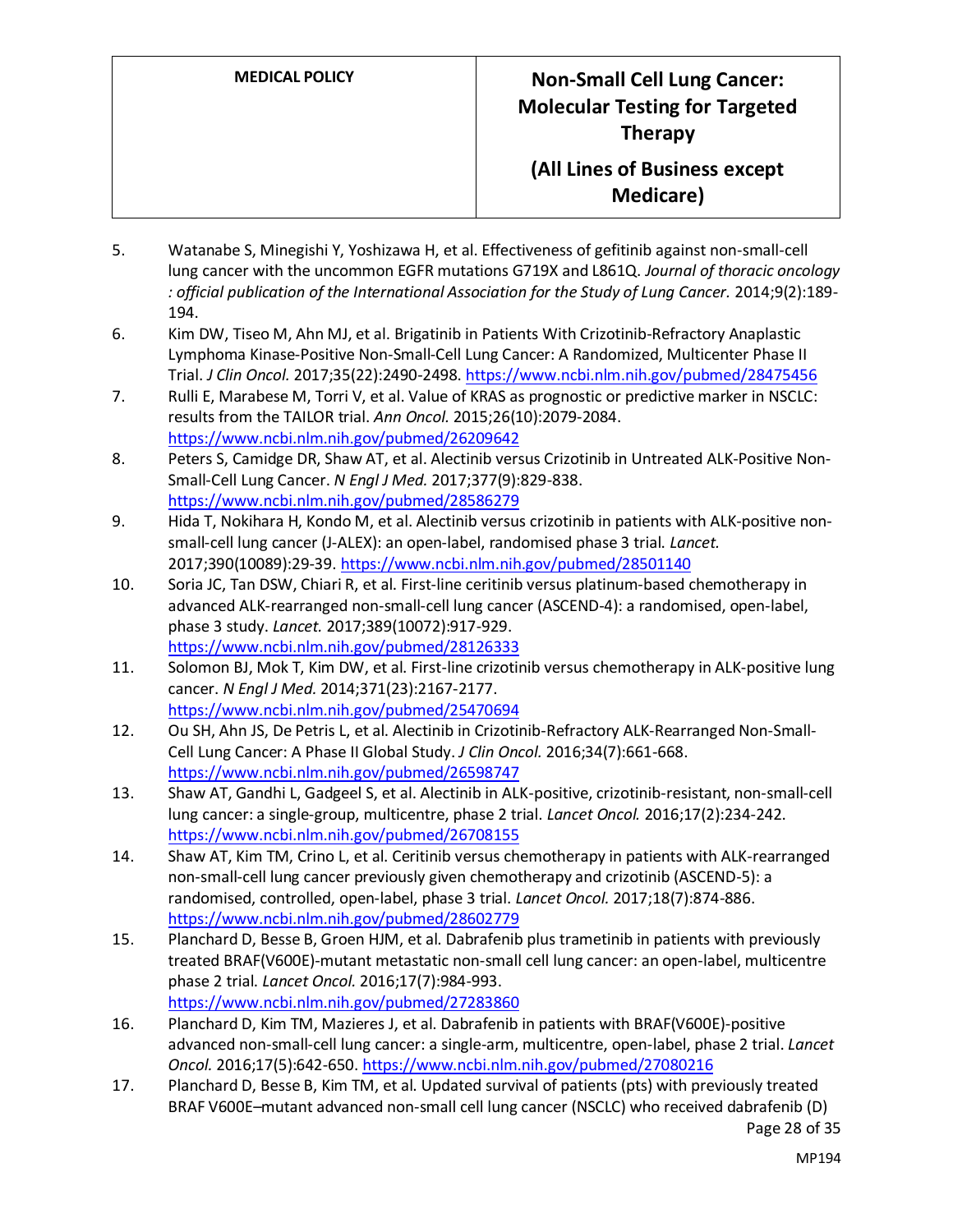or D+ trametinib (T) in the phase II BRF113928 study. In: American Society of Clinical Oncology; 2017.

- 18. Lee CK, Brown C, Gralla RJ, et al. Impact of EGFR inhibitor in non-small cell lung cancer on progression-free and overall survival: a meta-analysis. *J Natl Cancer Inst.* 2013;105(9):595-605. <https://www.ncbi.nlm.nih.gov/pubmed/23594426>
- 19. Guetz GD, Landre T, Uzzan B, Chouahnia K, Nicolas P, Morere JF. Is There a Survival Benefit of First-Line Epidermal Growth Factor Receptor Tyrosine-Kinase Inhibitor Monotherapy Versus Chemotherapy in Patients with Advanced Non-Small-Cell Lung Cancer?: A Meta-Analysis. *Target Oncol.* 2016;11(1):41-47[. https://www.ncbi.nlm.nih.gov/pubmed/26092590](https://www.ncbi.nlm.nih.gov/pubmed/26092590)
- 20. Kato T, De Marinis F, Spicer J, et al. The Impact Of First-Line Tyrosine Kinase Inhibitors (Tkis) On Overall Survival In Patients With Advanced Non-Small Cell Lung Cancer (Nsclc) And Activating Epidermal Growth Factor Receptor (Egfr) Mutations: Meta-Analysis Of Major Randomized Trials By Mutation Type. *Value Health.* 2015;18(7):A436. <https://www.ncbi.nlm.nih.gov/pubmed/26532455>
- 21. Kuan FC, Kuo LT, Chen MC, et al. Overall survival benefits of first-line EGFR tyrosine kinase inhibitors in EGFR-mutated non-small-cell lung cancers: a systematic review and meta-analysis. *Br J Cancer.* 2015;113(10):1519-1528[. https://www.ncbi.nlm.nih.gov/pubmed/26461059](https://www.ncbi.nlm.nih.gov/pubmed/26461059)
- 22. Greenhalgh J, Dwan K, Boland A, et al. First-line treatment of advanced epidermal growth factor receptor (EGFR) mutation positive non-squamous non-small cell lung cancer. *Cochrane Database Syst Rev.* 2016(5):CD010383[. https://www.ncbi.nlm.nih.gov/pubmed/27223332](https://www.ncbi.nlm.nih.gov/pubmed/27223332)
- 23. Normando SR, Cruz FM, Del Giglio A. Cumulative meta-analysis of epidermal growth factor receptor-tyrosine kinase inhibitors as first-line therapy in metastatic non-small-cell lung cancer. *Anticancer Drugs.* 2015;26(9):995-1003.<https://www.ncbi.nlm.nih.gov/pubmed/26237501>
- 24. Liu Y, Sun L, Xiong ZC, et al. Meta-analysis of the impact of de novo and acquired EGFR T790M mutations on the prognosis of patients with non-small cell lung cancer receiving EGFR-TKIs. *OncoTargets and therapy.* 2017;10:2267-2279. <https://www.ncbi.nlm.nih.gov/pubmed/28479857>
- 25. Chen LY, Molina-Vila MA, Ruan SY, et al. Coexistence of EGFR T790M mutation and common activating mutations in pretreatment non-small cell lung cancer: A systematic review and metaanalysis. *Lung cancer (Amsterdam, Netherlands).* 2016;94:46-53. <https://www.ncbi.nlm.nih.gov/pubmed/26973206>
- 26. Ding D, Yu Y, Li Z, Niu X, Lu S. The predictive role of pretreatment epidermal growth factor receptor T790M mutation on the progression-free survival of tyrosine-kinase inhibitor-treated non-small cell lung cancer patients: a meta-analysis. *OncoTargets and therapy.* 2014;7:387-393. <https://www.ncbi.nlm.nih.gov/pubmed/24623981>
- 27. Sim EH, Yang IA, Wood-Baker R, Bowman RV, Fong KM. Gefitinib for advanced non-small cell lung cancer. *Cochrane Database Syst Rev.* 2018;1:CD006847. <https://www.ncbi.nlm.nih.gov/pubmed/29336009>
- 28. Popat S, Mok T, Yang JC, et al. Afatinib in the treatment of EGFR mutation-positive NSCLC--a network meta-analysis. *Lung cancer (Amsterdam, Netherlands).* 2014;85(2):230-238. <https://www.ncbi.nlm.nih.gov/pubmed/24929780>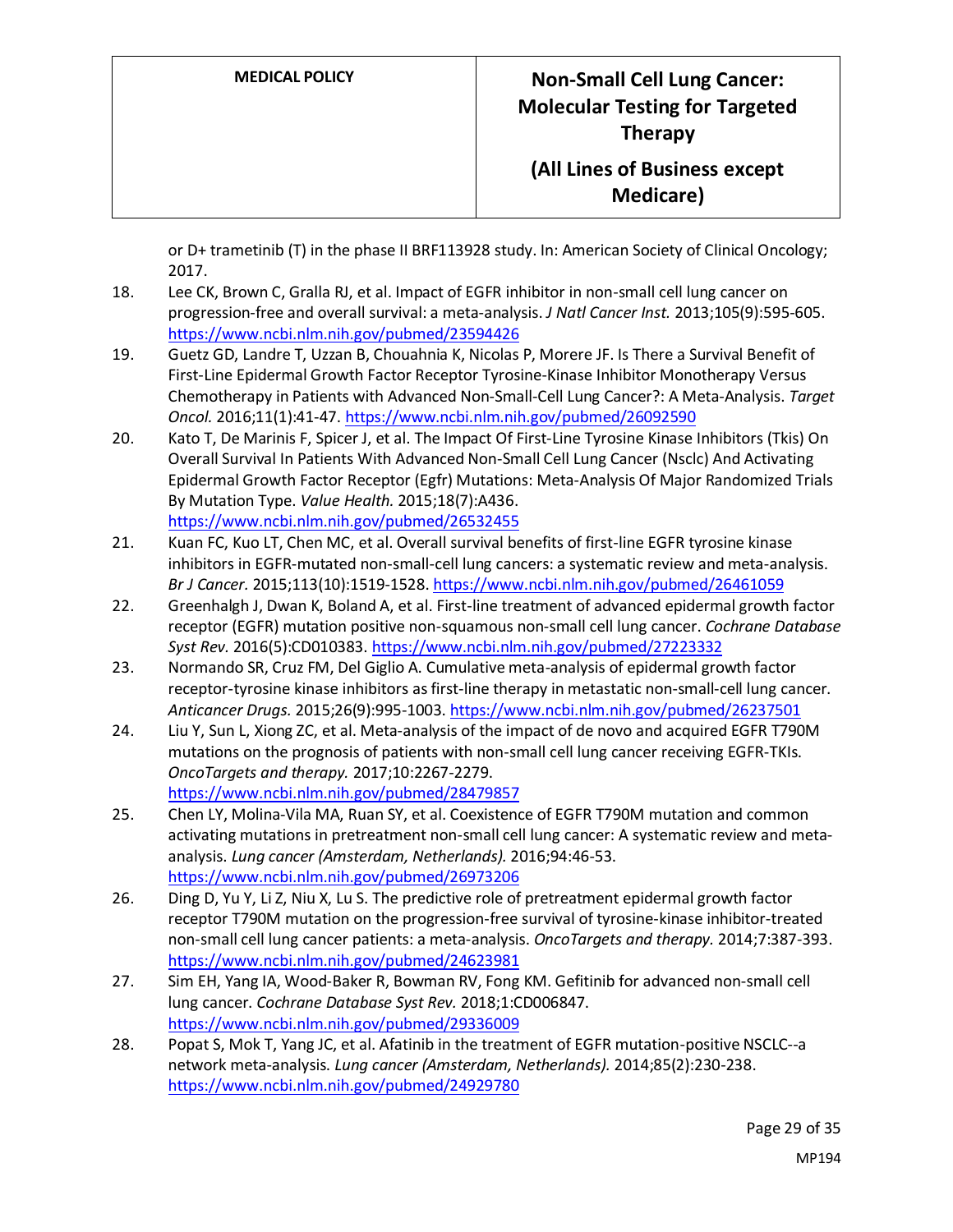- 29. Reck M, Rodriguez-Abreu D, Robinson AG, et al. Pembrolizumab versus Chemotherapy for PD-L1-Positive Non-Small-Cell Lung Cancer. *N Engl J Med.* 2016;375(19):1823-1833. <https://www.ncbi.nlm.nih.gov/pubmed/27718847>
- 30. Langer CJ, Gadgeel SM, Borghaei H, et al. Carboplatin and pemetrexed with or without pembrolizumab for advanced, non-squamous non-small-cell lung cancer: a randomised, phase 2 cohort of the open-label KEYNOTE-021 study. *The Lancet Oncology.* 2016;17(11):1497-1508.
- 31. Rittmeyer A, Barlesi F, Waterkamp D, et al. Atezolizumab versus docetaxel in patients with previously treated non-small-cell lung cancer (OAK): a phase 3, open-label, multicentre randomised controlled trial. *Lancet.* 2017;389(10066):255-265. <https://www.ncbi.nlm.nih.gov/pubmed/27979383>
- 32. Borghaei H, Paz-Ares L, Horn L, et al. Nivolumab versus Docetaxel in Advanced Nonsquamous Non-Small-Cell Lung Cancer. *N Engl J Med.* 2015;373(17):1627-1639. <https://www.ncbi.nlm.nih.gov/pubmed/26412456>
- 33. Horn L, Spigel DR, Vokes EE, et al. Nivolumab Versus Docetaxel in Previously Treated Patients With Advanced Non-Small-Cell Lung Cancer: Two-Year Outcomes From Two Randomized, Open-Label, Phase III Trials (CheckMate 017 and CheckMate 057). *J Clin Oncol.* 2017;35(35):3924- 3933[. https://www.ncbi.nlm.nih.gov/pubmed/29023213](https://www.ncbi.nlm.nih.gov/pubmed/29023213)
- 34. Brahmer J, Reckamp KL, Baas P, et al. Nivolumab versus Docetaxel in Advanced Squamous-Cell Non-Small-Cell Lung Cancer. *N Engl J Med.* 2015;373(2):123-135. <https://www.ncbi.nlm.nih.gov/pubmed/26028407>
- 35. Herbst RS, Baas P, Kim DW, et al. Pembrolizumab versus docetaxel for previously treated, PD-L1 positive, advanced non-small-cell lung cancer (KEYNOTE-010): a randomised controlled trial. *Lancet.* 2016;387(10027):1540-1550[. https://www.ncbi.nlm.nih.gov/pubmed/26712084](https://www.ncbi.nlm.nih.gov/pubmed/26712084)
- 36. Lim SM, Kim HR, Lee JS, et al. Open-Label, Multicenter, Phase II Study of Ceritinib in Patients With Non-Small-Cell Lung Cancer Harboring ROS1 Rearrangement. *J Clin Oncol.*  2017;35(23):2613-2618[. https://www.ncbi.nlm.nih.gov/pubmed/28520527](https://www.ncbi.nlm.nih.gov/pubmed/28520527)
- 37. Shaw AT, Ou SH, Bang YJ, et al. Crizotinib in ROS1-rearranged non-small-cell lung cancer. *N Engl J Med.* 2014;371(21):1963-1971[. https://www.ncbi.nlm.nih.gov/pubmed/25264305](https://www.ncbi.nlm.nih.gov/pubmed/25264305)
- 38. Shaw AT, Solomon BJ. Crizotinib in ROS1-rearranged non-small-cell lung cancer. *N Engl J Med.*  2015;372(7):683-684[. https://www.ncbi.nlm.nih.gov/pubmed/25671264](https://www.ncbi.nlm.nih.gov/pubmed/25671264)
- 39. Drilon A, Wang L, Hasanovic A, et al. Response to Cabozantinib in patients with RET fusionpositive lung adenocarcinomas. *Cancer Discov.* 2013;3(6):630-635. <https://www.ncbi.nlm.nih.gov/pubmed/23533264>
- 40. Drilon A, Rekhtman N, Arcila M, et al. Cabozantinib in patients with advanced RET-rearranged non-small-cell lung cancer: an open-label, single-centre, phase 2, single-arm trial. *The Lancet Oncology.* 2016;17(12):1653-1660[. https://www.ncbi.nlm.nih.gov/pubmed/27825636](https://www.ncbi.nlm.nih.gov/pubmed/27825636)
- 41. Lee SH, Lee JK, Ahn MJ, et al. Vandetanib in pretreated patients with advanced non-small cell lung cancer-harboring RET rearrangement: a phase II clinical trial. *Ann Oncol.* 2017;28(2):292- 297.<https://www.ncbi.nlm.nih.gov/pubmed/27803005>
- 42. Sarfaty M, Moore A, Neiman V, et al. RET Fusion Lung Carcinoma: Response to Therapy and Clinical Features in a Case Series of 14 Patients. *Clin Lung Cancer.* 2017;18(4):e223-e232. <https://www.ncbi.nlm.nih.gov/pubmed/28082048>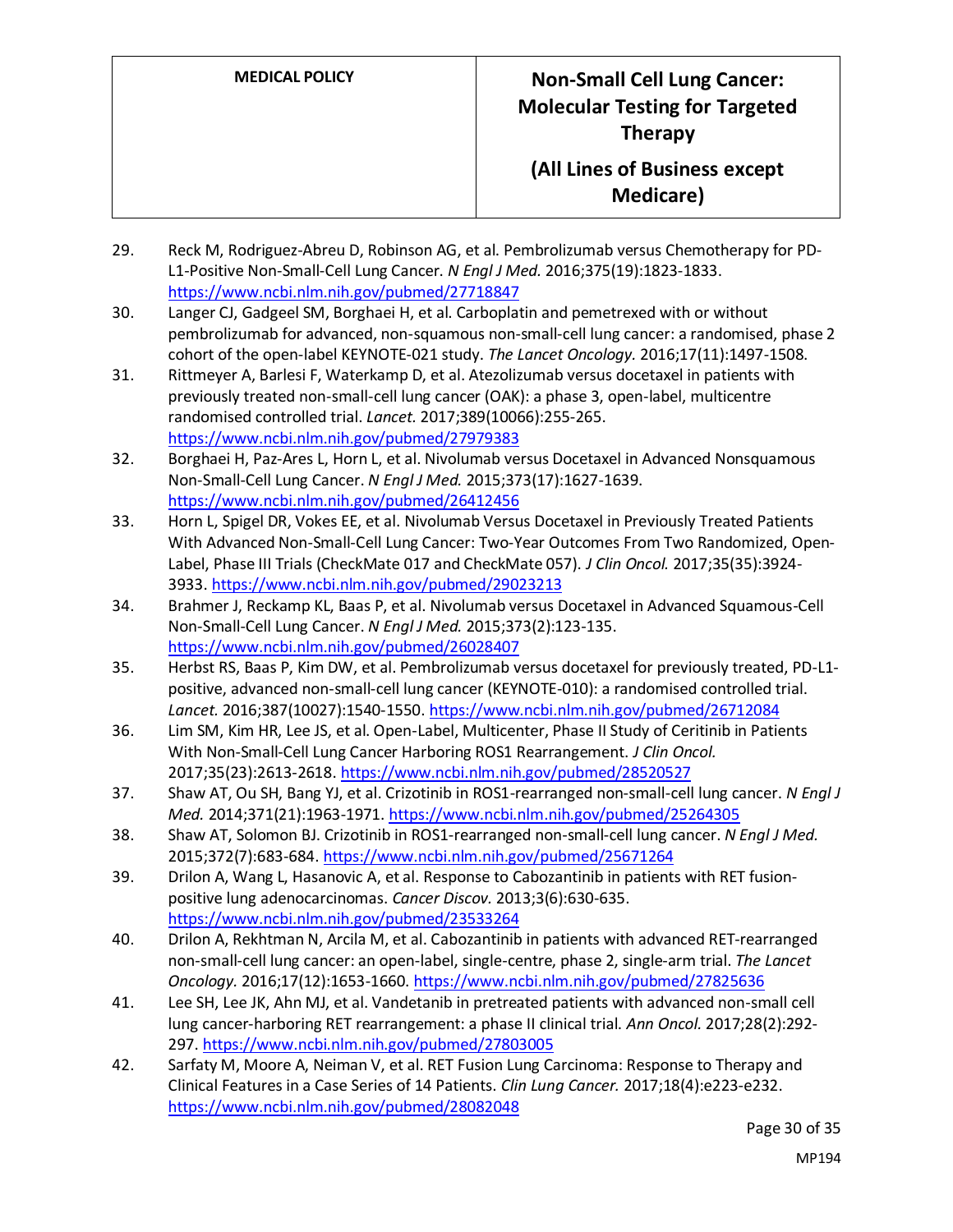### **(All Lines of Business except Medicare)**

- 43. Ye S, Li J, Hao K, Yan J, Zhou H. The Efficacy and Risk Profile of c-Met inhibitors in Non-small Cell Lung Cancer: a Meta-analysis. *Sci Rep.* 2016;6:35770. <https://www.ncbi.nlm.nih.gov/pubmed/27786238>
- 44. Dimou A, Non L, Chae YK, Tester WJ, Syrigos KN. MET gene copy number predicts worse overall survival in patients with non-small cell lung cancer (NSCLC); a systematic review and metaanalysis. *PLoS One.* 2014;9(9):e107677.<https://www.ncbi.nlm.nih.gov/pubmed/25232729>
- 45. Sadiq AA, Salgia R. MET as a possible target for non-small-cell lung cancer. *J Clin Oncol.*  2013;31(8):1089-1096.<https://www.ncbi.nlm.nih.gov/pubmed/23401458>
- 46. Camidge DR, Ou S-HI, Shapiro G, et al. Efficacy and safety of crizotinib in patients with advanced c-MET-amplified non-small cell lung cancer (NSCLC). In: American Society of Clinical Oncology; 2014.
- 47. Paik PK, Drilon A, Fan PD, et al. Response to MET inhibitors in patients with stage IV lung adenocarcinomas harboring MET mutations causing exon 14 skipping. *Cancer Discov.*  2015;5(8):842-849[. https://www.ncbi.nlm.nih.gov/pubmed/25971939](https://www.ncbi.nlm.nih.gov/pubmed/25971939)
- 48. Frampton GM, Ali SM, Rosenzweig M, et al. Activation of MET via diverse exon 14 splicing alterations occurs in multiple tumor types and confers clinical sensitivity to MET inhibitors. *Cancer Discov.* 2015;5(8):850-859[. https://www.ncbi.nlm.nih.gov/pubmed/25971938](https://www.ncbi.nlm.nih.gov/pubmed/25971938)
- 49. Awad MM, Oxnard GR, Jackman DM, et al. MET Exon 14 Mutations in Non-Small-Cell Lung Cancer Are Associated With Advanced Age and Stage-Dependent MET Genomic Amplification and c-Met Overexpression. *J Clin Oncol.* 2016;34(7):721-730. <https://www.ncbi.nlm.nih.gov/pubmed/26729443>
- 50. Mok T, Ladrera G, Srimuninnimit V, et al. Tumor marker analyses from the phase III, placebocontrolled, FASTACT-2 study of intercalated erlotinib with gemcitabine/platinum in the first-line treatment of advanced non-small-cell lung cancer. *Lung cancer (Amsterdam, Netherlands).*  2016;98:1-8.<https://www.ncbi.nlm.nih.gov/pubmed/27393499>
- 51. Gadgeel S, Goss G, Soria JC, et al. Evaluation of the VeriStrat((R)) serum protein test in patients with advanced squamous cell carcinoma of the lung treated with second-line afatinib or erlotinib in the phase III LUX-Lung 8 study. *Lung cancer (Amsterdam, Netherlands).*  2017;109:101-108.
- 52. Li BT, Shen R, Buonocore D, et al. Ado-trastuzumab emtansine in patients with HER2 mutant lung cancers: Results from a phase II basket trial. In: American Society of Clinical Oncology; 2017.
- 53. Fan J, Xia Z, Zhang X, et al. The efficacy and safety of alectinib in the treatment of ALK+ NSCLC: a systematic review and meta-analysis. *OncoTargets and therapy.* 2018;11:1105-1115.
- 54. Yang JC, Wu YL, Schuler M, et al. Afatinib versus cisplatin-based chemotherapy for EGFR mutation-positive lung adenocarcinoma (LUX-Lung 3 and LUX-Lung 6): analysis of overall survival data from two randomised, phase 3 trials. *Lancet Oncol.* 2015;16(2):141-151. <https://www.ncbi.nlm.nih.gov/pubmed/25589191>
- 55. Yang JC, Sequist LV, Geater SL, et al. Clinical activity of afatinib in patients with advanced nonsmall-cell lung cancer harbouring uncommon EGFR mutations: a combined post-hoc analysis of LUX-Lung 2, LUX-Lung 3, and LUX-Lung 6. *Lancet Oncol.* 2015;16(7):830-838. <https://www.ncbi.nlm.nih.gov/pubmed/26051236>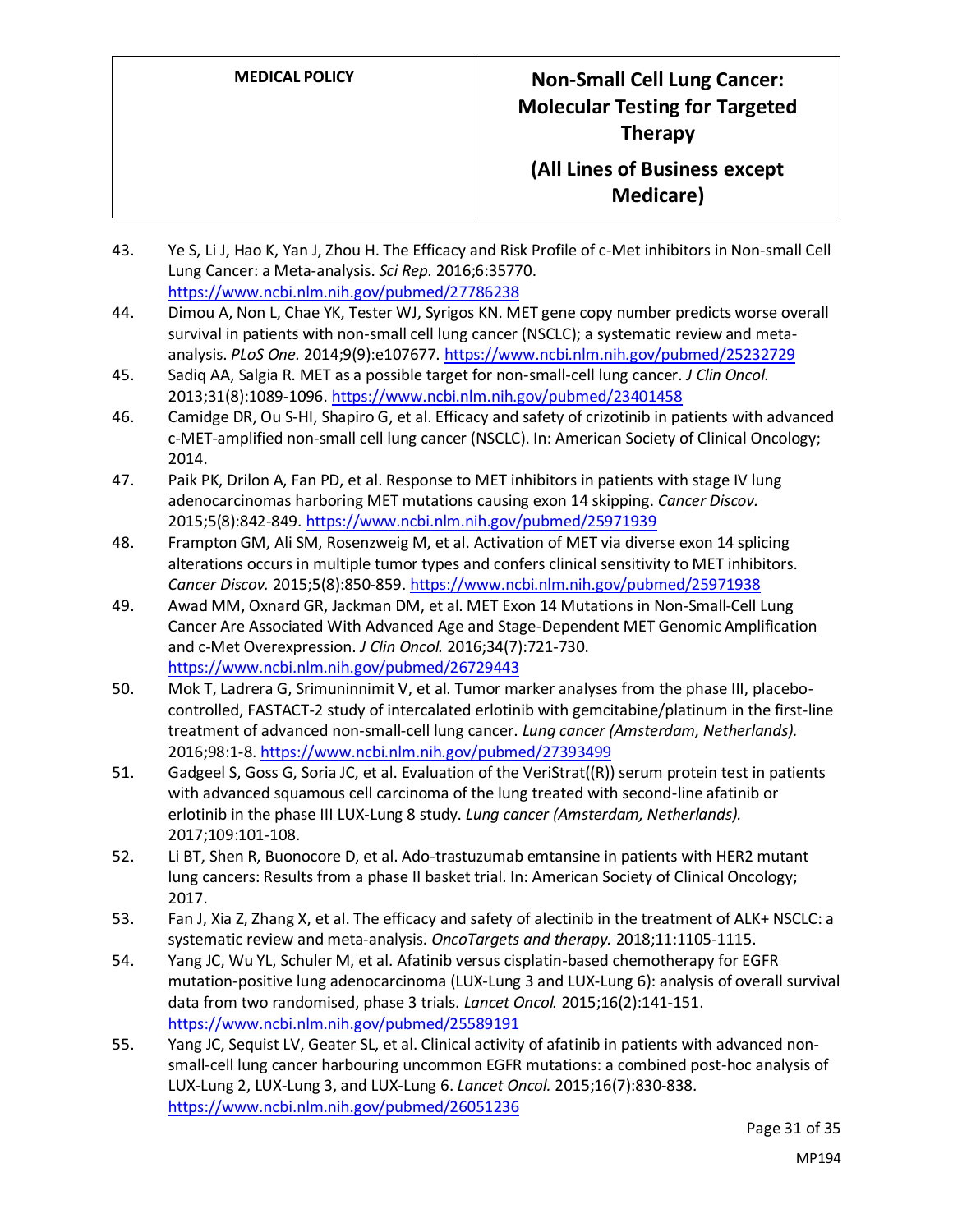- 56. Chiu C-H, Yang C-T, Shih J-Y, et al. Epidermal Growth Factor Receptor Tyrosine Kinase Inhibitor Treatment Response in Advanced Lung Adenocarcinomas with G719X/L861Q/S768I Mutations. *Journal of Thoracic Oncology.*10(5):793-799[. http://dx.doi.org/10.1097/JTO.0000000000000504](http://dx.doi.org/10.1097/JTO.0000000000000504)
- 57. Pan W, Yang Y, Zhu H, Zhang Y, Zhou R, Sun X. KRAS mutation is a weak, but valid predictor for poor prognosis and treatment outcomes in NSCLC: A meta-analysis of 41 studies. *Oncotarget.*  2016;7(7):8373-8388[. https://www.ncbi.nlm.nih.gov/pubmed/26840022](https://www.ncbi.nlm.nih.gov/pubmed/26840022)
- 58. Qi WX, Wang Q, Jiang YL, et al. Overall survival benefits for combining targeted therapy as second-line treatment for advanced non-small-cell-lung cancer: a meta-analysis of published data. *PLoS One.* 2013;8(2):e55637[. https://www.ncbi.nlm.nih.gov/pubmed/23409011](https://www.ncbi.nlm.nih.gov/pubmed/23409011)
- 59. Papadimitrakopoulou V, Lee JJ, Wistuba, II, et al. The BATTLE-2 Study: A Biomarker-Integrated Targeted Therapy Study in Previously Treated Patients With Advanced Non-Small-Cell Lung Cancer. *J Clin Oncol.* 2016[. https://www.ncbi.nlm.nih.gov/pubmed/27480147](https://www.ncbi.nlm.nih.gov/pubmed/27480147)
- 60. Fiala O, Pesek M, Finek J, Benesova L, Bortlicek Z, Minarik M. Gene mutations in squamous cell NSCLC: insignificance of EGFR, KRAS and PIK3CA mutations in prediction of EGFR-TKI treatment efficacy. *Anticancer Res.* 2013;33(4):1705-1711. <https://www.ncbi.nlm.nih.gov/pubmed/23564819>
- 61. Guan JL, Zhong WZ, An SJ, et al. KRAS mutation in patients with lung cancer: a predictor for poor prognosis but not for EGFR-TKIs or chemotherapy. *Ann Surg Oncol.* 2013;20(4):1381-1388. <https://www.ncbi.nlm.nih.gov/pubmed/23208128>
- 62. Nygaard AD, Garm Spindler KL, Pallisgaard N, Andersen RF, Jakobsen A. The prognostic value of KRAS mutated plasma DNA in advanced non-small cell lung cancer. *Lung cancer (Amsterdam, Netherlands).* 2013;79(3):312-317[. https://www.ncbi.nlm.nih.gov/pubmed/23238036](https://www.ncbi.nlm.nih.gov/pubmed/23238036)
- 63. Tafe LJ, Gorlov IP, de Abreu FB, et al. Implementation of a molecular tumor board: the impact on treatment decisions for 35 patients evaluated at Dartmouth-Hitchcock Medical Center. *The oncologist.* 2015;20(9):1011-1018.
- 64. Sohal DP, Rini BI, Khorana AA, et al. Prospective Clinical Study of Precision Oncology in Solid Tumors. *J Natl Cancer Inst.* 2015;108(3).<https://www.ncbi.nlm.nih.gov/pubmed/26553780>
- 65. Rozenblum AB, Ilouze M, Dudnik E, et al. Clinical Impact of Hybrid Capture-Based Next-Generation Sequencing on Changes in Treatment Decisions in Lung Cancer. *Journal of thoracic oncology : official publication of the International Association for the Study of Lung Cancer.*  2017;12(2):258-268[. https://www.ncbi.nlm.nih.gov/pubmed/27865871](https://www.ncbi.nlm.nih.gov/pubmed/27865871)
- 66. Gutierrez ME, Choi K, Lanman RB, et al. Genomic Profiling of Advanced Non-Small Cell Lung Cancer in Community Settings: Gaps and Opportunities. *Clin Lung Cancer.* 2017;18(6):651-659. <https://www.ncbi.nlm.nih.gov/pubmed/28479369>
- 67. Hayes. FoundationOne (Foundation Medicine Inc.). [https://www.hayesinc.com/subscribers/displaySubscriberArticle.do?articleUid=gte.foundation2](https://www.hayesinc.com/subscribers/displaySubscriberArticle.do?articleUid=gte.foundation2800) [800.](https://www.hayesinc.com/subscribers/displaySubscriberArticle.do?articleUid=gte.foundation2800) Published 2016 (archived 2018). Accessed 6/29/2021.
- 68. Johnson DB, Dahlman KH, Knol J, et al. Enabling a genetically informed approach to cancer medicine: a retrospective evaluation of the impact of comprehensive tumor profiling using a targeted next-generation sequencing panel. *Oncologist.* 2014;19(6):616-622.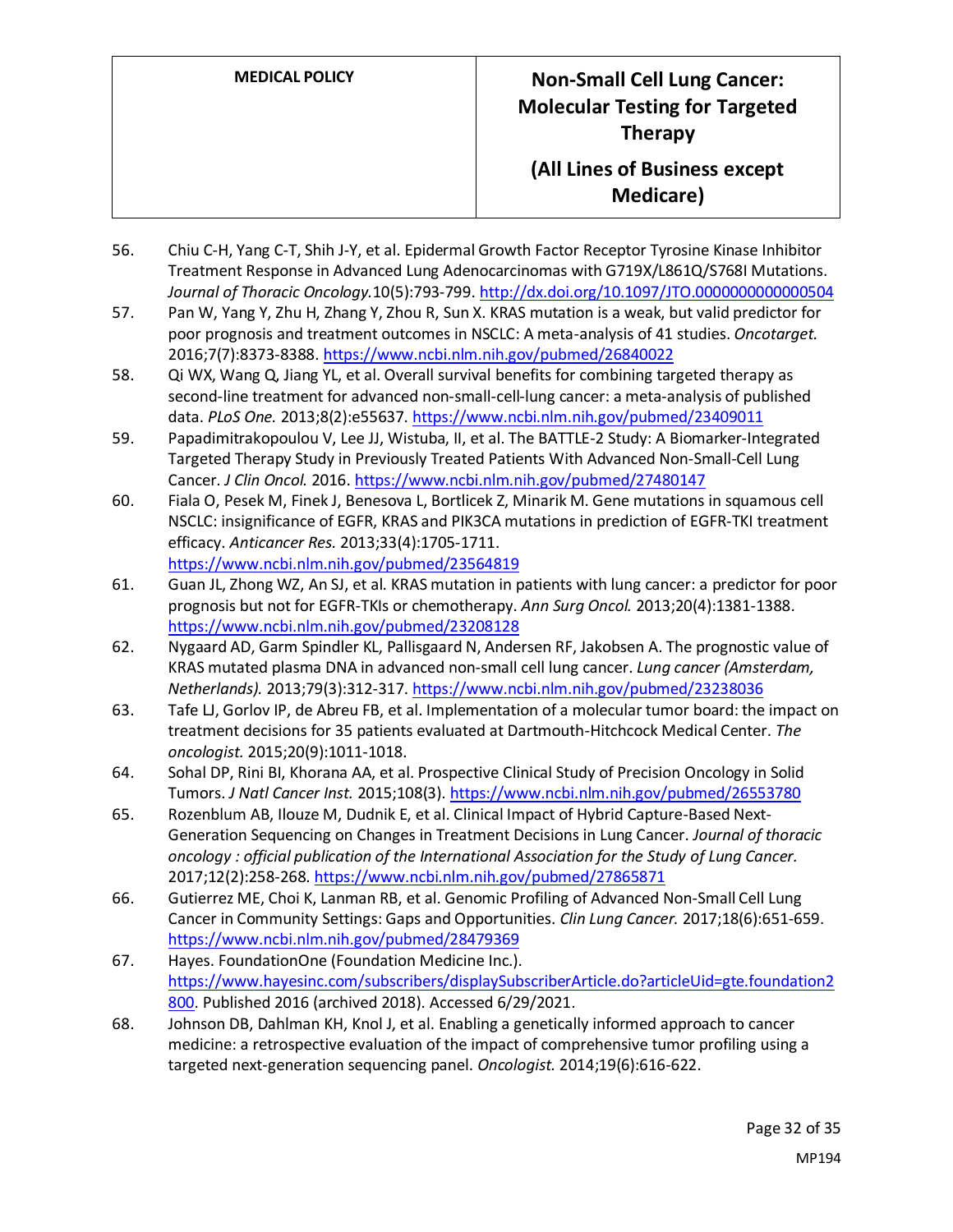### **(All Lines of Business except Medicare)**

- 69. Hayes. FoundationOne CDx (Foundation Medicine Inc.). Published 8/29/2018. Reviewed 9/14/2020. . [https://evidence.hayesinc.com/report/gte.foundationone4467.](https://evidence.hayesinc.com/report/gte.foundationone4467) Accessed 6/29/2021.
- 70. ECRI Institute. ECRIgene. Genetic Test Product Brief. FoundationOne CDx (Foundation Medicine, Inc.) Genomic Profiling Test for Guiding Targeted Therapy for Cancer. . [https://www.ecri.org/components/ECRIgene/Documents/EG0015.pdf.](https://www.ecri.org/components/ECRIgene/Documents/EG0015.pdf) Published 2017 (updated 2019). Accessed 6/29/2021.
- 71. Aldea M, Hendriks L, Mezquita L, et al. Circulating Tumor DNA Analysis for Patients with Oncogene-Addicted NSCLC With Isolated Central Nervous System Progression. *Journal of Thoracic Oncology: Official Publication of the International Association for the Study of Lung Cancer.* 2019;15(3):383-391.
- 72. Pritchett MA, Camidge DR, Patel M, et al. Prospective clinical validation of the InVisionFirst-Lung circulating tumor DNA assay for molecular profiling of patients with advanced nonsquamous non–small-cell lung cancer. *JCO Precision Oncology.* 2019;3:1-15.
- 73. Gale D, Lawson AR, Howarth K, et al. Development of a highly sensitive liquid biopsy platform to detect clinically-relevant cancer mutations at low allele fractions in cell-free DNA. *PloS one.*  2018;13(3).
- 74. Plagnol V, Woodhouse S, Howarth K, et al. Analytical validation of a next generation sequencing liquid biopsy assay for high sensitivity broad molecular profiling. *PloS one.* 2018;13(3).
- 75. Remon J, Caramella C, Jovelet C, et al. Osimertinib benefit in EGFR-mutant NSCLC patients with T790M-mutation detected by circulating tumour DNA. *Annals of Oncology.* 2017;28(4):784-790.
- 76. Ramalingam SS, Yang JC, Lee CK, et al. Osimertinib As First-Line Treatment of EGFR Mutation-Positive Advanced Non-Small-Cell Lung Cancer. *J Clin Oncol.* 2018;36(9):841-849. <https://www.ncbi.nlm.nih.gov/pubmed/28841389>
- 77. Oxnard GR, Thress KS, Alden RS, et al. Association Between Plasma Genotyping and Outcomes of Treatment With Osimertinib (AZD9291) in Advanced Non-Small-Cell Lung Cancer. *J Clin Oncol.*  2016;34(28):3375-3382.
- 78. Villaflor V, Won B, Nagy R, et al. Biopsy-free circulating tumor DNA assay identifies actionable mutations in lung cancer. *Oncotarget.* 2016;7(41):66880-66891. <https://www.ncbi.nlm.nih.gov/pmc/articles/PMC5341844/>
- 79. Mao C, Yuan JQ, Yang ZY, Fu XH, Wu XY, Tang JL. Blood as a Substitute for Tumor Tissue in Detecting EGFR Mutations for Guiding EGFR TKIs Treatment of Nonsmall Cell Lung Cancer: A Systematic Review and Meta-Analysis. *Medicine (Baltimore).* 2015;94(21):e775. <https://www.ncbi.nlm.nih.gov/pubmed/26020382>
- 80. Ma XL, Xiao ZL, Liu L, et al. Meta-analysis of circulating tumor cells as a prognostic marker in lung cancer. *Asian Pac J Cancer Prev.* 2012;13(4):1137-1144. <https://www.ncbi.nlm.nih.gov/pubmed/22799295>
- 81. Hayes. Guardant360 (Guardant Health Inc.). [https://evidence.hayesinc.com/report/gte.guardant3767.](https://evidence.hayesinc.com/report/gte.guardant3767) Published 2016 (updated 2019). Accessed 6/29/2021.
- 82. Hayes. VeriStrat for Prognostic Use in Patients with Advanced NSCLC (Biodesix Inc.). Published 12/21/2020[. https://evidence.hayesinc.com/report/gte.veristrat2309.](https://evidence.hayesinc.com/report/gte.veristrat2309) Accessed 6/29/2021.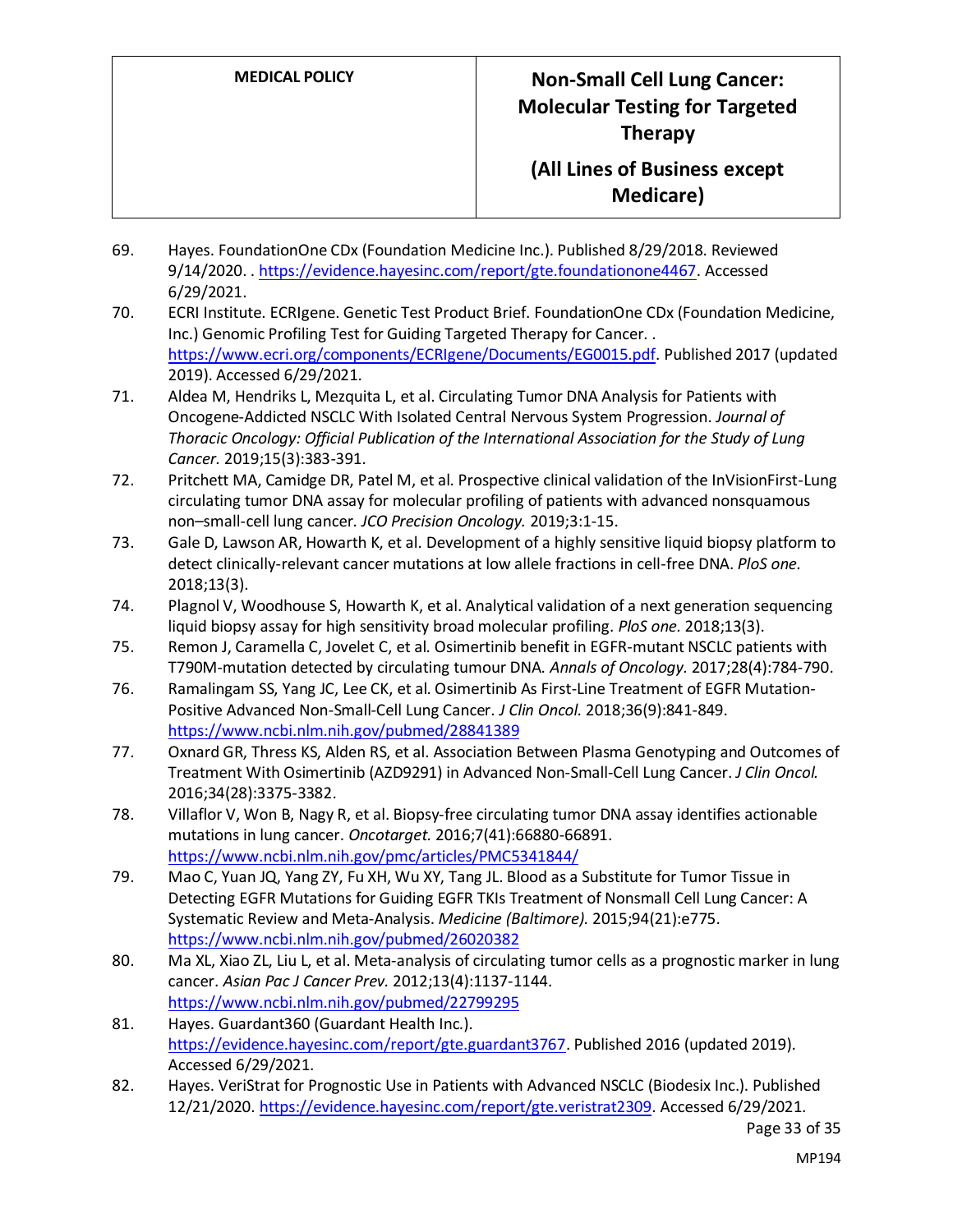- 83. ECRI Institute. Guardant360 (Guardant Health) Test for Informing Management of Advanced Solid Tumor Cancers[. https://www.ecri.org/components/ECRIgene/Documents/EG0093.pdf.](https://www.ecri.org/components/ECRIgene/Documents/EG0093.pdf) Published 2020. Accessed 6/29/2021.
- 84. Leighl NB, Page RD, Raymond VM, et al. Clinical utility of comprehensive cell-free DNA analysis to identify genomic biomarkers in patients with newly diagnosed metastatic non–small cell lung cancer. *Clinical Cancer Research.* 2019;25(15):4691-4700.
- 85. Meador CB, Oxnard GR. Effective Cancer Genotyping—Many Means to One End. *Clinical Cancer Research.* 2019;25(15):4583-4585.
- 86. Stinchcombe TE, Roder J, Peterman AH, et al. A retrospective analysis of VeriStrat status on outcome of a randomized phase II trial of first-line therapy with gemcitabine, erlotinib, or the combination in elderly patients (age 70 years or older) with stage IIIB/IV non-small-cell lung cancer. *Journal of thoracic oncology : official publication of the International Association for the Study of Lung Cancer.* 2013;8(4):443-451.
- 87. Carbone DP, Ding K, Roder H, et al. Prognostic and predictive role of the VeriStrat plasma test in patients with advanced non-small-cell lung cancer treated with erlotinib or placebo in the NCIC Clinical Trials Group BR.21 trial. *Journal of thoracic oncology : official publication of the International Association for the Study of Lung Cancer.* 2012;7(11):1653-1660.
- 88. Akerley WL, Arnaud AM, Reddy B, Page RD. Impact of a multivariate serum-based proteomic test on physician treatment recommendations for advanced non-small-cell lung cancer. *Current medical research and opinion.* 2017;33(6):1091-1097.
- 89. Gregorc V, Novello S, Lazzari C, et al. Predictive value of a proteomic signature in patients with non-small-cell lung cancer treated with second-line erlotinib or chemotherapy (PROSE): a biomarker-stratified, randomised phase 3 trial. *Lancet Oncol.* 2014;15(7):713-721. <https://www.ncbi.nlm.nih.gov/pubmed/24831979>
- 90. Peters S, Stahel RA, Dafni U, et al. Randomized Phase III Trial of Erlotinib versus Docetaxel in Patients with Advanced Squamous Cell Non-Small Cell Lung Cancer Failing First-Line Platinum-Based Doublet Chemotherapy Stratified by VeriStrat Good versus VeriStrat Poor. The European Thoracic Oncology Platform (ETOP) EMPHASIS-lung Trial. *Journal of thoracic oncology : official publication of the International Association for the Study of Lung Cancer.* 2017;12(4):752-762. <https://www.ncbi.nlm.nih.gov/pubmed/28017787>
- 91. Hayes. VeriStrat (Biodesix Inc.). [https://www.hayesinc.com/subscribers/displaySubscriberArticle.do?articleUid=gte.veristrat230](https://www.hayesinc.com/subscribers/displaySubscriberArticle.do?articleUid=gte.veristrat2309) [9.](https://www.hayesinc.com/subscribers/displaySubscriberArticle.do?articleUid=gte.veristrat2309) Published 2016 (updated 2019). Accessed 6/29/2021.
- 92. Lindeman NI, Cagle PT, Aisner DL, et al. Updated Molecular Testing Guideline for the Selection of Lung Cancer Patients for Treatment With Targeted Tyrosine Kinase Inhibitors: Guideline From the College of American Pathologists, the International Association for the Study of Lung Cancer, and the Association for Molecular Pathology. *Archives of Pathology & Laboratory Medicine.*  2018;142(3):321-346[. http://www.archivesofpathology.org/doi/abs/10.5858/arpa.2017-0388-](http://www.archivesofpathology.org/doi/abs/10.5858/arpa.2017-0388-CP) [CP](http://www.archivesofpathology.org/doi/abs/10.5858/arpa.2017-0388-CP)
- Page 34 of 35 93. Kalemkerian GP, Narula N, Kennedy EB, et al. Molecular Testing Guideline for the Selection of Patients With Lung Cancer for Treatment With Targeted Tyrosine Kinase Inhibitors: American Society of Clinical Oncology Endorsement of the College of American Pathologists/International